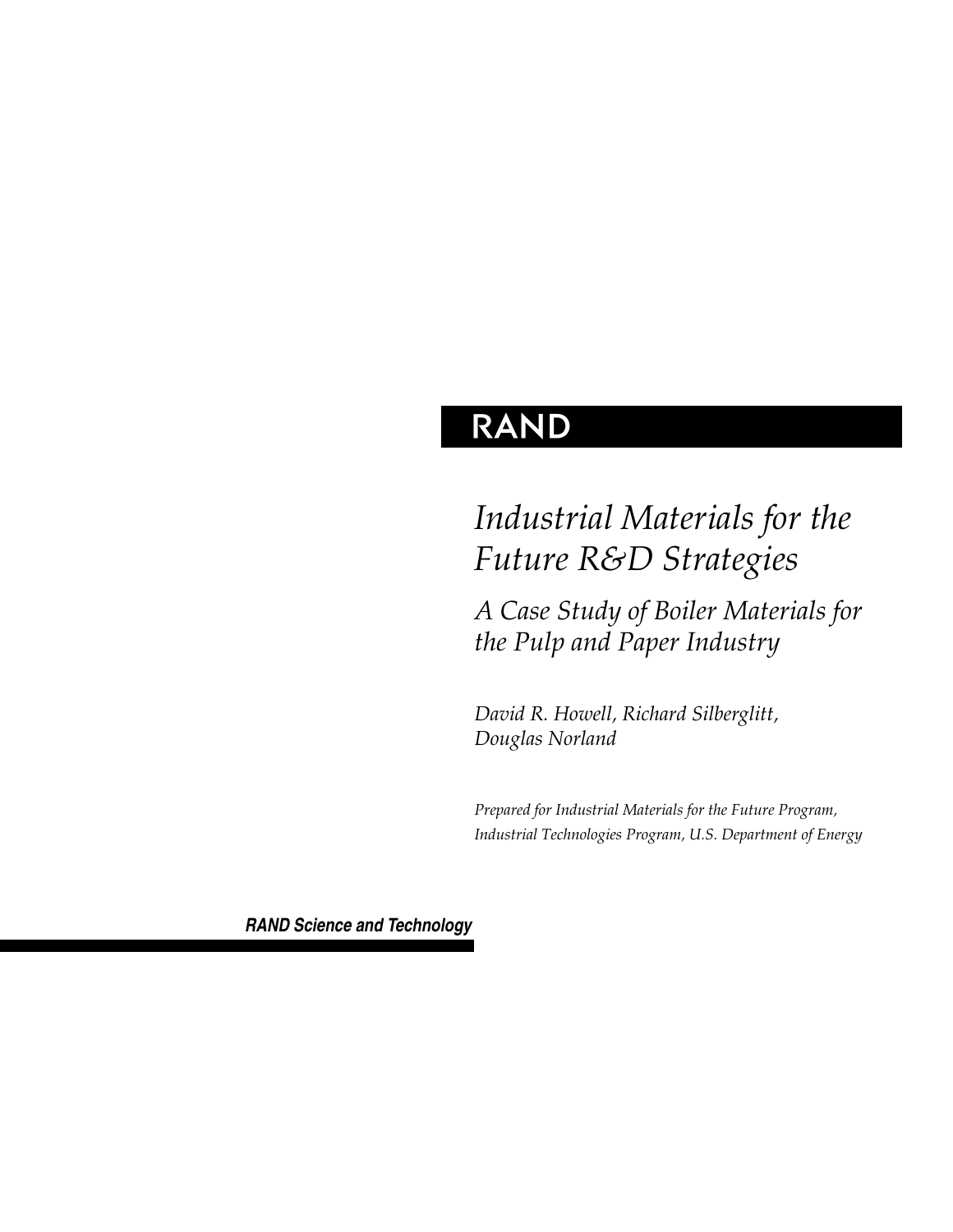The research described in this report was conducted by RAND Science and Technology for the Industrial Materials for the Future Program, Industrial Technologies Program of the U.S. Department of Energy.

ISBN: 0-8330-3391-3

RAND is a nonprofit institution that helps improve policy and decisionmaking through research and analysis. RAND® is a registered trademark. RAND's publications do not necessarily reflect the opinions or policies of its research sponsors.

© Copyright 2003 RAND

All rights reserved. No part of this book may be reproduced in any form by any electronic or mechanical means (including photocopying, recording, or information storage and retrieval) without permission in writing from RAND.

Published 2003 by RAND 1700 Main Street, P.O. Box 2138, Santa Monica, CA 90407-2138 1200 South Hayes Street, Arlington, VA 22202-5050 201 North Craig Street, Suite 202, Pittsburgh, PA 15213-1516 RAND URL: http://www.rand.org/ To order RAND documents or to obtain additional information, contact Distribution Services: Telephone: (310) 451-7002; Fax: (310) 451-6915; Email: order@rand.org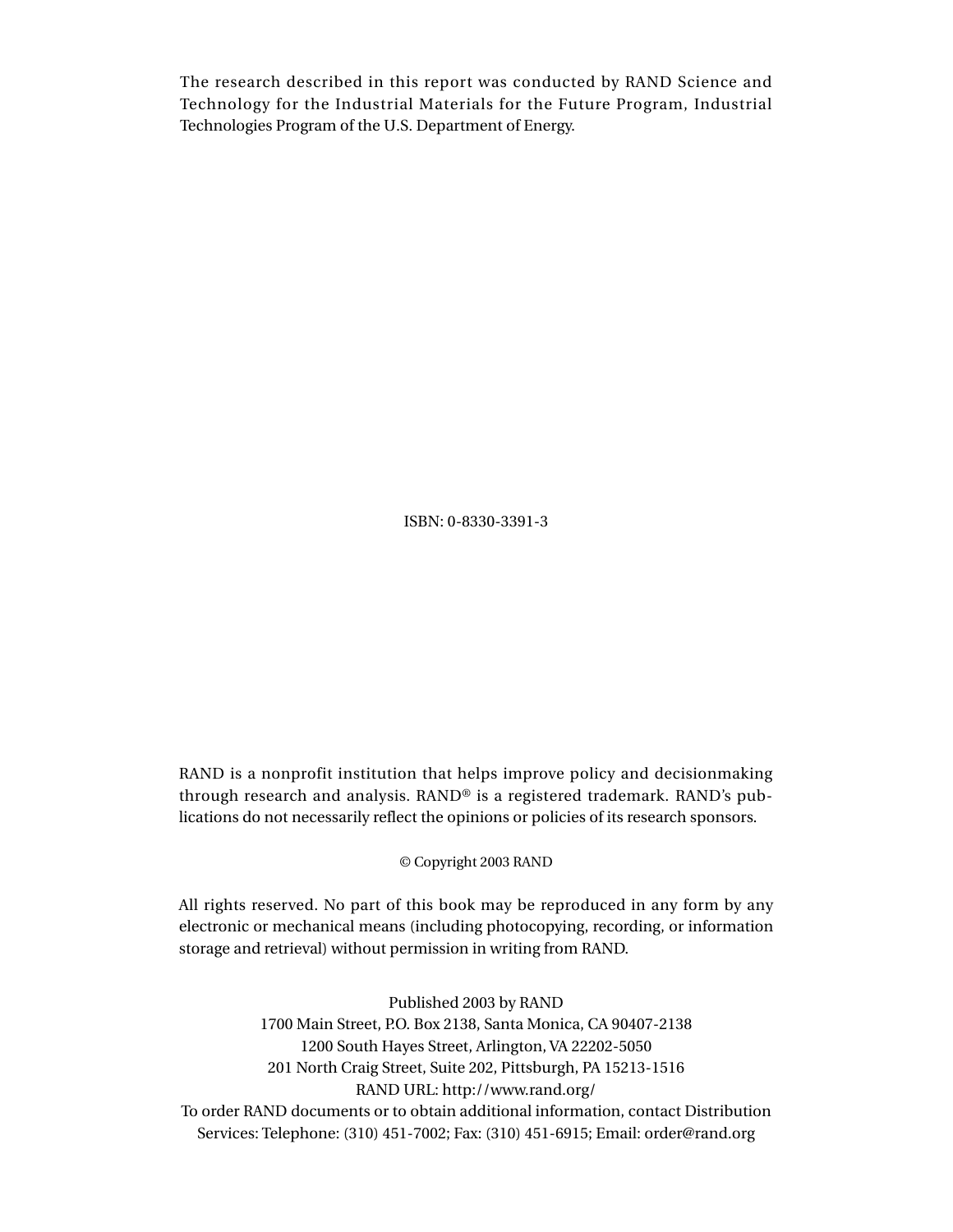This report describes a case study performed by RAND and NREL of governmentindustry research and development (R&D) aimed at solving materials problems encountered by the forest products industry. The principal problem addressed by the R&D was the failure of tubes that carry water and steam inside boilers used to recover chemicals during papermaking. These recovery boilers are an essential component of the papermaking process because, in addition to providing recycled chemicals to the wood digester, they also provide a significant portion of the process steam and electricity required for plant operation. The industry estimates that, on average, for each day a recovery boiler is shut down, a company loses \$300,000. The government-industry team performed systematic analysis, resulting in the recommendation of two possible solutions to the problem. This case study illuminated a number of critical factors in successfully solving industrial process problems through R&D that should guide future efforts.

#### **About RAND Science and Technology**

RAND Science and Technology (RAND S&T) conducts research and analysis that helps government and corporate decisionmakers address opportunities and challenges created by scientific innovation and rapid technological change. Our work stretches from emerging energy technologies to global environmental change to still other endeavors seeking a better understanding of the nation's scientific enterprise and how best to nurture it. Focal points of RAND S&T work include energy, the environment, information technology, aerospace issues, technology and economic development, bioethics, advanced materials, and "critical" technologies for industries and occupations.

RAND S&T serves a variety of clients, including federal, state, and local government agencies, foreign governments, foundations, and private organizations. Our team has a wide range of expertise and includes physicists and geophysicists; chemists and geochemists; electrical, chemical, mechanical, and information technology engineers; biological and environmental scientists; and economists and other social scientists.

Inquiries regarding RAND Science and Technology may be directed to:

#### Steve Rattien Director, RAND Science and Technology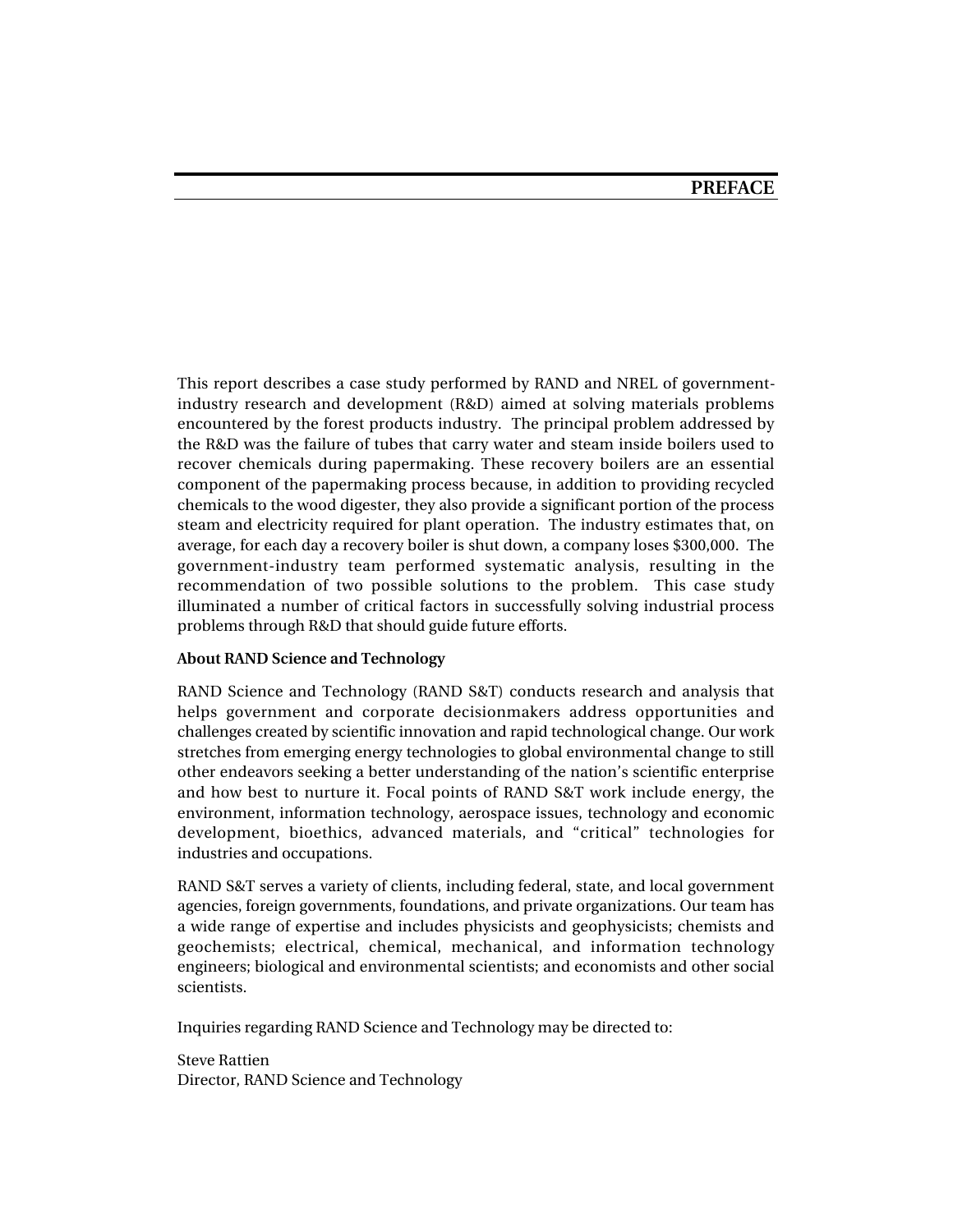RAND 1200 South Hayes Street Arlington, VA 22202-5050 703-413-1100 x5219 www.rand.org/scitech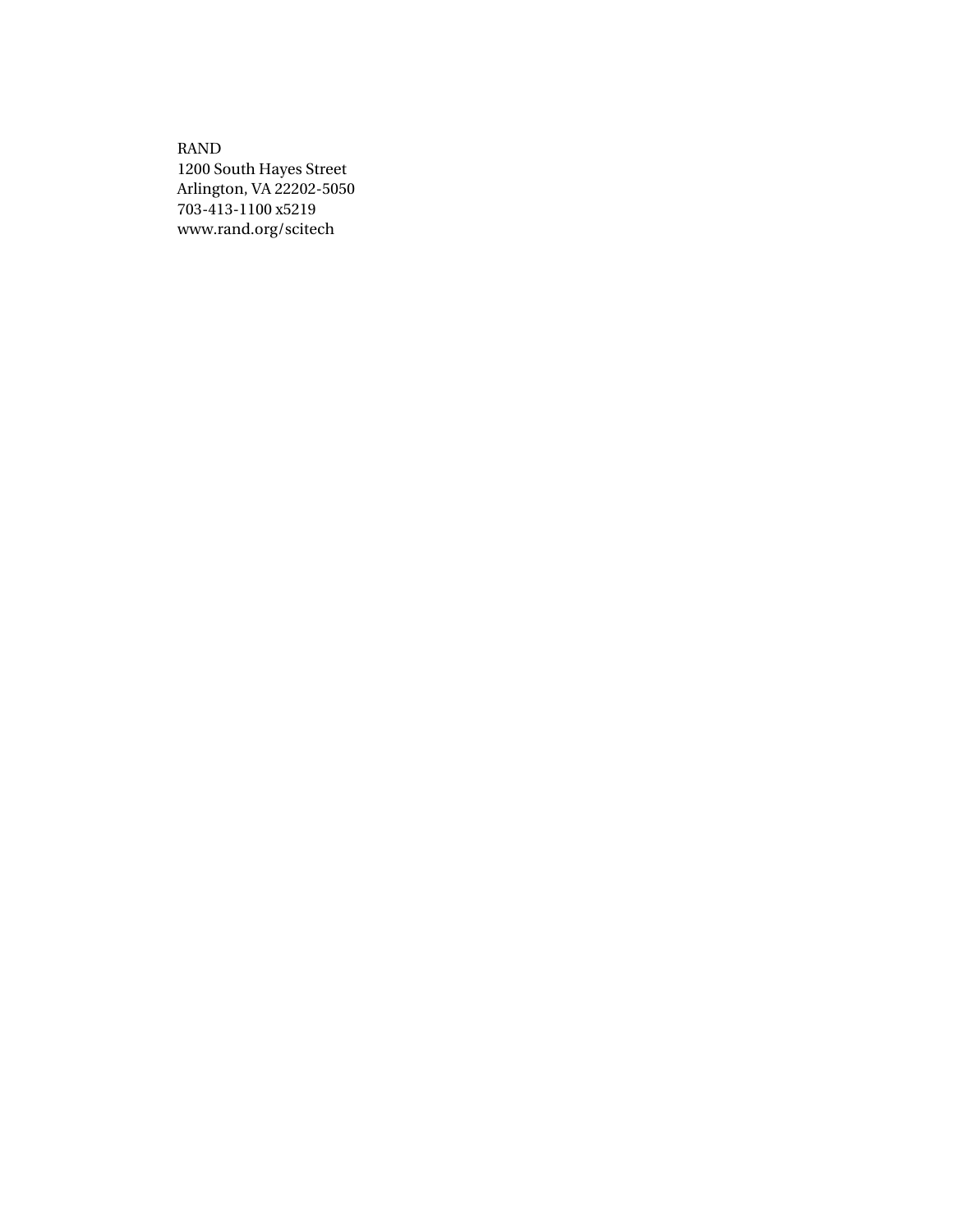# **Table of Contents**

| 4.5.1                                                                               |  |
|-------------------------------------------------------------------------------------|--|
| Task 1: Examination of Microscopic Characteristics of Cracked Tubes 26<br>4.5.2     |  |
| Task 2: Measurement of the Forces (Stresses) on the Surface of the Tube 26<br>4.5.3 |  |
| 4.5.4                                                                               |  |
| 4.5.5                                                                               |  |
| Tasks 5 and 6: Identification of Cracking Mechanism and<br>4.5.6                    |  |
|                                                                                     |  |
|                                                                                     |  |
|                                                                                     |  |
|                                                                                     |  |
|                                                                                     |  |
| 5.3.1                                                                               |  |
| 5.3.2                                                                               |  |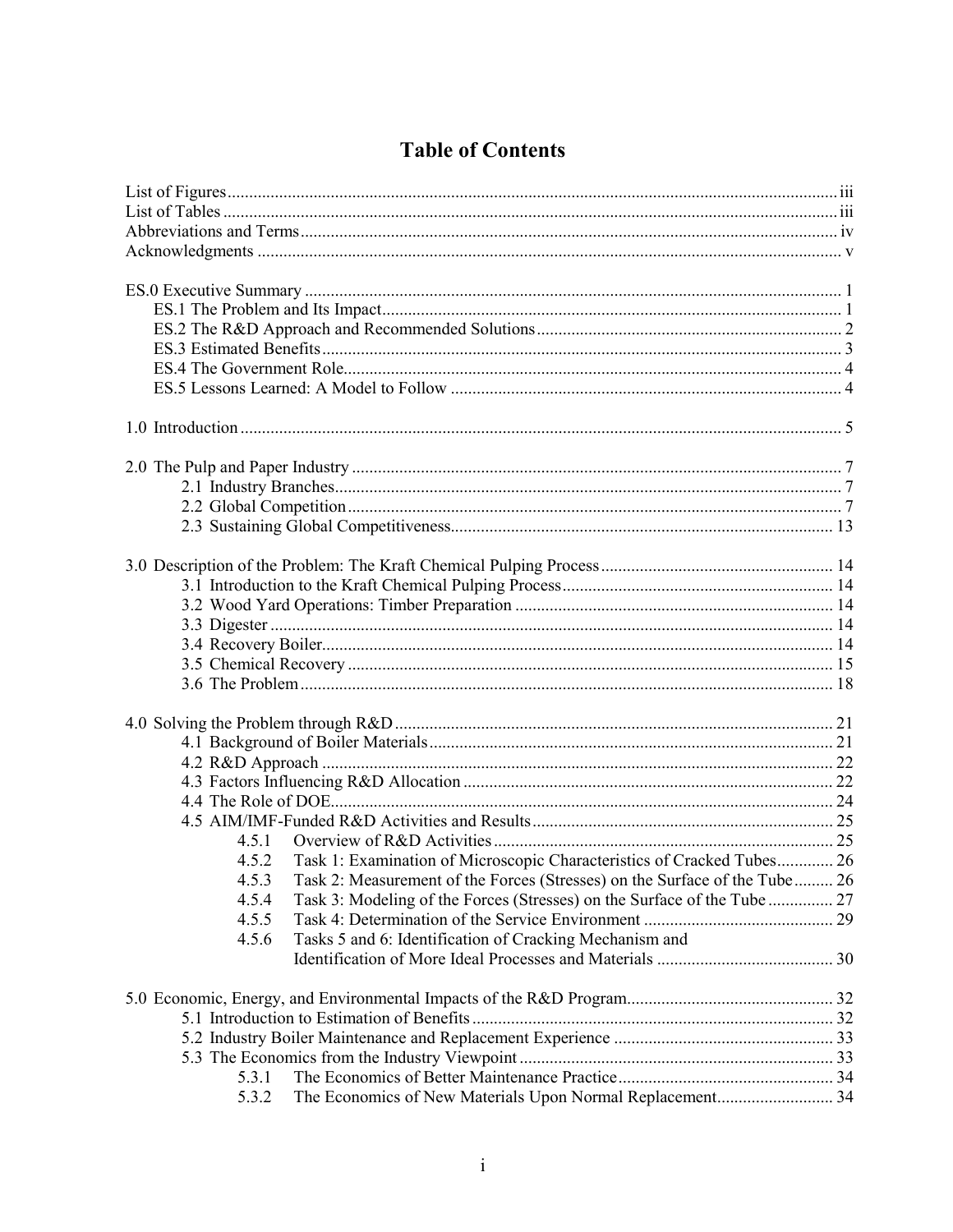| 5.4 The Benefits of the IMF Kraft Recovery Boiler Materials Research Program 35       |  |
|---------------------------------------------------------------------------------------|--|
| 5.5 Unit Efficiency and Cost Impacts of the IMF Kraft Recovery Boiler R&D Program  39 |  |
|                                                                                       |  |
|                                                                                       |  |
|                                                                                       |  |
|                                                                                       |  |
|                                                                                       |  |
|                                                                                       |  |
|                                                                                       |  |
|                                                                                       |  |
|                                                                                       |  |
|                                                                                       |  |
| A.5.2 Service Environment During Start-up, Dry-out, Shutdown, and Water-wash 45       |  |
|                                                                                       |  |
|                                                                                       |  |
|                                                                                       |  |
|                                                                                       |  |
|                                                                                       |  |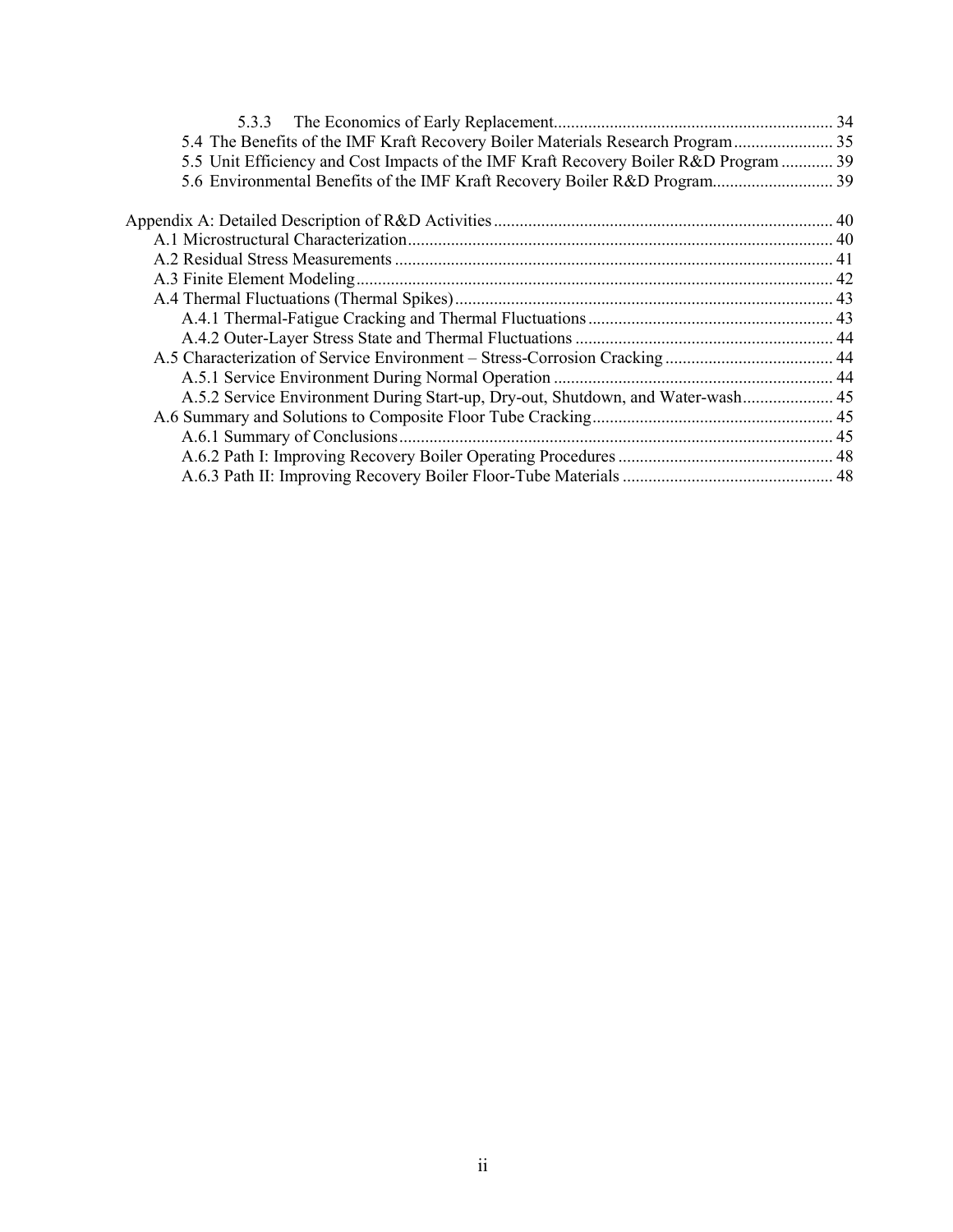# **List of Figures**

| Figure 5: Top Energy-Intensive U.S. Industries. Manufacturing energy use (2001)11                 |  |
|---------------------------------------------------------------------------------------------------|--|
|                                                                                                   |  |
| Figure 7: Fossil Fuel and Purchased Energy Consumption: Pulp, Paper, and Paperboard 12            |  |
|                                                                                                   |  |
|                                                                                                   |  |
|                                                                                                   |  |
|                                                                                                   |  |
|                                                                                                   |  |
|                                                                                                   |  |
|                                                                                                   |  |
|                                                                                                   |  |
|                                                                                                   |  |
| Figure 16: Schematic of Stress-Corrosion Cracking on Composite Floor Tubes in Recovery Boilers 28 |  |
|                                                                                                   |  |
|                                                                                                   |  |
|                                                                                                   |  |
|                                                                                                   |  |
|                                                                                                   |  |
|                                                                                                   |  |
|                                                                                                   |  |
| Figure 22: Annual Economic Benefits of the IMF Kraft Recovery Boiler R&D Program  38              |  |
| Figure 23: Cumulative Economic Benefits of the IMF Kraft Recovery Boiler R&D Program  38          |  |
|                                                                                                   |  |
|                                                                                                   |  |
|                                                                                                   |  |
|                                                                                                   |  |
|                                                                                                   |  |
| Figure A4: Temperature of Composite Tube Surface during Operation with a Thermal Fluctuation 47   |  |
|                                                                                                   |  |

## **List of Tables**

| Table 6: Cumulative Air-Pollutant Impacts of the IMF Kraft Recovery Boiler R&D Program  39             |  |
|--------------------------------------------------------------------------------------------------------|--|
|                                                                                                        |  |
|                                                                                                        |  |
| Table A3: Stress State and Corrosive Materials Present during Operation with a Thermal Fluctuation  48 |  |
|                                                                                                        |  |
|                                                                                                        |  |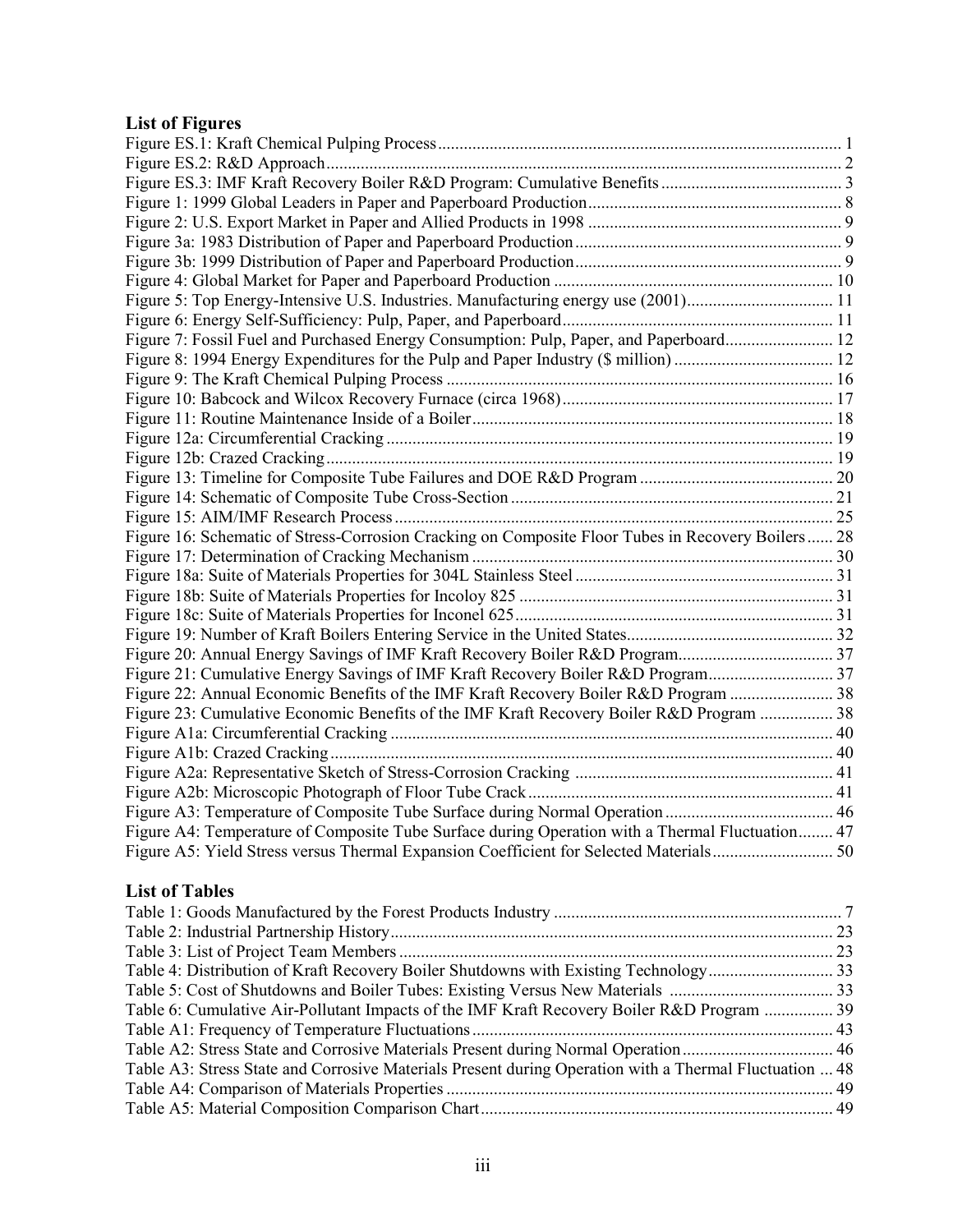# **Abbreviations and Terms**

| <b>AIM</b>    | <b>Advanced Industrial Materials Program</b>           |
|---------------|--------------------------------------------------------|
| <b>BLRBAC</b> | <b>Black Liquor Recovery Boiler Advisory Committee</b> |
| <b>CRADA</b>  | Cooperative Research and Development Agreement         |
| <b>DOE</b>    | U.S. Department of Energy                              |
| E.U.          | European Union                                         |
| <b>IMF</b>    | Industrial Materials for the Future Program            |
| <b>IPST</b>   | Institute of Paper Science and Technology              |
| <b>NAFTA</b>  | North American Free Trade Agreement                    |
| <b>NREL</b>   | National Renewable Energy Laboratory                   |
| <b>OIT</b>    | Office of Industrial Technologies                      |
| <b>ORNL</b>   | Oak Ridge National Laboratory                          |
| Paprican      | Pulp and Paper Research Institute of Canada            |
| R&D           | research and development                               |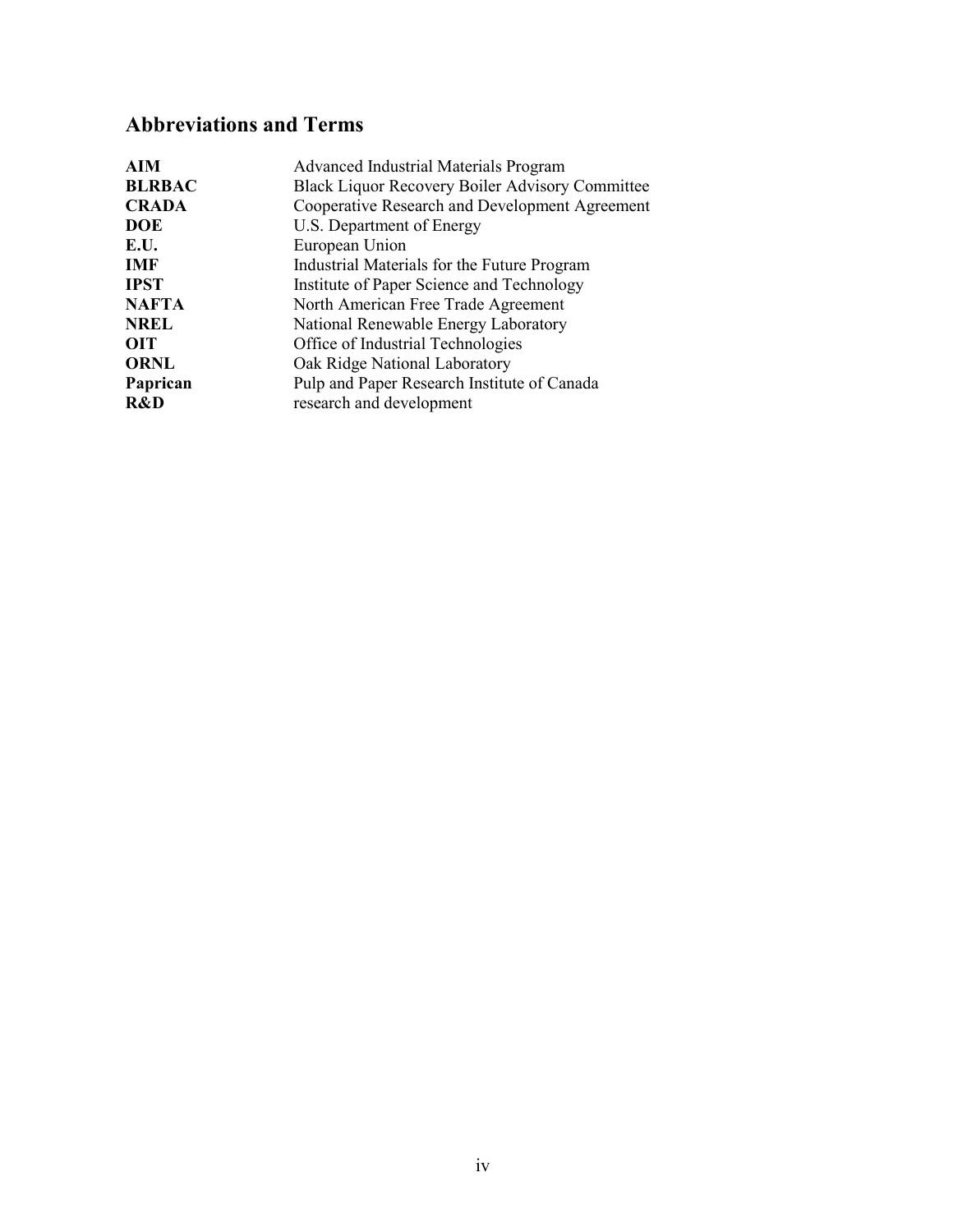#### **Acknowledgments**

The authors wish to express their thanks to Charles Sorrell and Mike Soboroff of the Department of Energy for many intriguing discussions on this subject. We are grateful to the reviewers of this report, Rajkumar Raman of RAND and David Parrish of Factory Mutual Research Corporation, whose insightful comments and suggestions greatly improved the final product. James Keiser, Gorti Sarma, and Pete Angelini of Oak Ridge National Laboratory contributed valuable insights on the technical aspects of boiler tube analysis and impacts of the changed maintenance procedures and boiler tube materials on the pulp and paper industry. Peter Gorog of Weyerhaeuser and John Kulig and Keith Rivers of Babcock & Wilcox provided essential data and information concerning the industrial aspects of this study.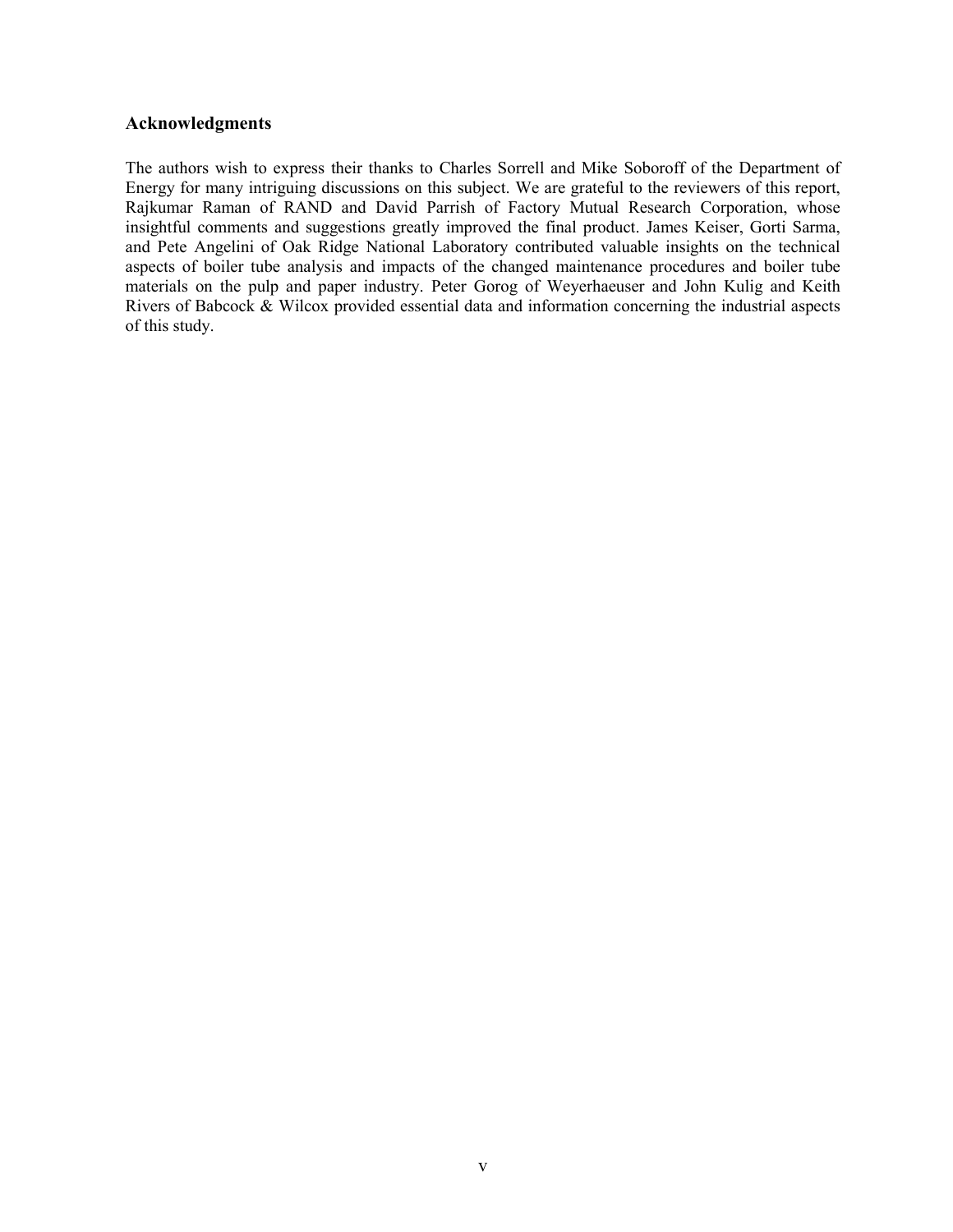# **ES.0 Executive Summary**

#### **ES.1 The Problem and Its Impact**



**Figure ES.1: Kraft Chemical Pulping Process** 

This report describes a case study performed by RAND and NREL of government-industry research and development (R&D) aimed at solving materials problems encountered by the forest products industry. The principal problem addressed by the R&D was the failure of tubes that carry water and steam inside boilers used to recover chemicals during papermaking. These recovery boilers are an essential component of the papermaking process because, in addition to providing recycled chemicals to the wood digester, they also provide a significant portion of the process steam and electricity required for plant operation. The industry estimates that, on average, for each day a recovery boiler is shut down, a company loses \$300,000.

The recovery boiler tubes operate in a highly corrosive, high-temperature environment that can cause cracking. If cracks in the tubes are deep enough to allow steam or water to escape and come into contact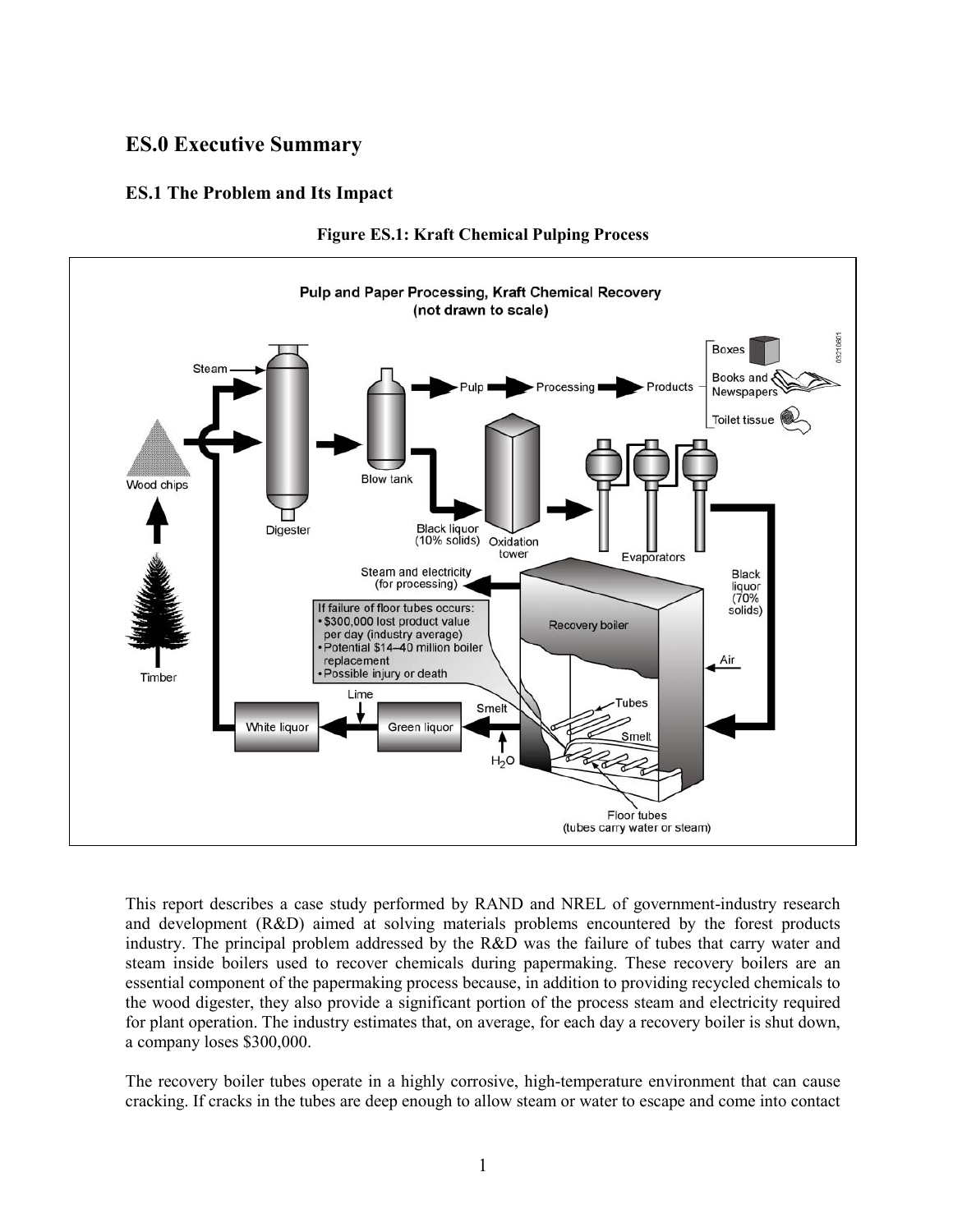with molten salts, a large explosion can occur. The damage caused by such explosions typically requires days to weeks to repair. In severe cases, the damage can take months to repair, and plant personnel have been seriously injured or killed. Preventing cracks in recovery boiler tubes is essential to ensure plant safety and to prevent equipment losses as high as \$40 million, over and above the value of lost production.

### **ES.2 The R&D Approach and Recommended Solutions**



**Figure ES.2: R&D Approach** 

The government-industry R&D that is the subject of this report began in 1995, sponsored by the Advanced Industrial Materials (AIM) Program (the predecessor to the Industrial Materials for the Future (IMF) Program) of the Department of Energy (DOE) Office of Industrial Technologies (OIT). By that time, the industry had determined that the replacement of carbon steel tubes with composite tubes, which were protected by an outer layer of stainless steel, had not solved the problem of tube cracking. A consortium that included 16 paper companies, four recovery boiler manufacturers, two tube fabricators, Oak Ridge National Laboratory, and U.S. and Canadian paper institutes performed the R&D. The researchers examined tubes before and after failures and combined experimental measurements with theoretical calculations and computer simulations to identify the mechanism of cracking.

The government-industry team recommended two possible solutions to the problem. The first was a modification of maintenance procedures, in particular the water-wash and dry-out cycle, to reduce the occurrence of conditions that might promote a particular type of cracking (stress corrosion) on the surface of boiler floor tubes. The recommended changes in procedures were designed to reduce the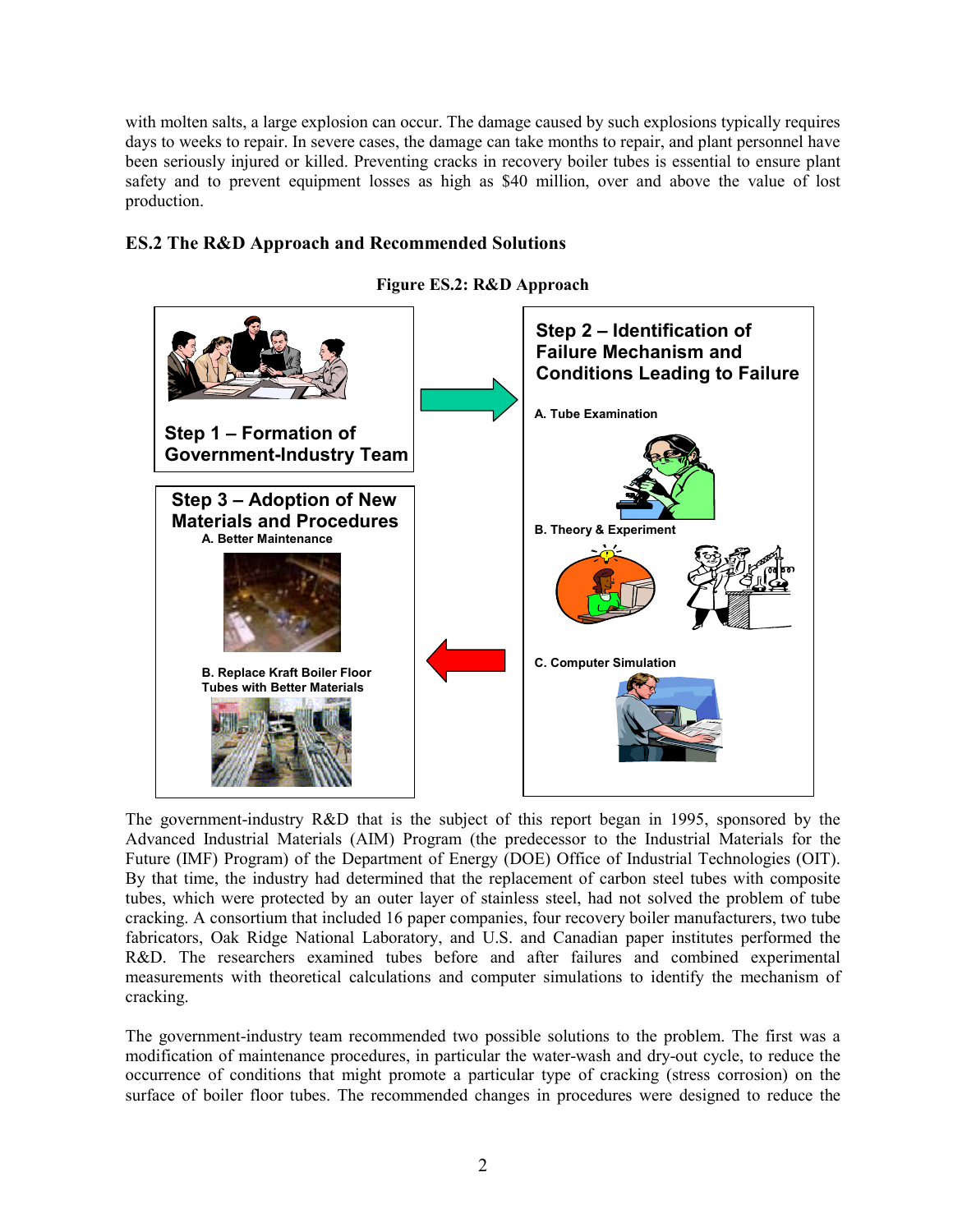likelihood that the prerequisites of the suggested cracking mechanism would be met. The second possible solution was to change the material that makes up the outer layer of the composite tube from stainless steel to a stronger and more crack-resistant metal alloy. While this solution will greatly increase the tubes' resistance to the cracking mechanism, cracks still could potentially occur – therefore, the aforementioned changes to procedures are still recommended. While neither option makes the floor tubes impervious to cracking, both of the proposed solutions represent vast improvements of current methods and norms in the industry.

### **ES.3 Estimated Benefits**



**Figure ES 3: IMF Kraft Recovery Boiler R&D Program: Cumulative Impacts** 

#### **Cost savings = Millions of 1995\$ Energy impacts = Hundreds of billion Btu Carbon reductions = 1,000 tons of carbon equivalent**

This analysis suggests that a strategy that combines improved maintenance procedures to avoid cracking with somewhat accelerated tube replacement will provide cumulative industry savings of 66 trillion Btu **–** with a net present value in energy and productivity savings of \$1,373 million (in 1995 dollars) by 2030. In addition, the energy savings by 2030 will translate into cumulative reductions of 8,700 tons of nitrogen oxides, 17,200 tons of sulfur dioxide, and 843,000 tons of carbon equivalent greenhouse-gas emissions. These estimates assume that one-half of the industry adopts the new technology by 2030 **–** reducing days shut down for maintenance by an average of two days **–** and that one-half of these plants save an additional average 1.5 percent of their energy use.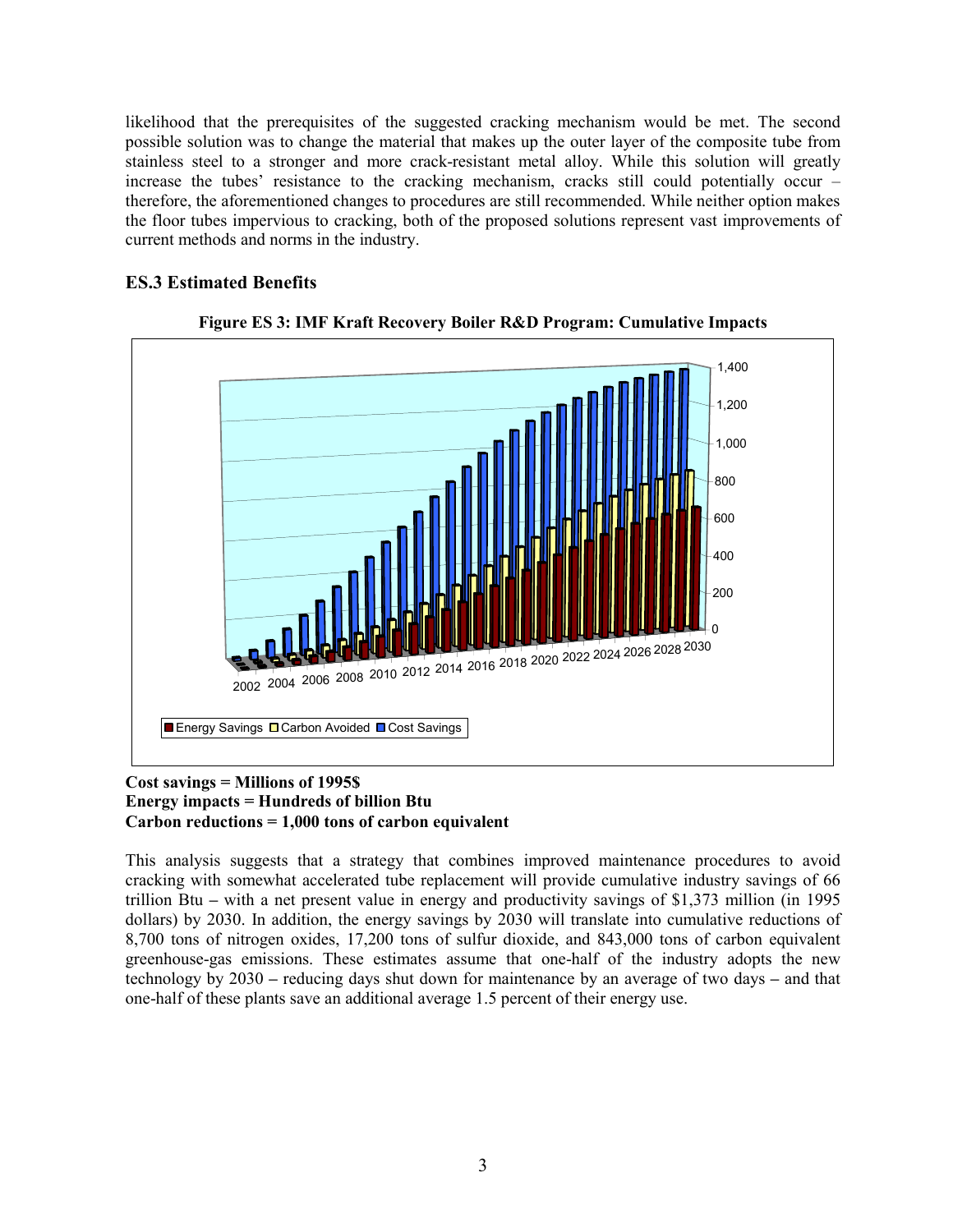#### **ES.4 The Government Role**

The systematic analysis of tube failures – and the integrated theoretical and experimental research program that led to the identification of the failure mechanism and the proposed solutions – was well beyond the capability of any single company or even an industry-only consortium. The AIM program played a pivotal role in providing funding that allowed the expertise and facilities of Oak Ridge National Laboratory (ORNL) and the paper institutes to be applied to the problem. AIM and ORNL also provided the coordination and liaison support to create and maintain the research team, which included personnel from the paper companies and the industry's equipment suppliers (tube fabricators and boiler manufacturers). Without such a broadly constituted team, the proposed R&D solutions would have been difficult or impossible to implement. In fact, after having solved the recovery boiler floor tube problem, this team is now addressing other challenges such as materials failures near boiler primary air ports.

#### **ES.5 Lessons Learned: A Model to Follow**

This case study illuminated a number of critical factors in successfully solving industrial process problems through R&D that should guide future efforts:

- 1. It is essential to understand the details of the industrial process in order to identify the source and nature of the problem. This requires close cooperation between the plant managers and the research team, including access to industrial facilities and on-site inspection of the problem (in this case, the failed tubes).
- 2. The research team needs to apply its methods and facilities directly to the service environment of the industrial process. In this case, they examined failed tubes and modeled tube performance with temperatures, stresses, and the presence of corrosive materials measured in the recovery boiler.
- 3. In the case of a government-industry consortium such as this one, there needs to be an industry champion and a research-team leader. The industry champion, who makes the convincing argument to the industrial participants that granting access to facilities and sharing data is in the collective interest, takes positive action to ensure plant manager/research team cooperation. The research-team leader focuses the research effort on activities that can provide solutions under the service environment and keeps the industrial members of the team informed and involved in providing input that can influence research direction.
- 4. The research team must involve all supporting industries that have a stake in implementing the solutions found through R&D (in this case, the tube fabricators and the recovery boiler manufacturers).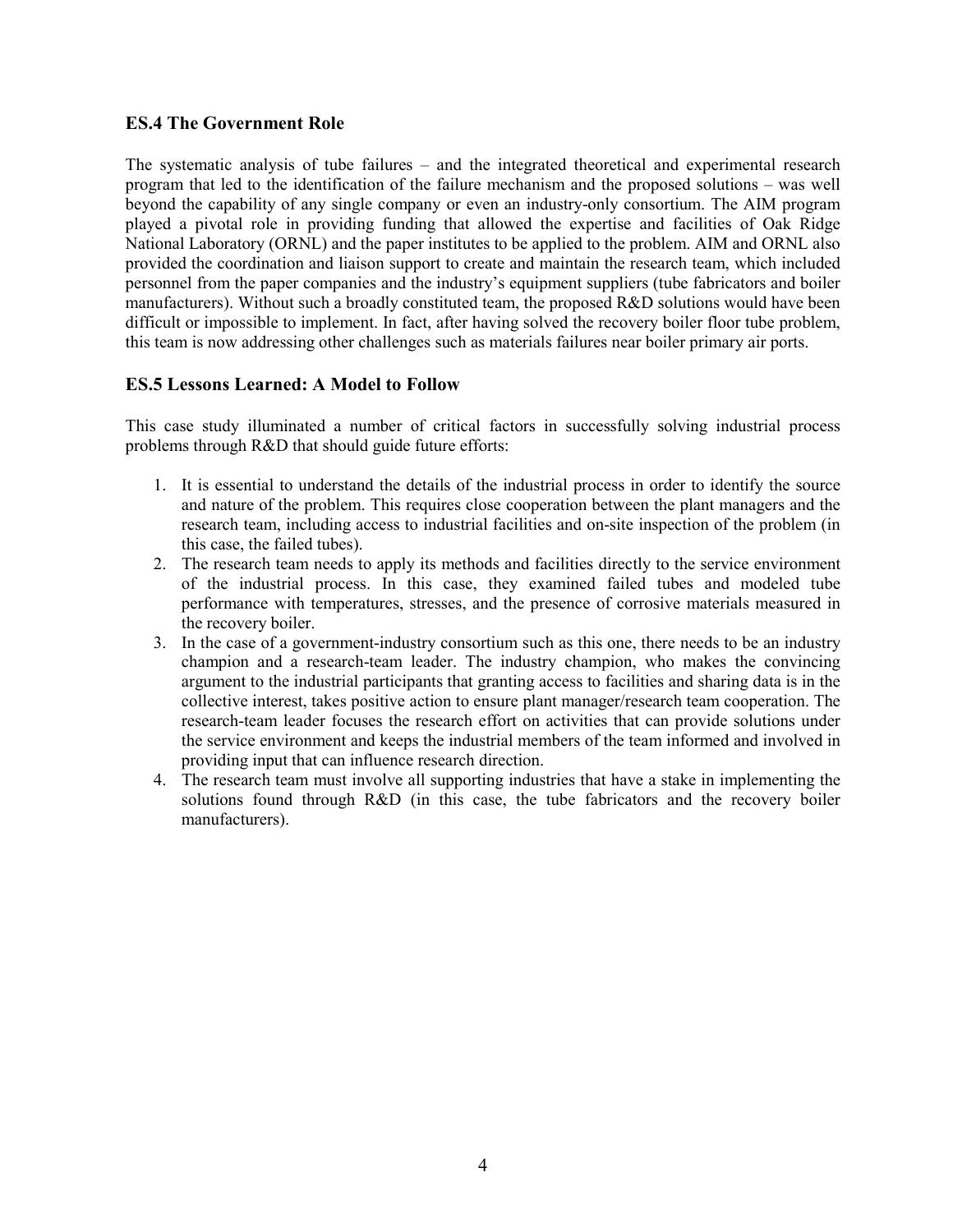# **1.0 Introduction**

This report describes a case study performed by RAND and NREL of government-industry research and development (R&D) aimed at solving materials problems encountered by the pulp and paper industry. Paper plants recycle chemicals used to process wood into the pulp used to make paper. The heart of the chemical-pulping process is the recovery boiler that provides these recycled chemicals and produces a significant fraction of the process steam and electricity needed by the plant. Recovery boilers are such critical plant components that the industry estimates that, on average, for each day a recovery boiler is shut down, the plant loses \$300,000.

The principal problem addressed by the R&D was the cracking of metal tubes, principally in the floor of the recovery boiler, which carry water to cool the inside of the boiler. The heat removed from the boiler turns the water to steam, which is then used for drying processes within the plant or to drive a steam turbine to produce electricity. If cracks in the tubes are deep enough to allow steam or water to escape and come into contact with molten chemicals, a large explosion can occur. The damage caused by such explosions typically requires days to weeks to repair. In severe cases, the damage can take months to repair, and plant personnel have been seriously injured or killed. Preventing cracks in recovery boiler tubes is essential to ensure plant safety and to prevent equipment losses as high as \$40 million, in addition to the production losses noted previously.

The R&D described in this report was performed by a government-industry team between 1995 and 2000 and was sponsored by the Advanced Industrial Materials (AIM) Program – the predecessor to the Industrial Materials for the Future (IMF) Program – of the Department of Energy (DOE) Office of Industrial Technologies (OIT). It focused on cracking of composite tubes with an inner layer of carbon steel and an outer layer of more corrosion-resistant stainless steel. By examining tubes before and after failures – and through experimental measurements, theoretical calculations, and computer simulations of tube performance – the team determined that the problem was caused by stress-corrosion cracking. They also concluded that the conditions leading to the cracking did not exist during normal plant operation, but rather occurred only when the boiler was shut down for maintenance and the tubes were washed with water and then dried-out during boiler start-up. Allowing moisture to be in contact with the floor tubes above a certain temperature allows salts present in the boiler to dissolve, forming a liquid corrosive substance. Finally, they noted that occasional thermal fluctuations during operation could contribute to the failures by altering the stress state at the outer surface of the boiler tubes.

The government-industry team recommended two possible approaches to solving the problem. The first was a modification of maintenance procedures, in particular the water-wash and dry-out cycle, which will prevent the routine occurrence of the conditions that lead to stress-corrosion cracking. However, this change in procedure will not prevent the occurrence of the necessary (tensile) stress state at the tube surface; so that if it is not followed diligently, the cracking problem will reoccur. The second possible approach was to change the material that makes up the outer layer of the composite tube from stainless steel to a stronger and more corrosion-resistant metal alloy. This change will prevent most tube cracking even if current maintenance procedures are retained, and will greatly reduce the probability of cracking that depends on thermal fluctuations during normal plant operation to alter the stress state of the outer surface of the tubes. While neither option makes the floor tubes impervious to cracking, both of the proposed solutions represent vast improvements of current methods and norms in the industry.

These two recommended approaches have different costs and benefits and are not mutually exclusive. For example, the industry could adopt the improved maintenance procedures and use the new materials whenever boiler tubes are slated for replacement. We performed a financial analysis based on industrial experience with recovery boiler tube maintenance requirements and replacement rates. This analysis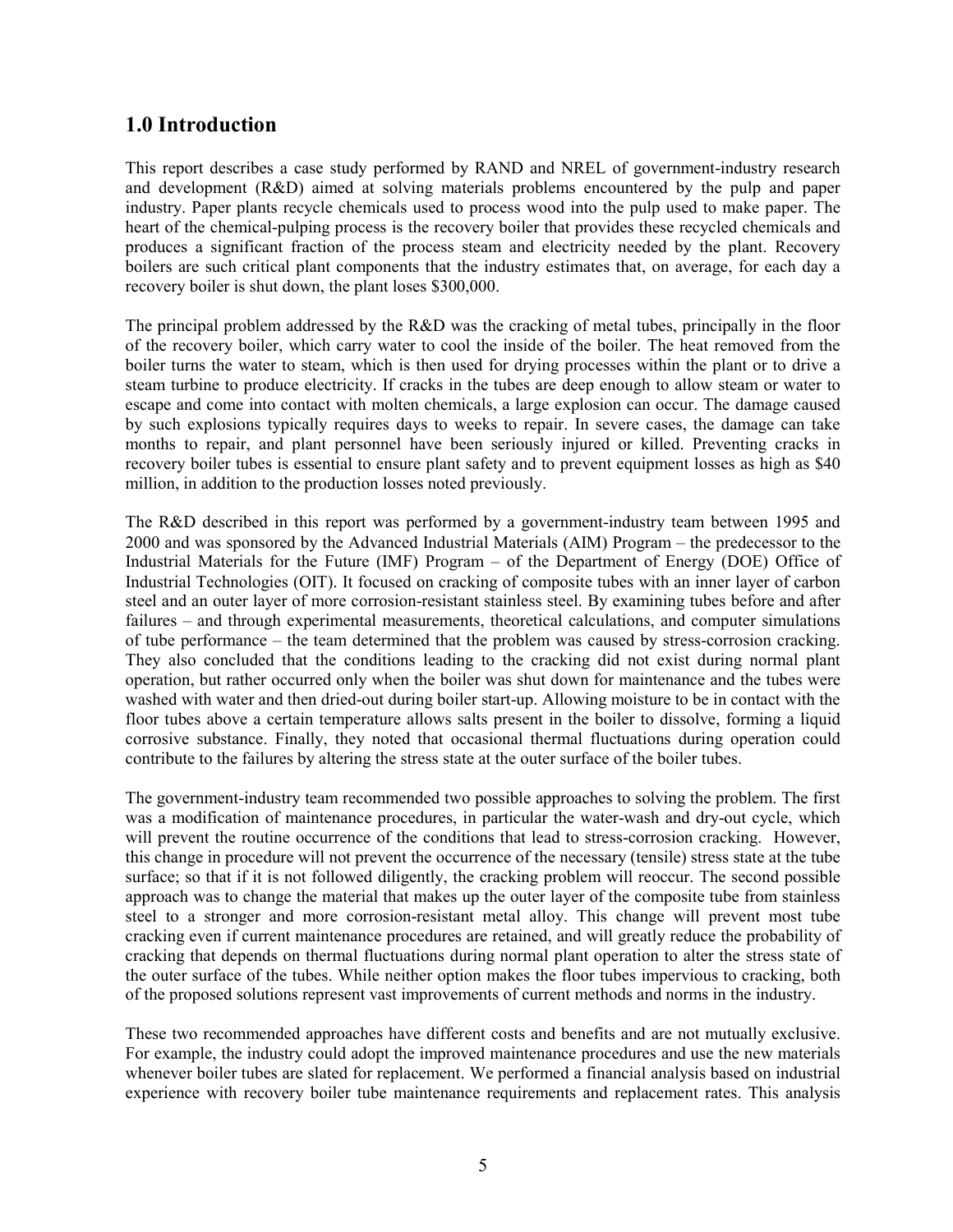suggests that a strategy combining improved maintenance procedures to avoid cracking with accelerated tube replacement (e.g., at a rate of 5.0 percent instead of the historical 1.5 percent) would provide cumulative industry-wide savings of 66 trillion Btu – with a net present value in energy and productivity savings of \$1,356 million (1995 dollars with a 5 percent discount rate) during a 30-year time period. In addition, the energy savings would translate into cumulative reductions of 8,700 tons of nitrogen oxides, 17,200 tons of sulfur dioxide, and 843,000 tons of carbon equivalent greenhouse-gas emissions by 2030.

The balance of this report is organized as follows: Chapter 2 provides a brief overview of the forestproducts industry and its papermaking component, explaining that cost containment is a critical factor in maintaining U.S. market share. This fact drives the R&D to improve energy efficiency and productivity by reducing recovery boiler tube maintenance requirements. Chapter 3 then describes the R&D problem; and Chapter 4 summarizes the approach, as well as the data and analysis that led to the solution. A more detailed description of the technical aspects of the work is presented in the appendix. Finally, Chapter 5 presents the financial analysis and the estimated benefits of pursuing the recommended solutions based on the R&D results.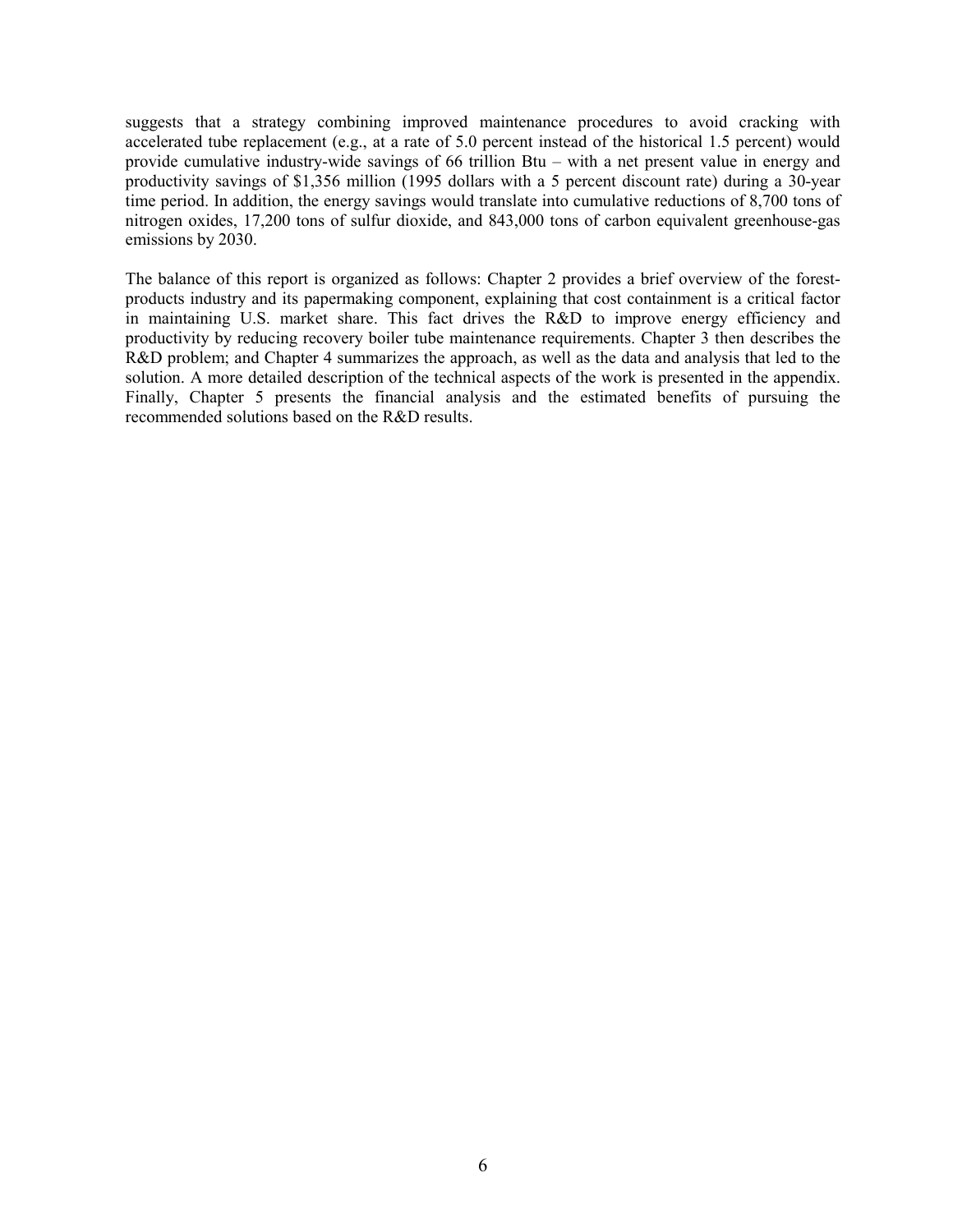# **2.0 The Pulp and Paper Industry**

#### **2.1 Industry Branches**

The U.S. forest products industry is separated into two groups: (1) lumber and wood products, and (2) paper and allied products. These two categories are often combined because both depend on wood for raw materials. Paper and allied products is commonly referred to as the pulp and paper industry. Table 1 shows examples of some of the products manufactured by the two branches of the forest-products industry. $1$ 

| <b>Forest Products Industry</b> |                                |  |  |  |
|---------------------------------|--------------------------------|--|--|--|
| <b>Lumber and Wood Products</b> | <b>Pulp and Paper Products</b> |  |  |  |
| Plywood                         | Stationery                     |  |  |  |
| Wood cabinets                   | Food containers                |  |  |  |
| Wood boxes                      | Packaging and boxes            |  |  |  |
| Wood buildings                  | Sanitary products              |  |  |  |

#### **Table 1: Goods Manufactured by the Forest Products Industry**

The pulp and paper industry includes both the processing of lumber into pulp (the raw material used to manufacture paper) and various types of papermaking. This case study examines the research and development activities in the pulping process of the pulp and paper industry. The product of each type of papermaking is paper and paperboard (paper that is  $0.30$  mm ( $0.012$  in.) or greater in thickness).<sup>2</sup> Thus, paper and paperboard production data indicate relative competitiveness in the global market. Figure 1 shows the top 15 countries in paper and paperboard production in 1999.

The United States leads the pulp and paper industry in paper and paperboard production. However, the United States also leads the world in consumption of paper and paperboard products, consuming more than 90 percent of its production; publishing more than 2 billion books, 350 million magazines, and 24 billion newspapers annually in the United States.<sup>3</sup>

#### **2.2 Global Competition**

In the 1990s, domestic sales leveled off, pushing the industry to pursue the export market more aggressively. "Exports have played an increasingly important role in the industry, accounting for nearly 8 percent of U.S. paper goods shipments in 1991, compared with 6.6 percent in 1989.<sup>74</sup> Simultaneously, trade increased with Canada and Mexico because of lower tariffs due to the North American Free Trade Agreement (NAFTA). Figure 2 shows the dominance of NAFTA on the U.S. export market.<sup>5</sup>

There are several factors that affect the U.S. position in the market:

- 1) Emerging players in the market
- 2) High domestic-labor costs

<sup>&</sup>lt;sup>1</sup> "Forest Products Industry Analysis Brief," U.S. Energy Information Administration. Available at http://www.eia.doe.gov/emeu/mecs/iab/forest\_products/. 2

<sup>&</sup>lt;sup>2</sup> Smook, G.A., *Handbook for Pulp & Paper Technologists*, Angus Wilde Publications, Inc., P.O. Box 1036, Bellingham, WA 98227-1036, (1992), ISBN 0-9694628-1-6. 3

<sup>&</sup>lt;sup>3</sup> "Forest Products Industry Profile," U.S. Department of Energy, Office of Industrial Technologies. Available at http://www.oit.doe.gov/forest/pdfs/forest.pdf or through clearinghouse at 1-800-862-2086.

Stanley, Gary, "U.S. Global Trading Outlook: Paper Products," Office of Metals, Materials, and Chemicals,

<sup>(</sup>March 1995), 202-482-0375. Available at <u>http://www.tradeport.org/ts/ntdb/usgto/paper.html</u>.<br><sup>5</sup> U.S. Industry & Trade Outlook 2000, McGraw-Hill, (2000), ISBN 0-07-135245-7. Data from the U.S. Department of Commerce, Bureau of the Census.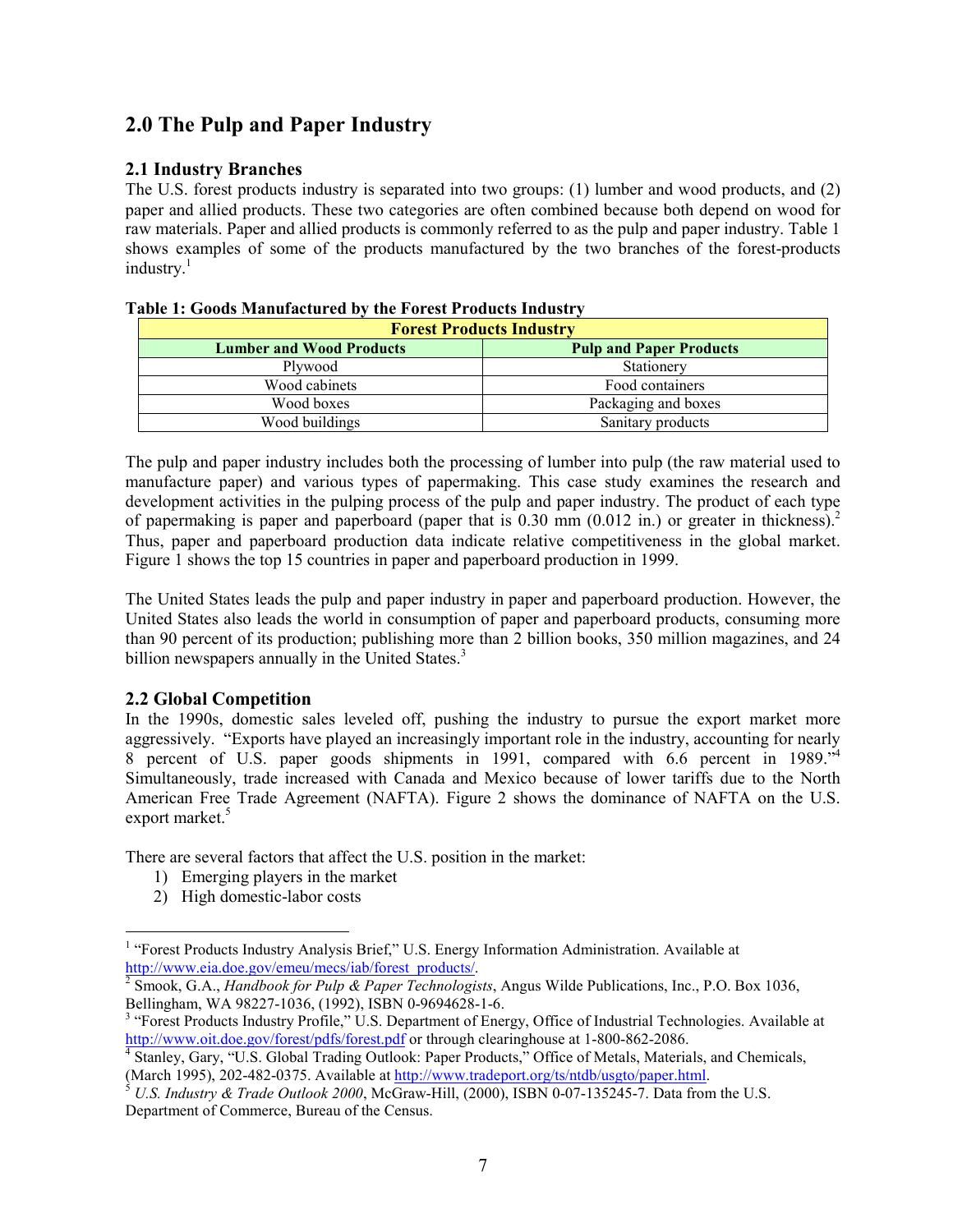- 3) High cost of environmental compliance
- 4) High capital intensity of production



**Figure 1: 1999 Global Leaders in Paper and Paperboard Production<sup>6</sup>**

1) Emerging players in the market: In the past 10 years, several developing countries have had an impact on the market. These emerging economies have been able to attain comparable production technologies with lower costs of environmental compliance and lower labor costs. In particular, Brazil and developing countries in Asia (such as Indonesia and the Republic of Korea) have had a significant effect on the distribution of production. Figure 3a shows an industry snapshot of the production of paper and paperboard in 1983, while Figure 3b shows a production snapshot in 1999.<sup>7</sup> Note that the large increase in production in the European Union (E.U.) is a direct result of Spain and Portugal joining the E.U. in 1986; and Austria, Finland, and Sweden joining in 1995. The substantial increase in production in Asia caused decreases in the market shares of the United States, Europe (E.U. and non-E.U.), and Canada. The impact of this trend on the global market from 1983 to 1999 is shown in Figure 4. Notice that Mexico, South America, and others remain fairly static during this time interval. Canada experiences a minor decrease in global production share over time. Europe (E.U. and non-E.U. states) and the United States experience substantial

<sup>6</sup> Data source: *Statistical Yearbook – 45th Issue,* (2001), United Nations, Reproduction Section, New York, NY 10017, ISBN 92-1-061189-6. Available from http://www.un.org/Pubs. 7

 $<sup>7</sup>$  Ibid.</sup>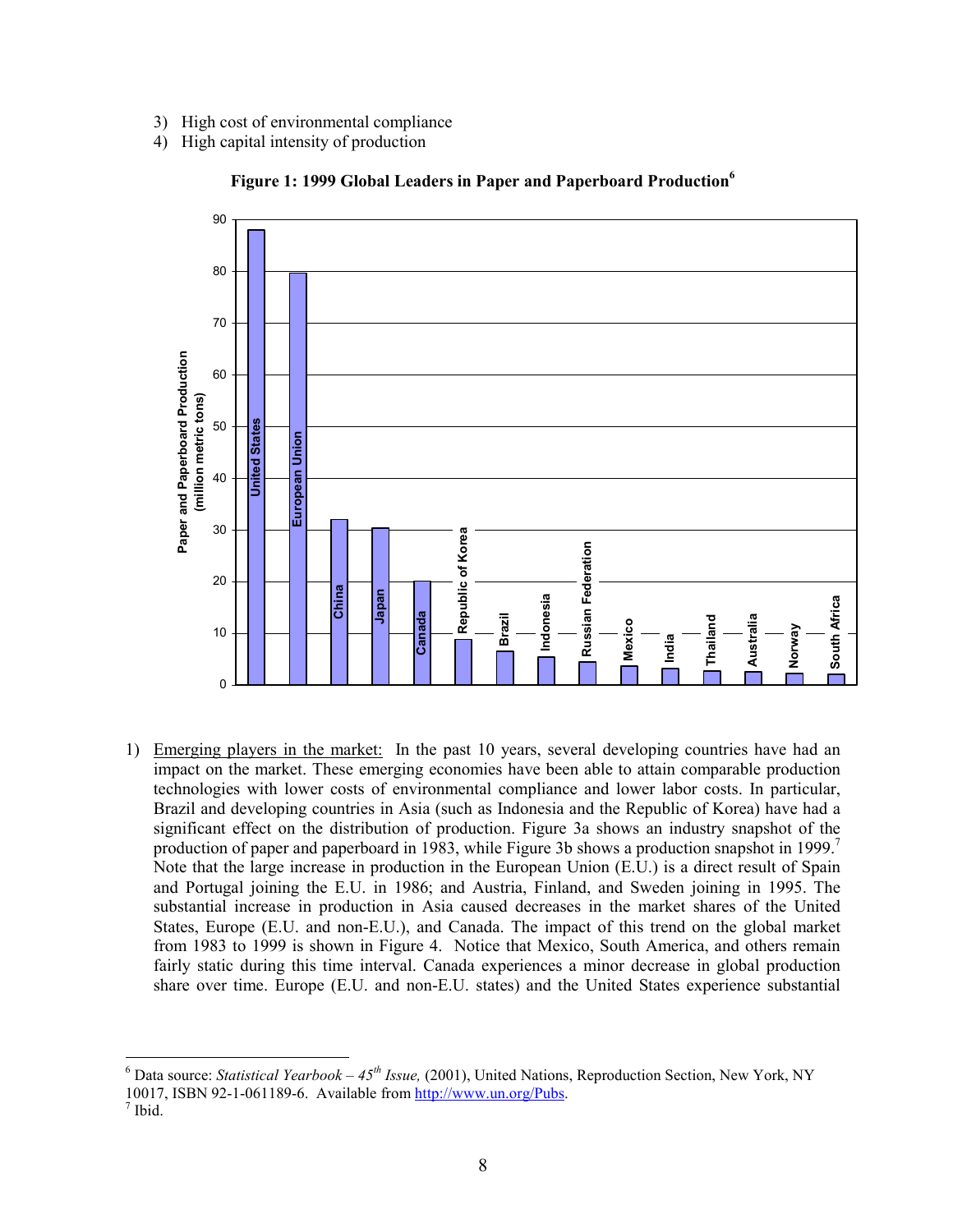decreases in global production share; while Asia is consistently rising until the Asian financial crisis in the late-1990s. $8, 9$ 



**Figure 2: U.S. Export Market in Paper and Allied Products in 1998<sup>10</sup>**

**Figure 3a: 1983 Distribution of Paper and Paperboard Production** 





**Figure 3b: 1999 Distribution of Paper and Paperboard Production** 





 $\frac{8}{1}$  Ibid.

<sup>9</sup> Data source: *Statistical Yearbook – 40th Issue,* (1995), United Nations, Reproduction Section, New York, NY 10017, ISBN 92-1-061163-2.

 $^{10}$  Ibid.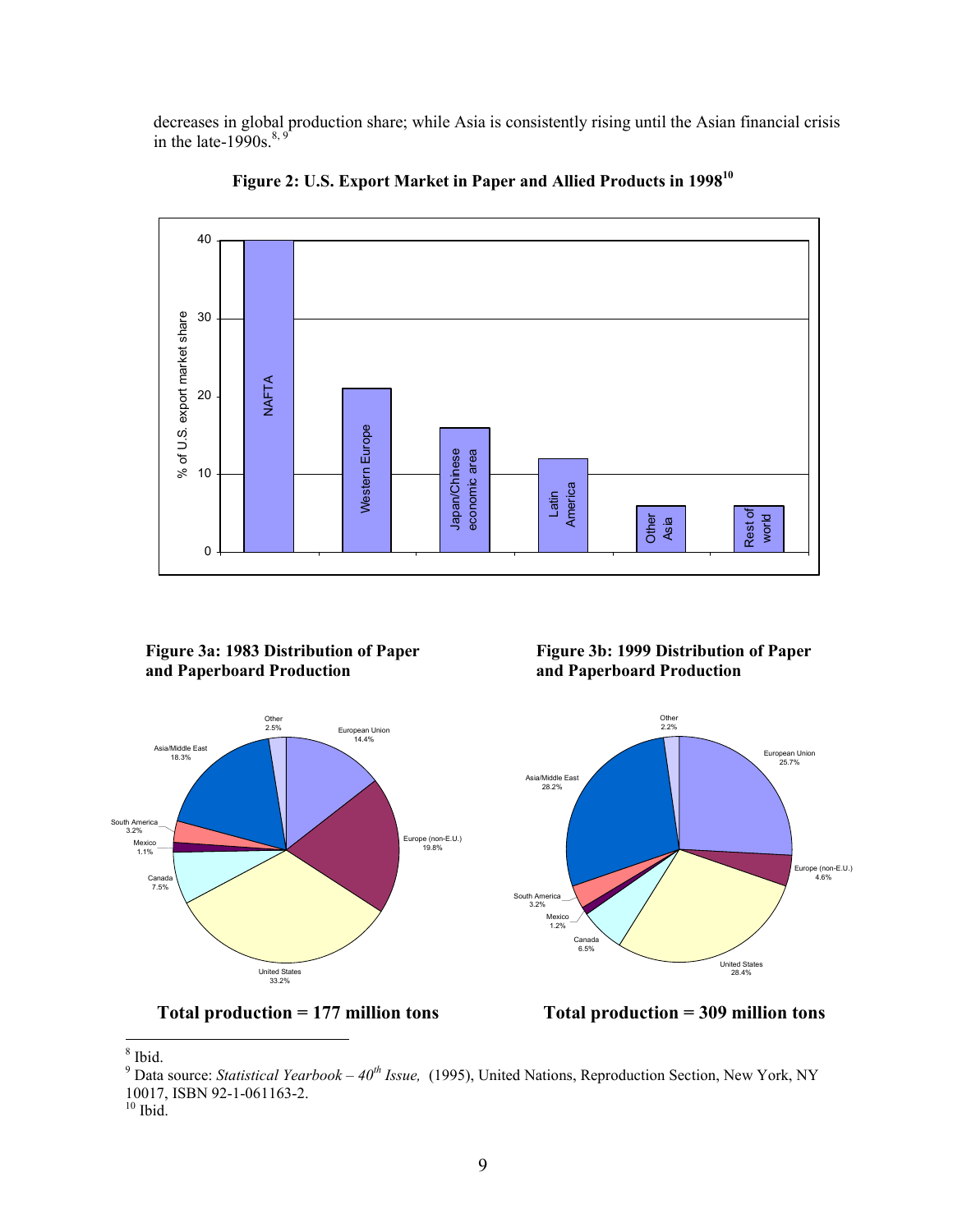

#### Figure 4: Global Market for Paper and Paperboard Production<sup>11</sup>

- 2) High domestic-labor costs: The average hourly wage for workers in the pulp and paper industry was \$15.31 in 1997.<sup>12</sup> The average for the entire forest products industry was \$13.65 for the same year.13 Low-wage labor availability in emerging markets makes it more difficult for the United States and other developed markets (such as Canada and Europe) to compete.
- 3) High cost of environmental compliance: Another factor contributing to the diminishing shares of global production of key countries such as the United States, Canada, and E.U. nations is the high cost of meeting environmental regulations. "Over the 1998-2000 period, expenditures for environmental and energy (non-output-related) projects are forecast to account for nearly 23.5 percent of total capital outlays over that 3-year period."<sup>14</sup> In 1994, the forest products industry expenditures for pollution abatement totaled \$771.3 million in capital expenditures and \$2.2 billion in operating expenditures.<sup>15</sup>
- 4) High capital intensity of production: The kraft chemical pulping process is the most common process used in the United States, accounting for more than 75 percent of U.S. pulp production.<sup>16</sup> The kraft process requires large energy expenditures. The industry recognizes this and relies on a chemical recovery process that generates electricity to make the process economically feasible; however, it still requires large amounts of purchased fuel and energy. As shown in Figure 5, the forest products industry (due almost entirely to the pulp and paper industry) is ranked third among the largest consumers of energy for heat and power in the manufacturing sector.<sup>17</sup> It follows

 $11$  Ibid.

<sup>&</sup>lt;sup>12</sup> *U.S. Industry & Trade Outlook 2000*, op cit.<br><sup>13</sup> "Forest Products Industry Profile," U.S. Department of Energy, Office of Industrial Technologies, op cit.<br><sup>14</sup> *U.S. Industry & Trade Outlook 2000*, op cit.

<sup>&</sup>lt;sup>15</sup> "Forest Products Industry Analysis Brief," U.S. Energy Information Administration, op cit. <sup>16</sup> Smook. G.A., op cit.

<sup>&</sup>lt;sup>17</sup> "Annual Energy Outlook 2001," Energy Information Administration, (December 2000), DOE/EIA-0383 (2001).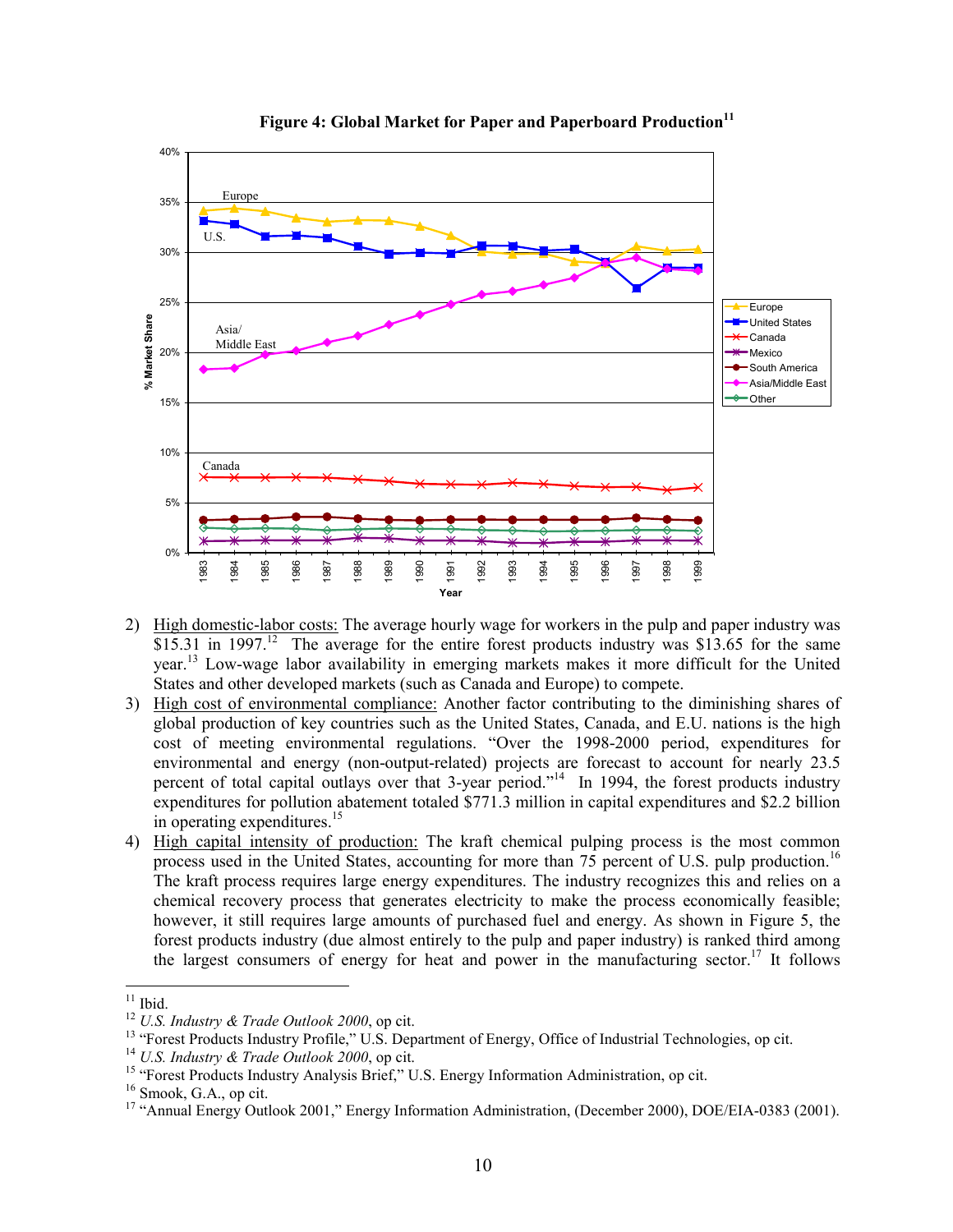petroleum refining and chemicals industries at first and second. The pulp and paper industry has recognized improving the self-generation of energy and recovery of chemicals as critical elements to lowering fuel and energy expenditures. Figure 6 shows that energy self-sufficiency for selected years increases over time. Figure 7 shows that fossil fuel and purchased energy consumption for selected years decreases over time. Figure 8 shows that almost half of the energy expenditures for the industry in 1994 were for electricity.



#### **(Total U.S. industrial energy use = 34.1 quadrillion Btu)**

**Figure 5: Top Energy-Intensive U.S. Industries: Manufacturing Energy Use (2001)**

**Source: OIT**

**Figure 6: Energy Self-Sufficiency: Pulp, Paper, and Paperboard<sup>18</sup>**



<sup>&</sup>lt;sup>18</sup> Figure from "Energy Use by the Paper Industry" reprinted with permission of the American Forest and Paper Association, Inc., 1111 Nineteenth Street NW, Washington, D.C. 20036. Available at http://www.afandpa.org/iinfo/environment/Energy\_use.html.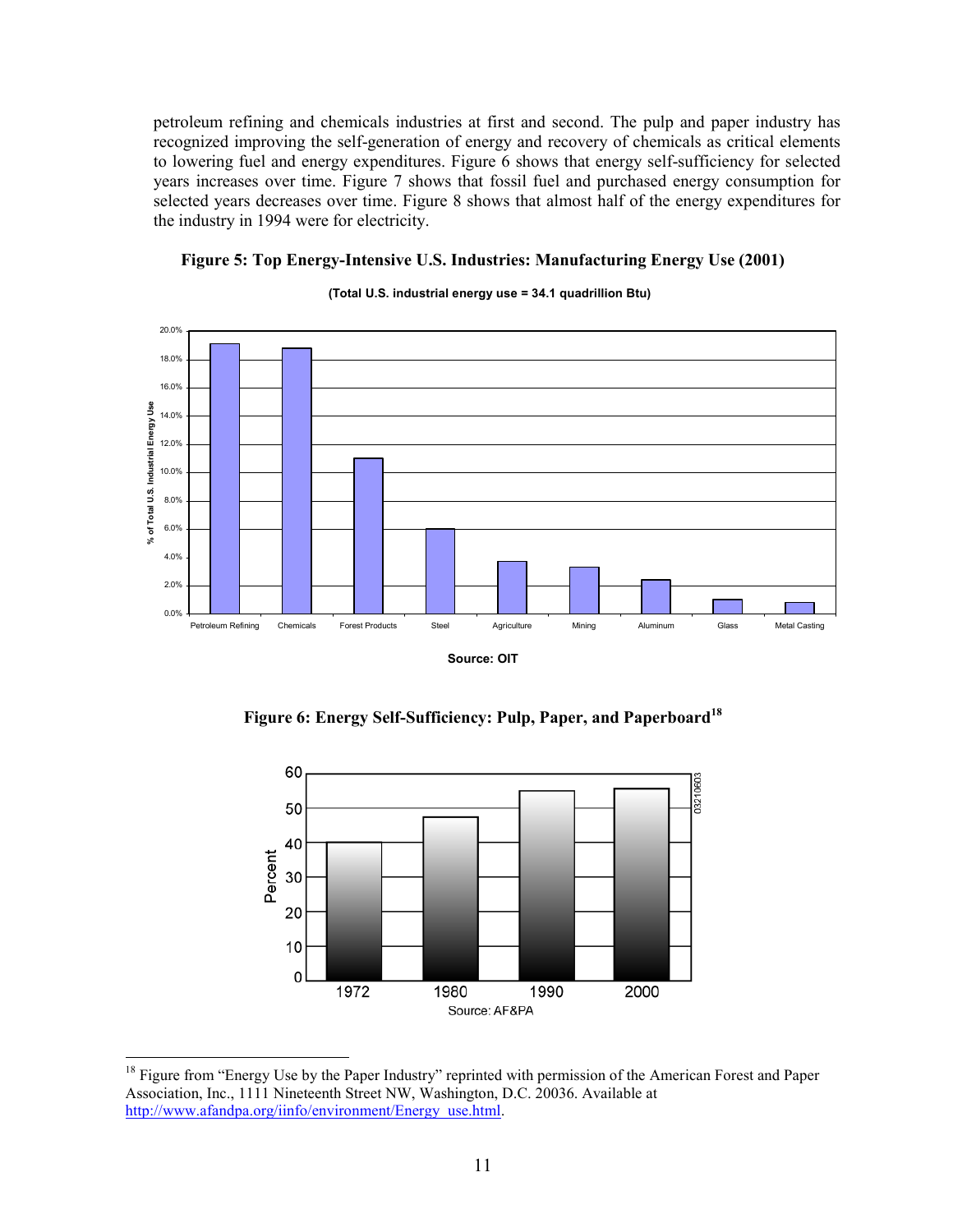



**Figure 8: 1994 Energy Expenditures for the Pulp and Paper Industry (\$ million)<sup>20</sup>**



 $19$  Ibid.

<sup>&</sup>lt;sup>20</sup> Source: U.S. Energy Information Administration, 1000 Independence Avenue SW, Washington, D.C. 20585, (202) 586-8800. Available at http://www.eia.doe.gov/emeu/mecs/mecs94/consumption/mecs5.html.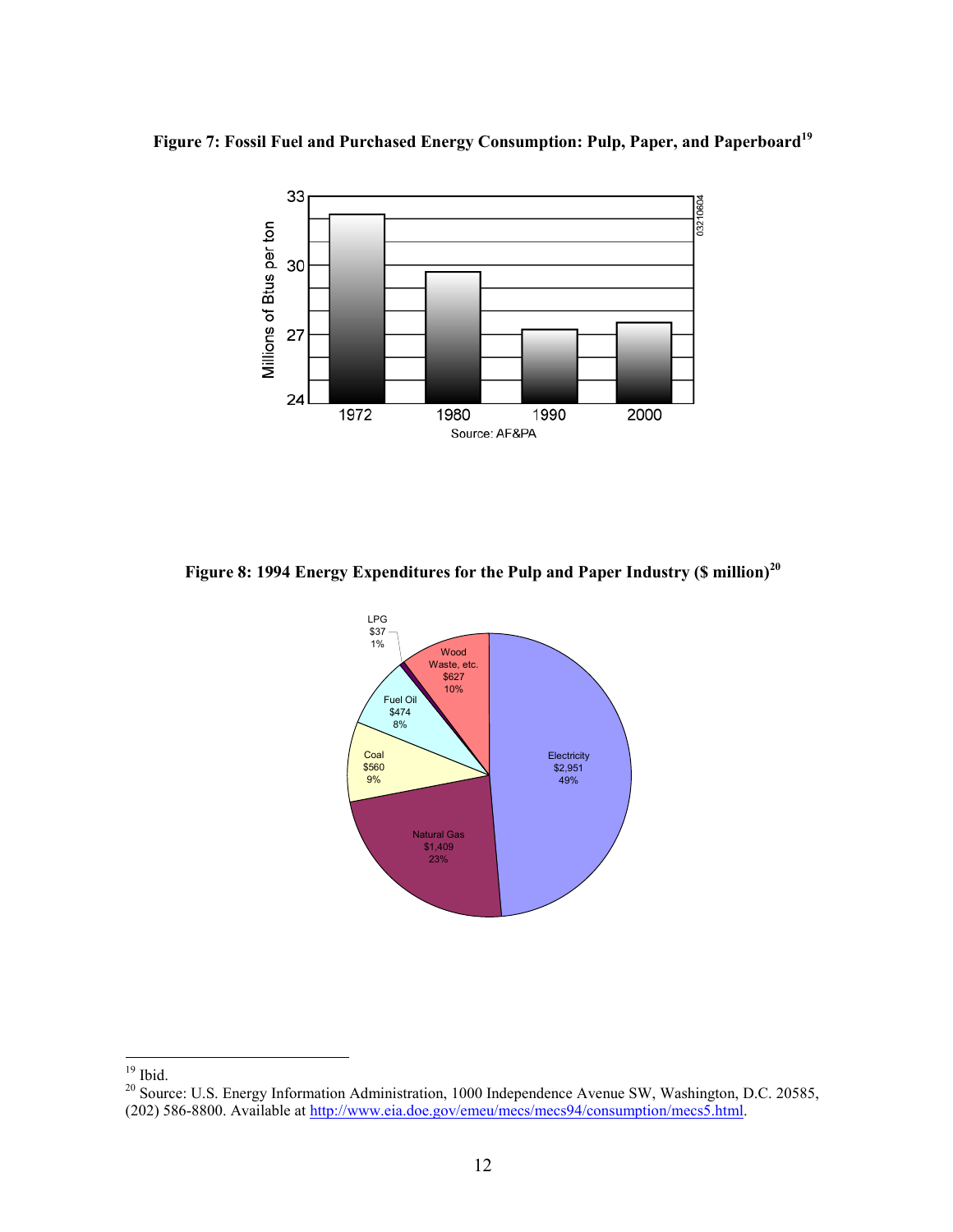#### **2.3 Sustaining Global Competitiveness**

Each of the four factors discussed above affects the ability of the United States to maintain its position in the global market for pulp and paper. Addressing these factors is key to sustaining U.S. global competitiveness.

Because the products are commodities, price is the key factor in maintaining competitiveness. It is unlikely that the U.S. pulp and paper industry will be able to reduce wages to compete with lower-wage overseas labor. However, the final two factors provide avenues for cost reductions by U.S. industry. The challenges presented to the industry by the high cost of environmental compliance and capital intensity of production can be met by finding new technologies that lower emissions through improving efficiency. This strategy uses research and development to create technologies that reduce the controllable costs (economic and environmental) in the pulp and paper industry.

The U.S. Department of Energy (DOE) funds projects that seek to lower energy use, costs of production, and environmental impacts. Any steps that can be taken to lower the costs and environmental impacts of producing pulp and paper products will bolster U.S. competition in the global market. This case study examines the activities of the DOE's Advanced Industrial Materials (AIM) Program **–** the predecessor to the Industrial Materials for the Future (IMF) Program **–** in sponsoring materials research and development aimed at achieving lower costs through improved energy efficiency and productivity.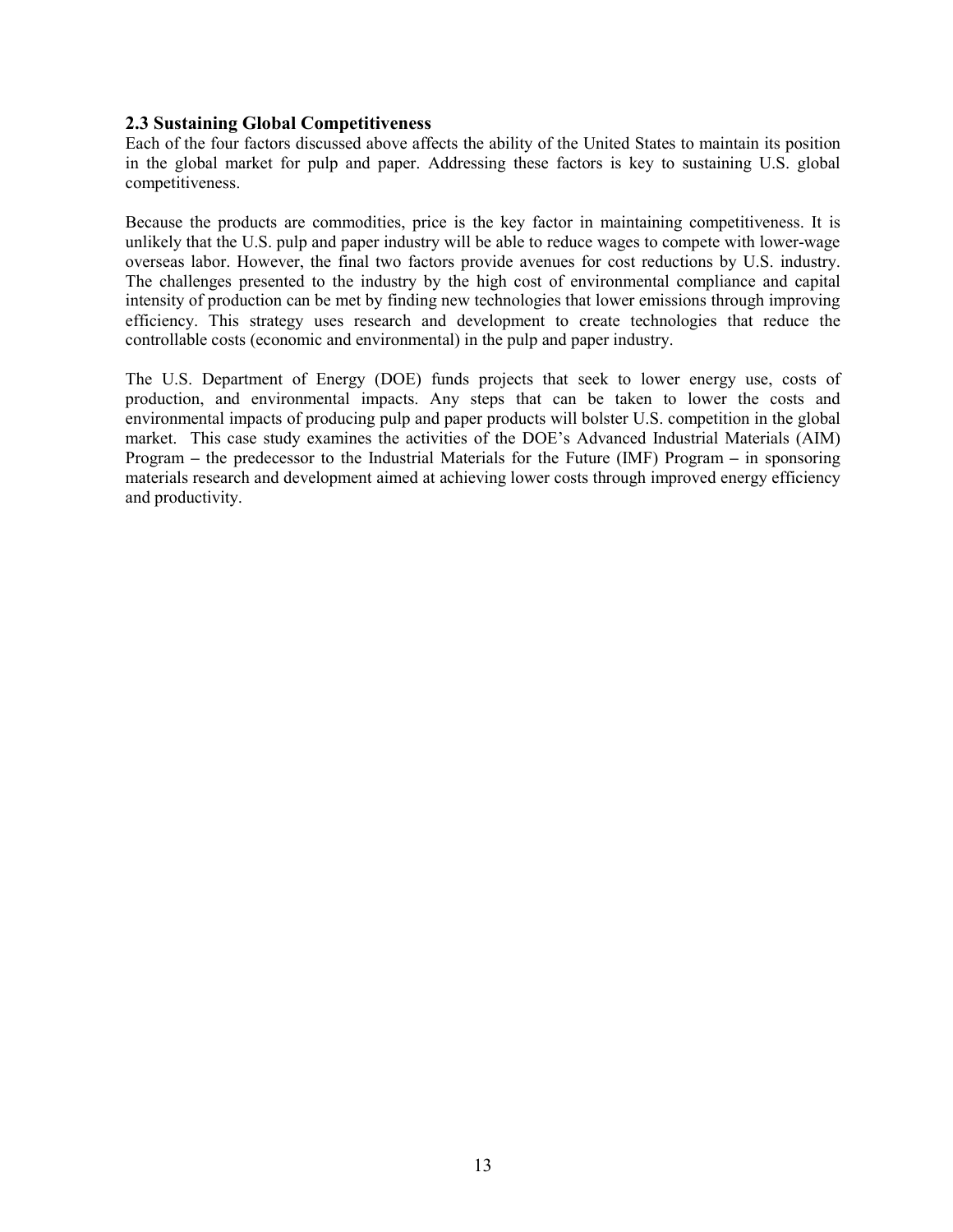# **3.0 Description of the Problem: The Kraft Chemical Pulping Process**

#### **3.1 Introduction to the Kraft Pulping Process**

The goal of all pulping processes is to separate the cellulose and hemicelluloses from lignin. Cellulose is the fibrous substance that is used to make pulp and paper. Lignin acts as an adhesive to hold wood fibers together.<sup>21</sup> The removal of the lignin results in a pulp that is well suited for the production of paper.

The kraft chemical pulping process is the predominant process used in the United States. It was invented by C.F. Dahl and uses sulfides and hydroxides to chemically degrade lignin, while leaving the cellulose fibers largely intact. The kraft process was patented by Dahl in 1884 and was first used commercially in Sweden in 1885. This process gained popularity because of the increased strength of the pulp compared to alternate pulping methods. The process was dubbed "kraft pulping" since kraft means strength in both German and Swedish. In the 1930s, G.H. Tomlinson revolutionized the kraft process by creating a recovery furnace that could burn spent sulfate liquors and recover heat and chemicals.<sup>22</sup>

Figure 9 outlines the kraft chemical pulping process, which is discussed in detail below.

#### **3.2 Wood Yard Operations: Timber Preparation**

The kraft pulping process begins with cutting timber in the wood yard to reduce it to a manageable size  $(10-30 \text{ mm} \text{ long and } 3-6 \text{ mm} \text{ thick})$  for the pulping process.<sup>23</sup> Next, the logs are put into a cylindrical container that rotates them. The friction from the logs rotating against each other and the sidewalls of the cylinder removes the bark from the logs. The bark escapes through slots in the cylinder and is burned for energy recovery in other plant processes. It is necessary to remove the outer bark, which is a contaminant in pulp and paper, because it does not contain any fibrous materials. Then, the logs are further reduced by chipping the logs with a large rotating disk (or drum) that has knives on the face of the disk (or wall of the drum). The knives slice the logs into wood chips that escape through slots in the disk (or wall of the drum). The chips are then passed through a screen to filter out large knots and oversized chips.<sup>24</sup>

#### **3.3 Digester**

The wood chips that have been reduced to a manageable size are sent to the digester. The digester steams and cooks the wood chips in a solution of sodium hydroxide and sodium sulfide, known as white liquor, under high pressure and temperature. The wood chips are then broken into individual fibers by release and impact through a blow valve into the blow tank. These fibers are called the pulp and can be used for papermaking. The leftover substance composed of chemical materials and wood impurities (consisting of mostly lignin) is called black liquor.<sup>25</sup>

#### **3.4 Recovery Boiler**

The black liquor passes through a series of evaporators to increase the percentage of solids in the liquor; if combustion takes place with below 58 percent solids, explosions can occur. Black liquor below 58

 $21$  EPA Fact Sheet: "The Pulp and Paper Industry, the Pulping Process, and Pollutant Releases to the Environment." United States Environmental Protection Agency, (November 1997), EPA-821-F-97-011. Available at http://www.epa.gov/waterscience/pulppaper/jd/fs2.pdf. 22 Smook, G.A., op cit.

 $23$  Ibid.

<sup>&</sup>lt;sup>24</sup> "Materials Needs and Opportunities in the Pulp and Paper Industry," Advanced Industrial Materials (AIM) Program, (August 1995), Oak Ridge National Laboratory ORNL/TM-12865.

 $25$  Ibid.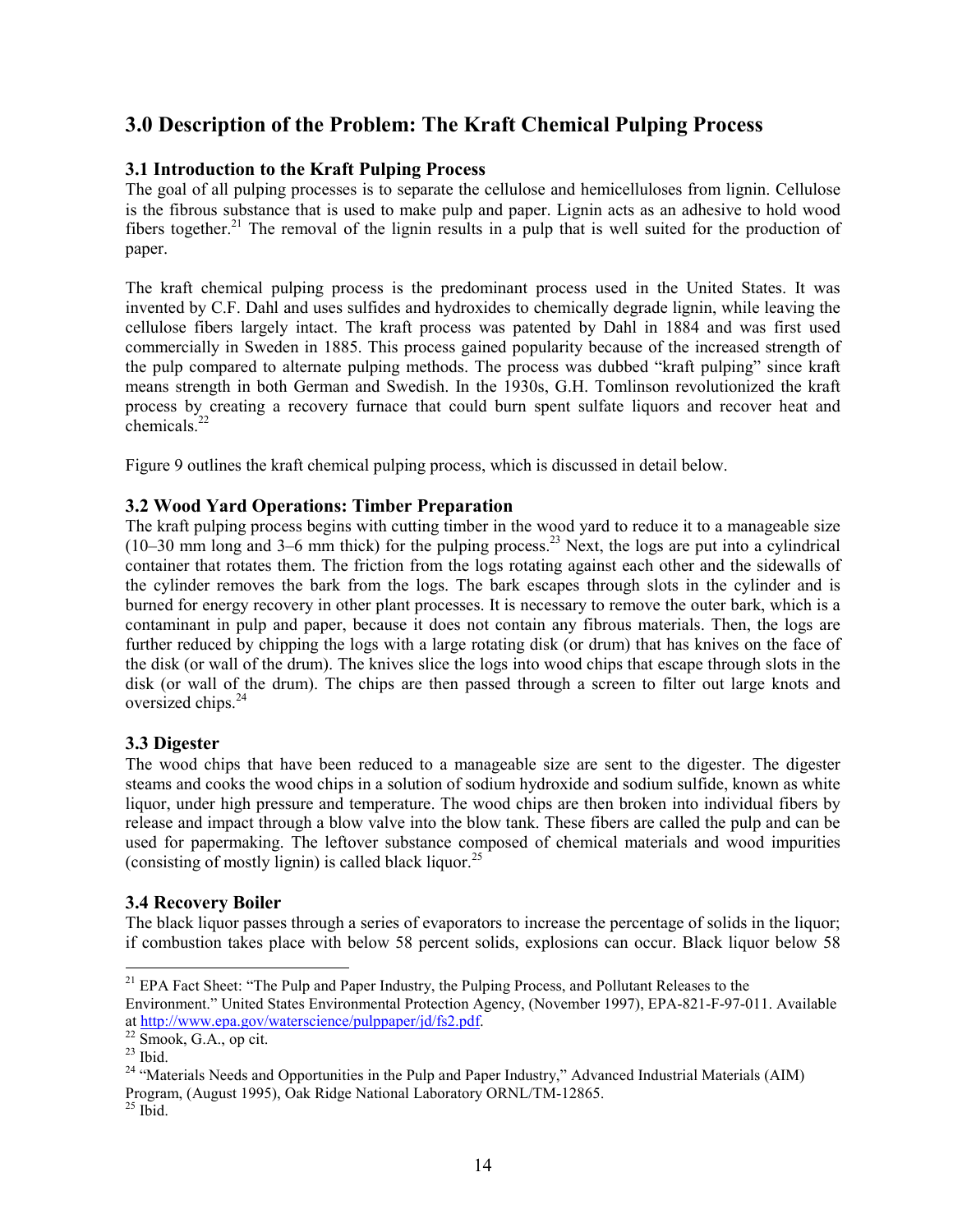percent solids is often called weak liquor and above 58 percent solids is called strong liquor. The percentage of solids is measured by a series of optical refractometers to assure that only strong black liquor is allowed to continue to the recovery boiler.

Concentrated black liquor is sent to and combusted in the recovery boiler to recover feedstock. Water flows through the recovery boiler tubes to keep the metal temperature at approximately 330ºC (626ºF) and turns to steam that is used for drying processes and for electricity generation by steam turbines. *Steam and electricity produced by the recovery boiler account for approximately 40 percent of the energy supply for the entire paper mill.*26

When the black liquor is burned, a substance composed of sodium carbonate and sodium sulfide – called smelt – forms at the bottom of the boiler. The salts that make up the smelt have a high melting point and thus form a solid at the surface of the water-cooled boiler tubes. Above the layer of solid smelt is a layer of molten smelt that reaches depths of several inches and temperatures of 925°C – 980°C (1700°F – 1800°F).<sup>27</sup> A critical task in the recovery boiler is to assure that the water flowing through the boiler tubes does not leak and subsequently come into contact with the molten smelt. If this happens, an explosion can occur in the boiler because of the instantaneous vaporization of the water. The effects of smelt-water explosions are described below.<sup>28, 29</sup> A schematic of the recovery boiler is shown in Figure 10.

#### **3.5 Chemical Recovery**

When the smelt in the recovery boiler reaches a sufficient depth, it flows out of the boiler through smelt spouts and is sent to the chemical recovery process. The smelt is separated into small clusters by a series of shatter jets, which spray steam onto the smelt at a high speed. Because the smelt is broken into small packets, this process causes very small explosions when operating properly. The shatter jet process facilitates dissolving smelt in water.<sup>30</sup> The smelt-water solution is called green liquor. The green liquor is treated with hydrated lime, which turns the sodium carbonate into sodium hydroxide. Notice that this process converts the chemical composition of the green liquor into that of white liquor. The white liquor resulting from the chemical recovery process is then fed back into the digester to continue through the pulping process again. $31$ 

<sup>&</sup>lt;sup>26</sup> The Industrial Sector (p 4.25), http://www.ornl.gov/ORNL/Energy Eff/PDF/CON444/ch4.pdf

<sup>&</sup>lt;sup>27</sup> Parrish, D. "Black Liquor Recovery Boilers – An Introduction, Inspector's Insight," National Board Bulletin, (Winter 1998). Available at http://www.nationalboard.org/Publications/Bulletin/WI98.pdf. 28 Ibid.

<sup>&</sup>lt;sup>29</sup> Keiser, J.R. et al. "Causes and Solutions for Cracking of Coextruded and Weld Overlay Floor Tubes in Black Liquor Recovery Boilers," (1998), project update prepared for the U.S. Department of Energy, Oak Ridge National Laboratory ORNL/CP-97848.

 $30$  Smook, G.A., op cit.

<sup>&</sup>lt;sup>31</sup> "Materials Needs and Opportunities in the Pulp and Paper Industry," op cit.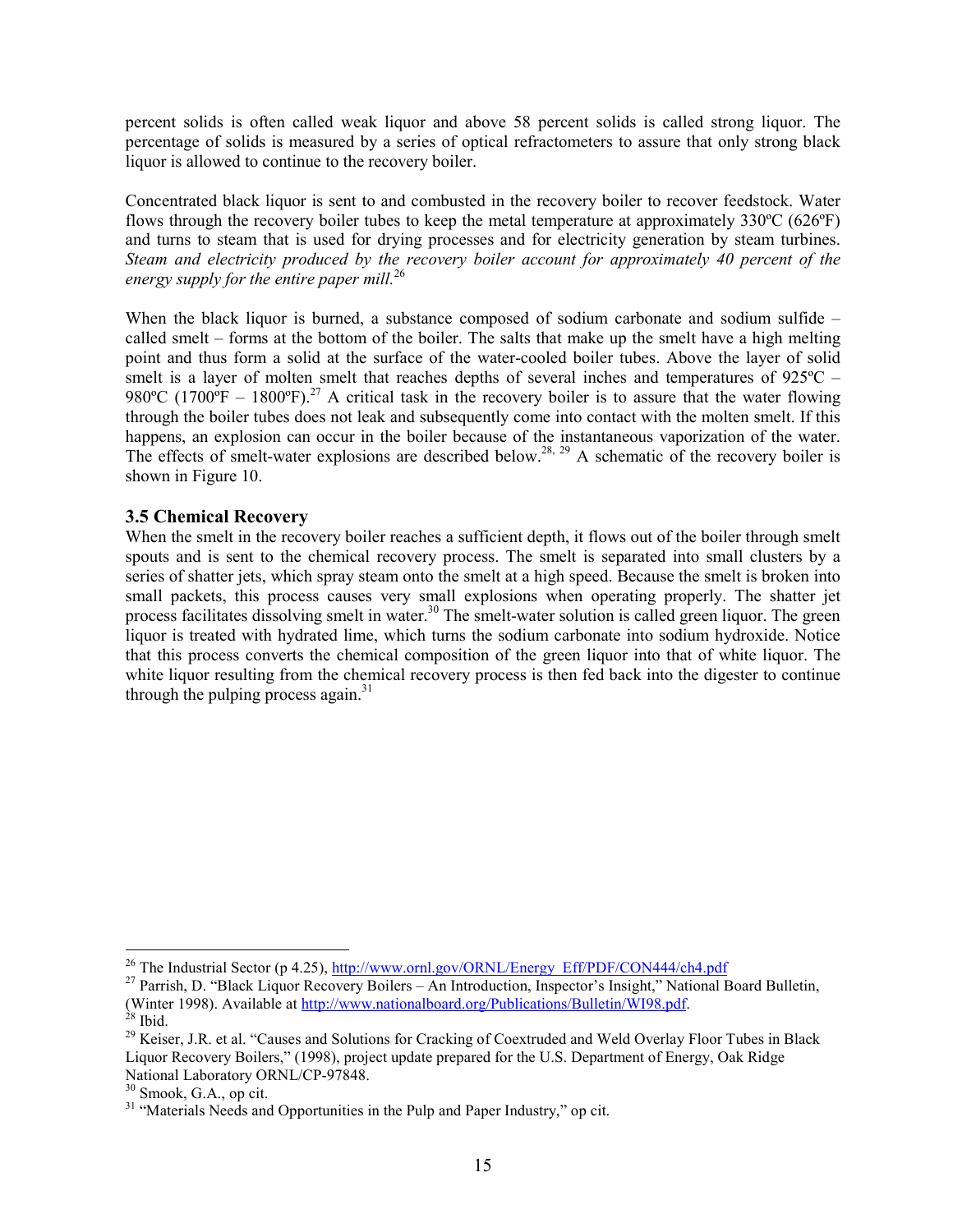**Figure 9: The Kraft Chemical Pulping Process** 

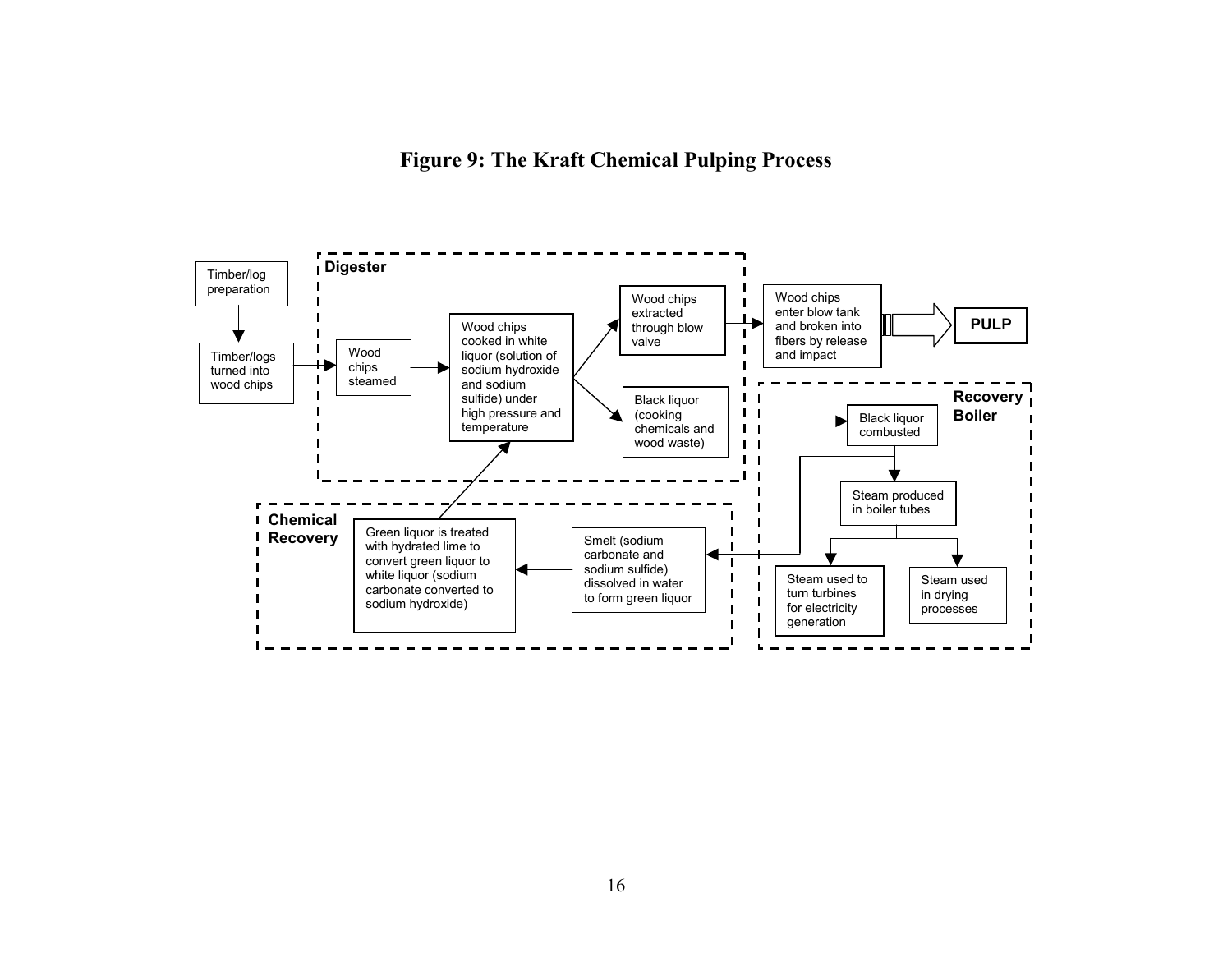

**Figure 10: Babcock and Wilcox recovery furnace (circa 1968)32** 

<sup>&</sup>lt;sup>32</sup> Figure taken from Smook, G.A. op cit.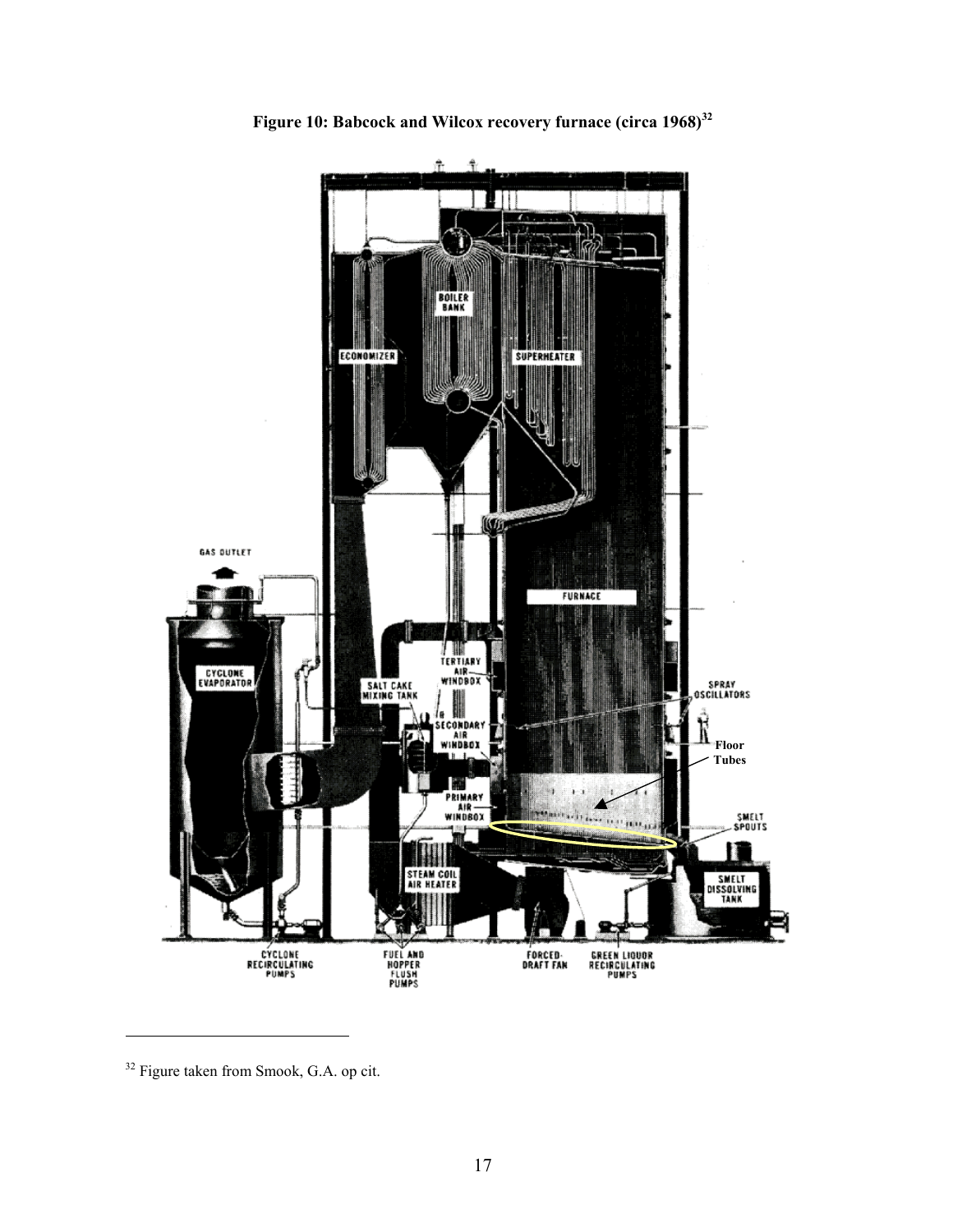#### **3.6 The Problem**

The recovery boiler is the heart of the kraft pulping process. It makes the kraft process economically feasible through the generation of steam and electricity and the recovery of chemicals. Approximately 50 percent of the paper mills in the United States use only one kraft recovery boiler. Materials used in the recovery boiler operate under high temperatures in a highly corrosive environment. Routine shutdowns of the boiler are necessary to clean and maintain boiler components and check for signs that might indicate potential failure of the components during future operation. A photograph of a crew performing routine maintenance inside a boiler is shown in Figure 11. When the recovery boiler is shut  $d$ <sub>d</sub>  $d$ <sub>d</sub>  $d$ <sub>n</sub>), the entire plant greatly reduces or ceases production.<sup>33</sup> This results in enormous costs due to losses in production (an average of approximately  $$300,000$  per plant per shutdown day).<sup>34</sup> Consequences for plants with more than one recovery boiler will be diminished since production will not completely stop. However, these plants will still suffer a reduced production capacity.

#### **Figure 11: Routine Maintenance Inside of a Boiler<sup>35</sup>**



*The core challenge in the kraft chemical pulping process is identifying and using materials in the recovery boiler that are resistant to the highly corrosive service environment, thus reducing the frequency of scheduled and unscheduled shutdowns.* 

If a boiler tube cracks, it can cause an unplanned shutdown and additional damage to the boiler. Photographs of two types of cracking commonly found in recovery boiler floor tubes are shown in Figure 12 (this figure is described in more detail in Appendix A).<sup>36</sup> When cracks in the boiler tubes extend deep enough to allow water and steam to leak into the molten smelt environment of the recovery boiler, a large explosion can occur. In a 1998 review of recovery boiler accidents, David Parrish (P.E. of the Factory Mutual Research Corporation) noted that the instantaneous vaporization of one pound of

 $\overline{a}$ 

<sup>35</sup> Barna, J.L., K.B. Rivers. "Improving Recovery Boiler Furnace Reliability with Advanced Materials and Application Methods," (January 1999), BR-1668. Illustration, courtesy of the Babcock and Wilcox Company, Barberton, Ohio, available at http://www.babcock.com/pgg/tt/pdf/BR-1668.pdf.<br><sup>36</sup> Figure taken from Barna, J.L., op cit.

 $33$  Ibid.

<sup>&</sup>lt;sup>34</sup> This estimate derives from a consensus of industry experts (P. Angelini, Oak Ridge National Laboratory, private communication).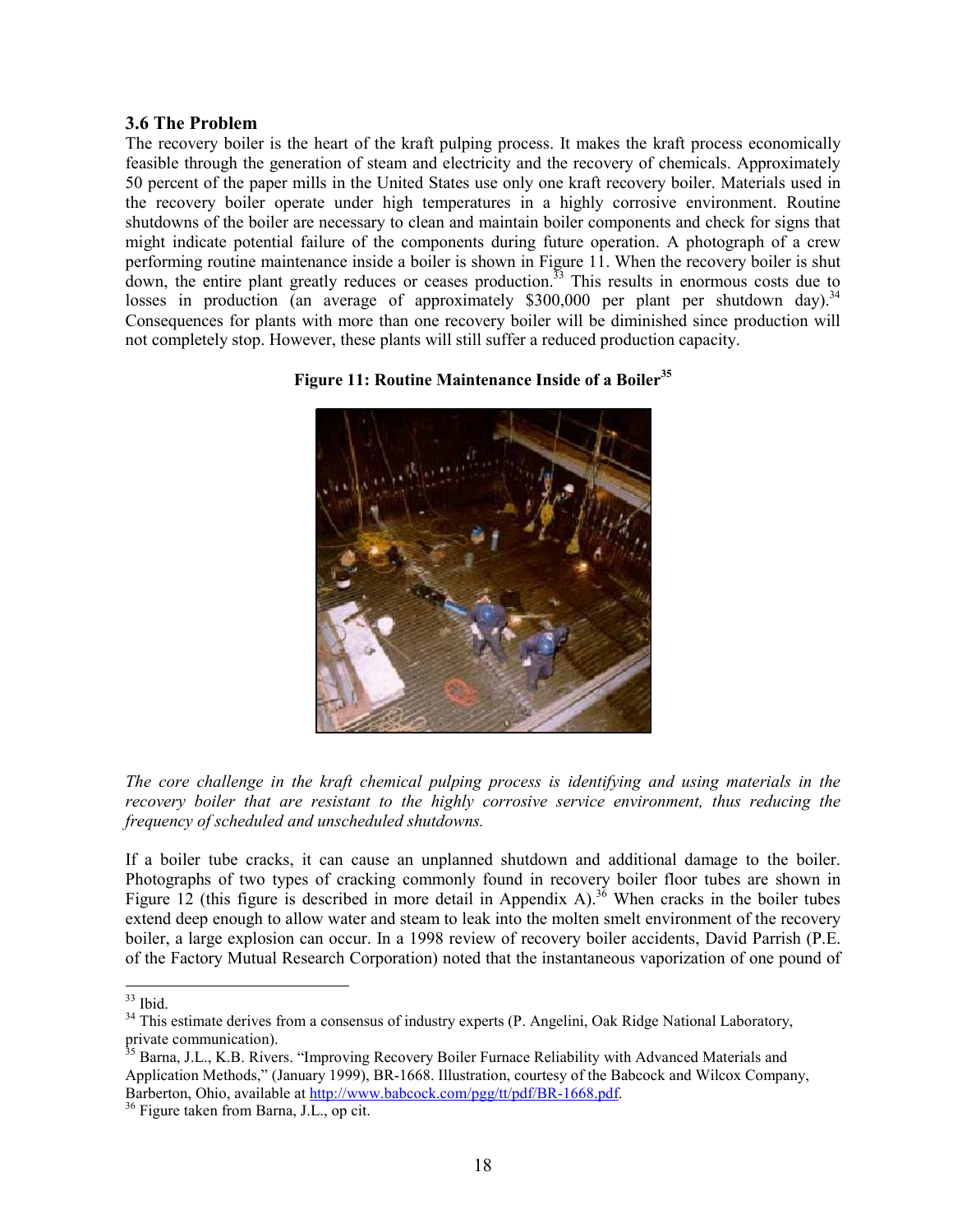water in the recovery boiler could cause an explosion equivalent to a half pound of TNT. Parrish stated that the Black Liquor Recovery Boiler Advisory Committee (BLRBAC) "has been notified of over 150 [black liquor recovery boiler] explosions in North America. In most incidents, [recovery boiler] damage required days to weeks to repair. In the worst incidents, damage is extensive, taking months to repair, and injury and death of operating personnel has resulted."<sup>37</sup> He further noted that, in addition to the production loss from downtime, ordering, and installing a replacement boiler costs \$18 million to \$40 million. This emphasizes the gravity of boiler-tube cracking, which causes these explosions by releasing water into contact with molten smelt. *It was crucial that U.S. pulp and paper mills address this issue to ensure the safety of plant personnel, reduce energy consumption and emission of greenhouse gases, and enhance U.S. competitiveness in the global market.* 

#### **Figure 12a: Circumferential Cracking Figure 12b: Crazed Cracking**



 $\overline{a}$ 





The pulp and paper industry identified cracking boiler tubes (made of carbon steel) as the leading cause of boiler shutdowns in the 1960s. Beginning in 1972, composite tubes, consisting of an inner layer of carbon steel and an outer layer of stainless steel, were installed in kraft recovery boilers. However, within several years, these composite tubes began to crack; and by 1992, the tube-cracking problem had returned worldwide. The U.S. Department of Energy (DOE) Advanced Industrial Materials (AIM) program began an R&D project in 1995, in collaboration with the forest products industry, with the goals of determining the cause of cracking in kraft recovery boiler floor tubes and identifying the necessary materials properties that would eliminate boiler-tube cracking.<sup>38</sup> The floor tubes were targeted because they were identified by industry as the most severe problem. Two factors determine the likely severity of a boiler-tube leak: (1) the amount of water coming in contact with the smelt and (2) proximity to the smelt bed. As the amount of water and/or the proximity of the leak to the smelt bed increases, the likelihood of a severe smelt-water explosion increases. While floor-tube leaks are typically smaller, they are much closer to the smelt bed. Almost 23 percent of tube leaks recorded by BLRBAC that caused a smelt-water explosion, which caused damage to the recovery boiler, were caused by leaks in floor tubes.<sup>39</sup> This case study describes the background, activities, and results of this R&D program, which continues under the Industrial Materials for the Future (IMF) program of the DOE Office of Industrial Technologies (OIT). Figure 13, on the following page, is a timeline summarizing significant events and program funding, leading to the development of new procedures and materials.

 $37$  Parrish, D. "Black Liquor Recovery Boilers – An Introduction, Inspector's Insight," op cit.

<sup>&</sup>lt;sup>38</sup> Department of Energy, "Advanced Industrial Materials (AIM) Program: Compilation of Project Summaries and Significant Accomplishments FY1999," (May 2000), Oak Ridge National Laboratory, ORNL/TM-2000/90.<br>Available from the National Technical Information Service, Springfield, VA, http://www.ntis.gov/ordering.htm.

<sup>&</sup>lt;sup>39</sup> Grace, T.M., "1994 Kraft Recovery Short Course," Chapter 6.7: Smelt-Water Explosions, Course Notes, TAPPI PRESS, Technology Park/Atlanta, P.O. Box 105113, Atlanta, GA 30348-5113, (1994), TP 010656/94 XE.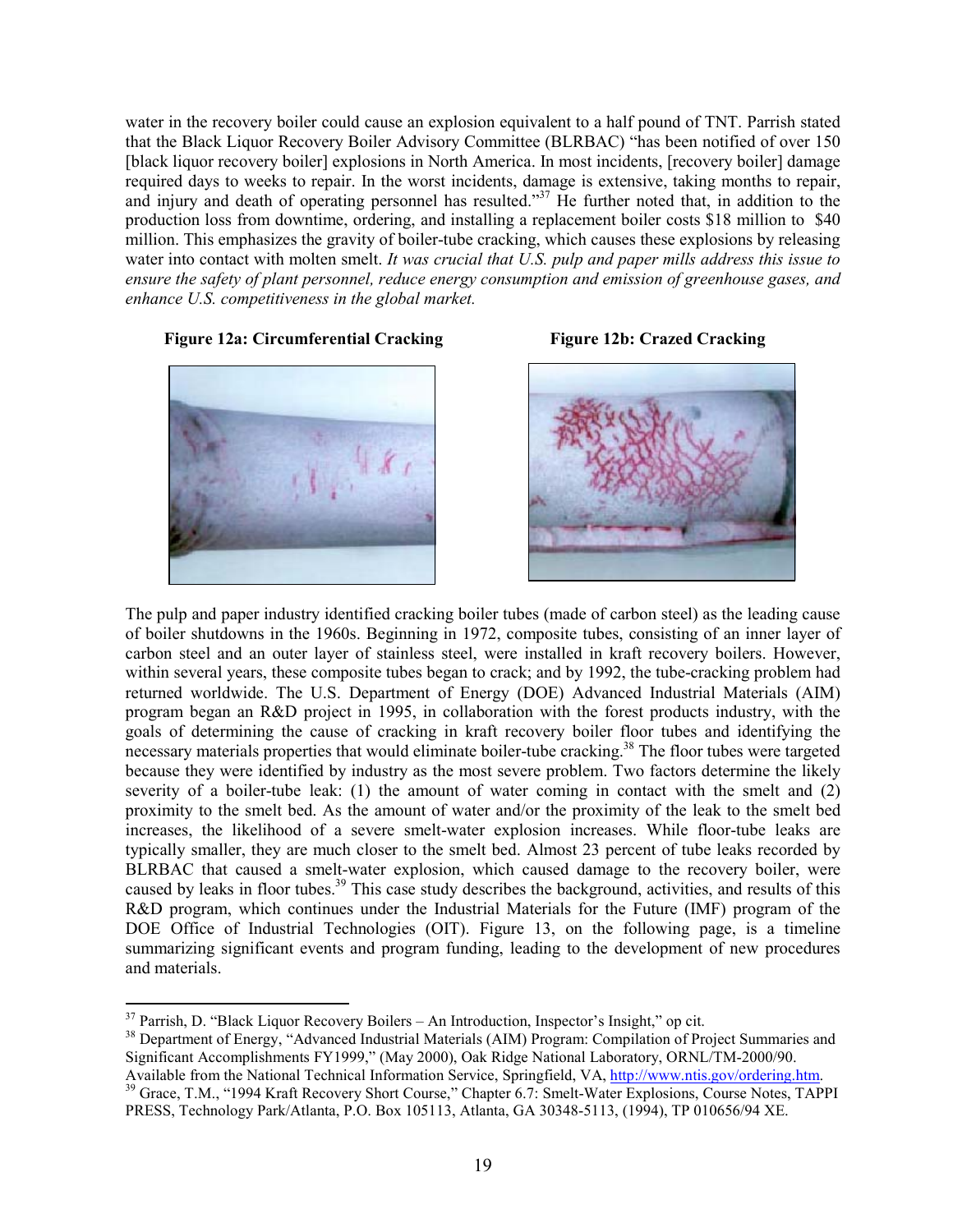

# **Figure 13: Timeline for Composite Tube Failures and DOE R&D Program<sup>40</sup>**

 $^{40}$  A Cooperative Research and Development Agreement (CRADA) is a partnership between research entities and industries to facilitate data collection, development of new materials and processes, and testing performance of commercial prototypes.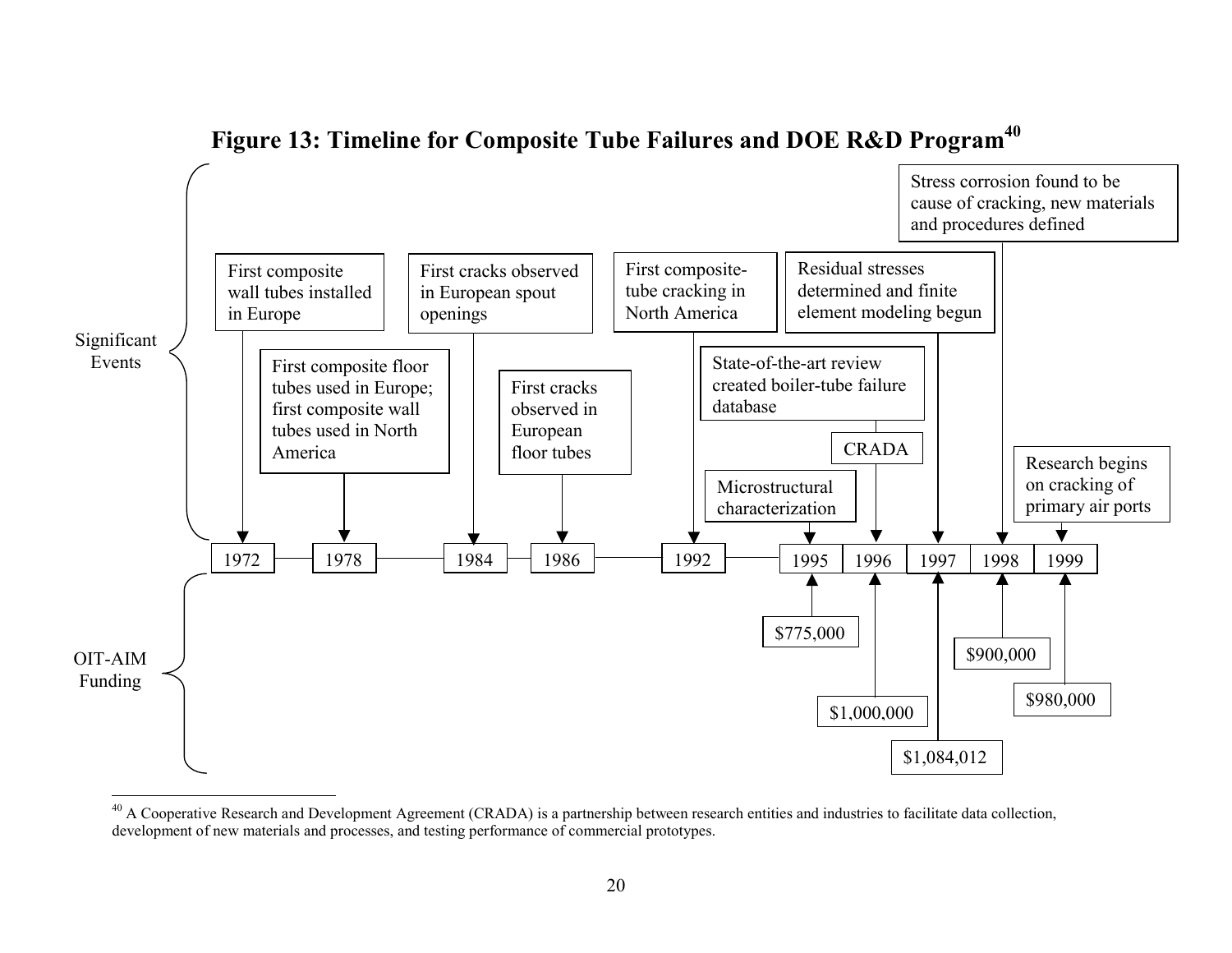# **4.0 Solving the Problem through R&D**

#### **4.1 Background of Boiler Materials**

Before the introduction of composite boiler tubes in the 1970s, carbon steel (SA-210 Gd A1) tubes with studs on the outer surface were used in the kraft recovery boiler. Carbon steel tubes were chosen for their low price, ease of welding, and capability to withstand very high pressures. The carbon steel tubes typically had 2 cm-long studs on their outer surfaces to promote the solidification of smelt on the floor of the boiler. Solid smelt insulates the tubes from the high temperatures inside the boiler. However, at high temperatures, the carbon steel exhibits an especially high sulfidation rate, which sometimes led to failure of the tubes. $41$ 

The forest products industry began using coextruded composite tubes to address the high sulfidation rates of the carbon steel. The composite tubes are created by combining two billets of the desired innerand outer-surface materials, then coextruding the combined billet through a die at a high temperature – this creates a tube with one material on the outer surface and a different material on the inner surface. This allowed the industry to have a tube with one suite of materials properties on the outer surface of the tube and a separate suite of materials properties on the inner surface of the tube. This was a landmark development because the inner and outer surfaces of the tubes were being exposed to different environments.

Type 304L stainless steel was chosen for the outer surface of the composite tubes because of its resistance to sulfidation at high temperatures. Tubes are typically fabricated with a total wall thickness of about 0.635 cm (0.25 in.), inner tube wall thickness of about 0.457 cm (0.18 in.), outer tube wall thickness of about  $0.178$  cm  $(0.07 \text{ in.})$ , and external diameter of 6.35 to 7.62 cm  $(2.5 \text{ to } 3.0 \text{ in.})$ . Figure 14 is a schematic of a 6.35 cm (2.5 in.) composite tube cross-section.



#### Figure 14: Schematic of Composite Tube Cross-Section<sup>42</sup>

<sup>&</sup>lt;sup>41</sup> "Materials Needs and Opportunities in the Pulp and Paper Industry," op cit.<br><sup>42</sup> Figure 14 is a scale drawing of a 6.35 cm (2.5 in.) composite tube cross-section.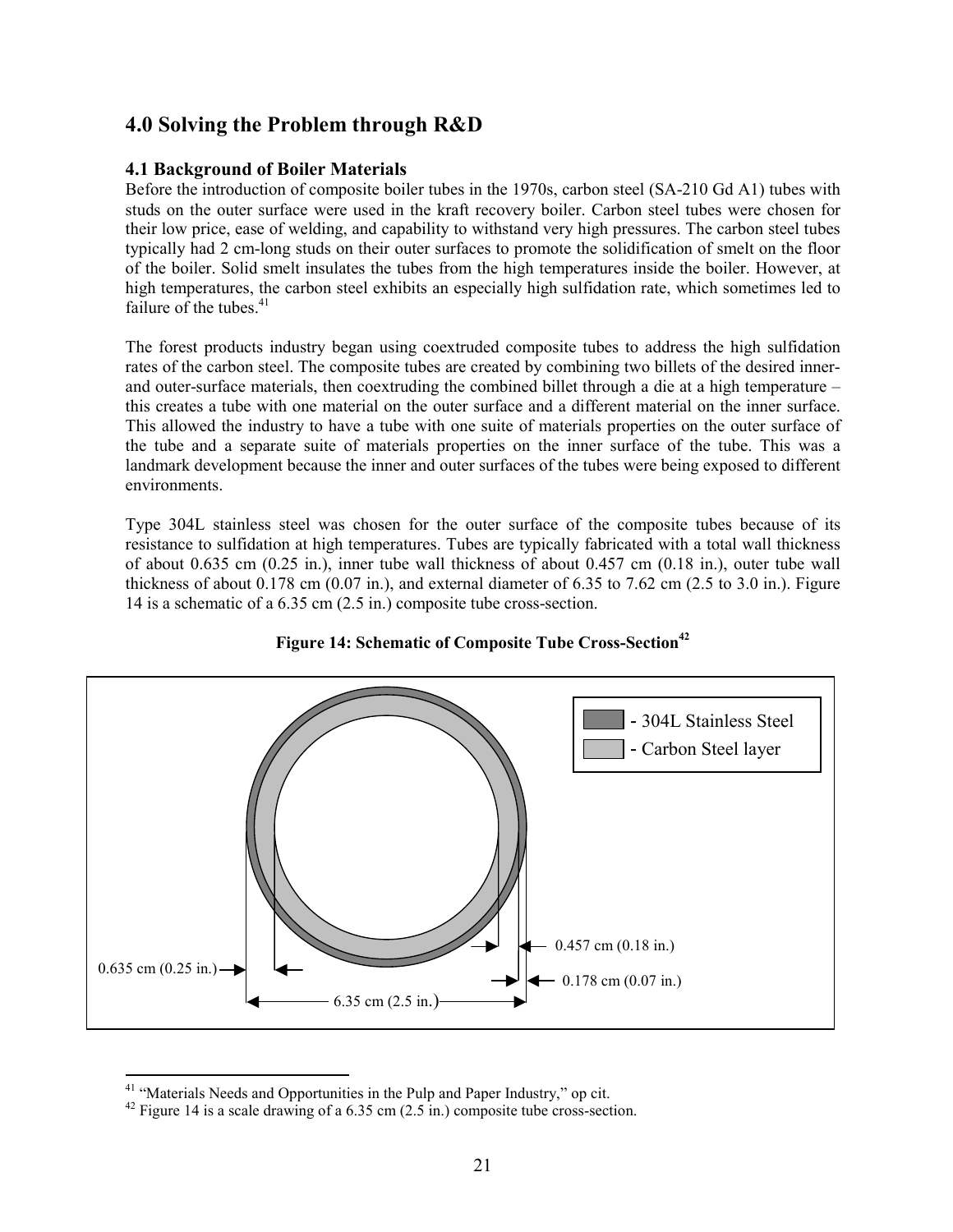As noted in Figure 13, the first composite tubes were installed in the walls of a recovery boiler in 1972 in Scandinavia. In 1978, composite tubes were used as recovery boiler floor tubes in Scandinavia. The first composite wall tubes used in North America, were installed in 1978. Composite floor tubes were commonplace in paper mills by the mid-1980s.<sup>43</sup>

The expectation of the industry was that the coextruded composite tubes would provide a very lowmaintenance recovery boiler because of their increased corrosion resistance, as compared to carbon steel. However, the outer layer of 304L stainless steel did not prove to be impervious to the service environment. Following almost a decade of tube-cracking problems in Europe, the first case of composite floor-tube cracking was reported in North America in 1992.<sup>44</sup> While the serious nature of the problem was recognized, there were insufficient data to determine the failure mechanism. Beginning in 1995, the OIT AIM Program began to fund R&D to address the potentially devastating consequences associated with composite tube failure.

#### **4.2 R&D Approach**

A team of researchers from Oak Ridge National Laboratory, the Pulp and Paper Research Institute of Canada, the Institute of Paper Science and Technology, and partners from the pulp and paper industry, coordinated a project to determine the mechanism responsible for the composite tube cracking. Though many cracking mechanisms – such as thermal fatigue, mechanical fatigue and stress-corrosion cracking – are well understood, research to define the service environment in which the tubes were operating was needed to determine which mechanism or mechanisms were responsible for the cracking of the composite floor tubes.

Industrial cooperation, to facilitate data collection on the operating conditions, was an essential element that enabled the successful performance of this research. Access to the boilers for on-site inspection and testing was critical to define the service environment and to obtain data on the tube characteristics before and after failures. After acquiring this information, the research team was then able to use offsite facilities to conduct further tests on the tubes, together with modeling and simulation of tube behavior under the service environment, to identify failure mechanisms and define a desired suite of materials properties to avoid failures.

#### **4.3 Factors Influencing R&D Allocation**

The R&D funding was driven by the mission of the AIM Program (now that of IMF) to research, design, develop, engineer, and test new and improved materials, as well as more profitable uses of existing materials. Defining the desired suite of materials properties is a requirement to accomplish this mission. And achieving the key research objective of identifying the failure mechanism of the composite tubes requires defining the kraft recovery boiler environment.

This project required considerable funding to perform the R&D. A single company would not have been able to absorb the necessary costs to complete the research because of the highly cost-sensitive nature of global competition in the pulp and paper industry. Pulp and paper companies also lack the necessary materials expertise and facilities to perform the R&D as described in the following section. This created an ideal scenario for the AIM Program to fund a national laboratory-led project to provide the pulp and paper industry with the key components that were absent in the industry.

<sup>&</sup>lt;sup>43</sup> Keiser, J.R. et al. "Overview of the DOE Studies of Recovery Boiler Floor Tube Cracking," (1998), project update prepared for the U.S. Department of Energy, Oak Ridge National Laboratory ORNL/CP-97302.

<sup>&</sup>lt;sup>44</sup> Keiser, J.R. et al. "Why do Kraft Recovery Boiler Composite Floor Tubes Crack?," TAPPI Journal, 84:8, (August 2001), p. 48. Technical Association of the Pulp and Paper Industry, 15 Technology Parkway South, Norcross, GA 30092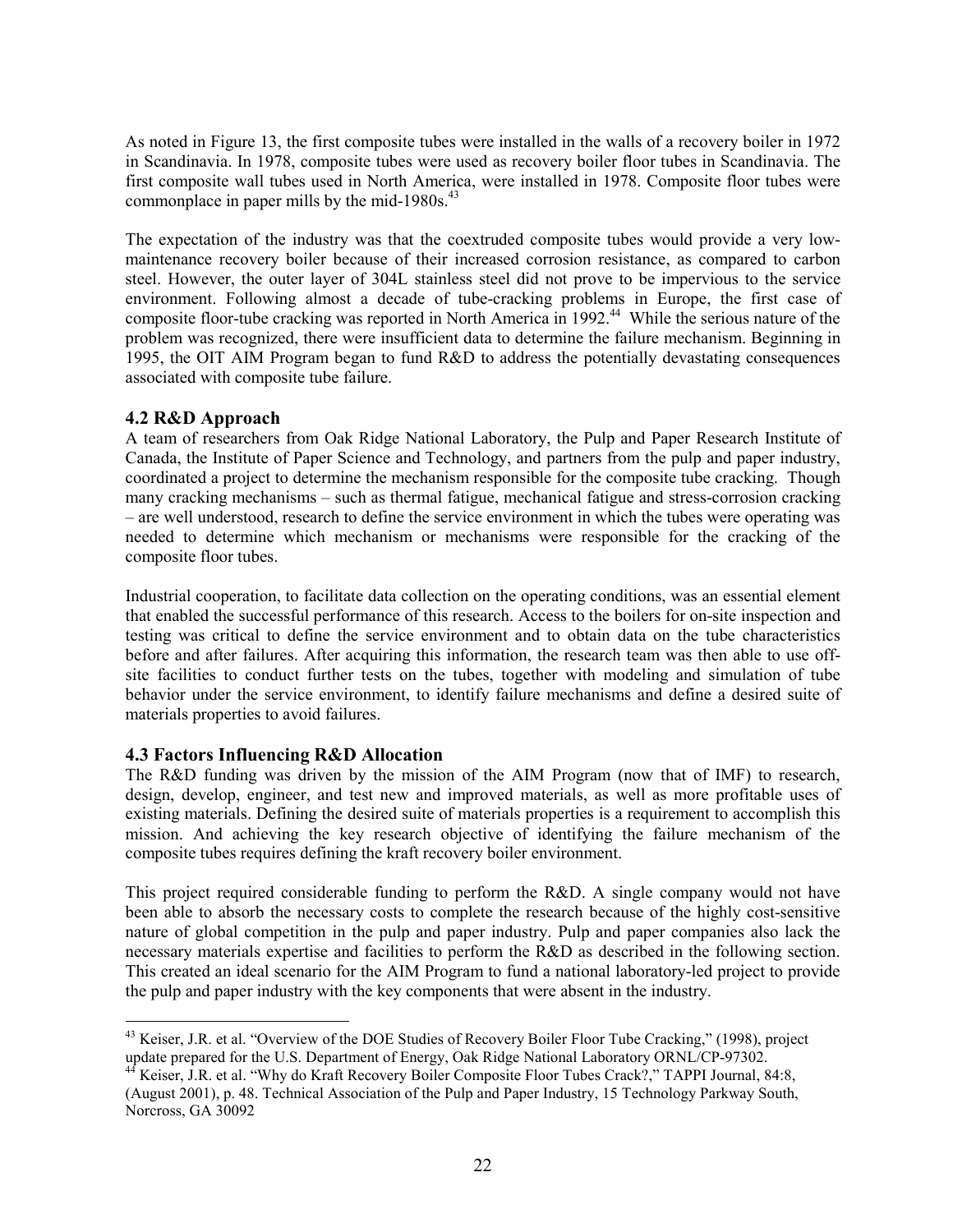AIM began funding research on boiler materials with a budget of \$775,000 in mid-1995 to achieve their objectives.45 This required both expertise and facilities that were available at Oak Ridge National Laboratory (ORNL), the Pulp and Paper Research Institute of Canada (Paprican), and the Institute of Paper Science and Technology (IPST). As noted above, the participation of the industry was critical to obtaining the required data on tube failures. From the beginning, industrial partners were dedicated to cooperating with research teams to examine the problem. The AIM recovery boiler materials project started with 10 paper companies, five recovery boiler manufacturers, and one composite tube fabricator as industrial partners. The program continues today with 16 paper companies, four recovery boiler manufacturers<sup>46</sup>, and two composite tube fabricators; and, having achieved their objectives with respect to the problem of the floor tubes, the program now focuses on improved materials for boiler air ports. Table 2 shows the collaboration with industrial partners over time. The pulp and paper companies, boiler manufacturers, tube fabricators, and research organizations involved in this project are listed in Table 3.

| 1 après 21 mars de la de la chef de la fin de la familie de la familie de la familie de la familie de la famil |           |                        |             |  |  |  |
|----------------------------------------------------------------------------------------------------------------|-----------|------------------------|-------------|--|--|--|
| FY                                                                                                             | Paper     | <b>Recovery Boiler</b> | Tube        |  |  |  |
|                                                                                                                | Companies | Manufacturers          | Fabricators |  |  |  |
| 1995                                                                                                           |           |                        |             |  |  |  |
| 1996                                                                                                           |           |                        |             |  |  |  |
| 1997                                                                                                           |           |                        |             |  |  |  |
| 1998                                                                                                           |           |                        |             |  |  |  |
| 1999                                                                                                           |           |                        |             |  |  |  |

#### **Table 2: Industrial Partnership History**

| тарк э. Евг от гтојест теаш висшрегз |                                                              |
|--------------------------------------|--------------------------------------------------------------|
| <b>Paper Companies</b>               | <b>Recovery Boiler Manufacturers</b><br>and Tube Fabricators |
| Boise Cascade Corp.                  | <b>ABB</b> Combustion Engineering                            |
| Champion International Corp.         | Ahlstrom Recovery Inc.                                       |
| Diashowa Marubeni Int.               | Babcock & Wilcox Co.                                         |
| Georgia-Pacific Corp.                | Kvaerner Pulping Inc.                                        |
| P.H. Glatfelter Co.                  | Sandvik Steel AB                                             |
| <b>International Paper</b>           | Welding Services Inc.                                        |
| Irving Pulp and Paper Ltd.           |                                                              |
| Louisiana Pacific                    | <b>Research Organizations</b>                                |
| MacMillan Bloedel Packaging Inc.     | Oak Ridge National Laboratory                                |
| Mead Corp.                           | Institute of Paper Science and Technology                    |
| Parsons & Whittemore Inc.            | Pulp and Paper Research Institute of Canada                  |
| Potlatch Corp.                       |                                                              |
| Riverwood International Corp.        |                                                              |
| Smurfit-Stone Container Corp         |                                                              |
| Union Camp Corp.                     |                                                              |
| Westvāco Corp.                       |                                                              |
| Weyerhaeuser Co.                     |                                                              |
| Willamette Industries                |                                                              |
|                                      |                                                              |

#### **Table 3: List of Project Team Members**

<sup>&</sup>lt;sup>45</sup> "EMaCC Annual Technical Progress Report FY 1995," DOE/EE-0113, U.S. Department of Energy, Washington, D.C., (December 1996).

<sup>&</sup>lt;sup>46</sup> The purchase of Tampella by Kvaerner Pulping, Inc., accounts for the decrease in recovery boiler manufacturer participants.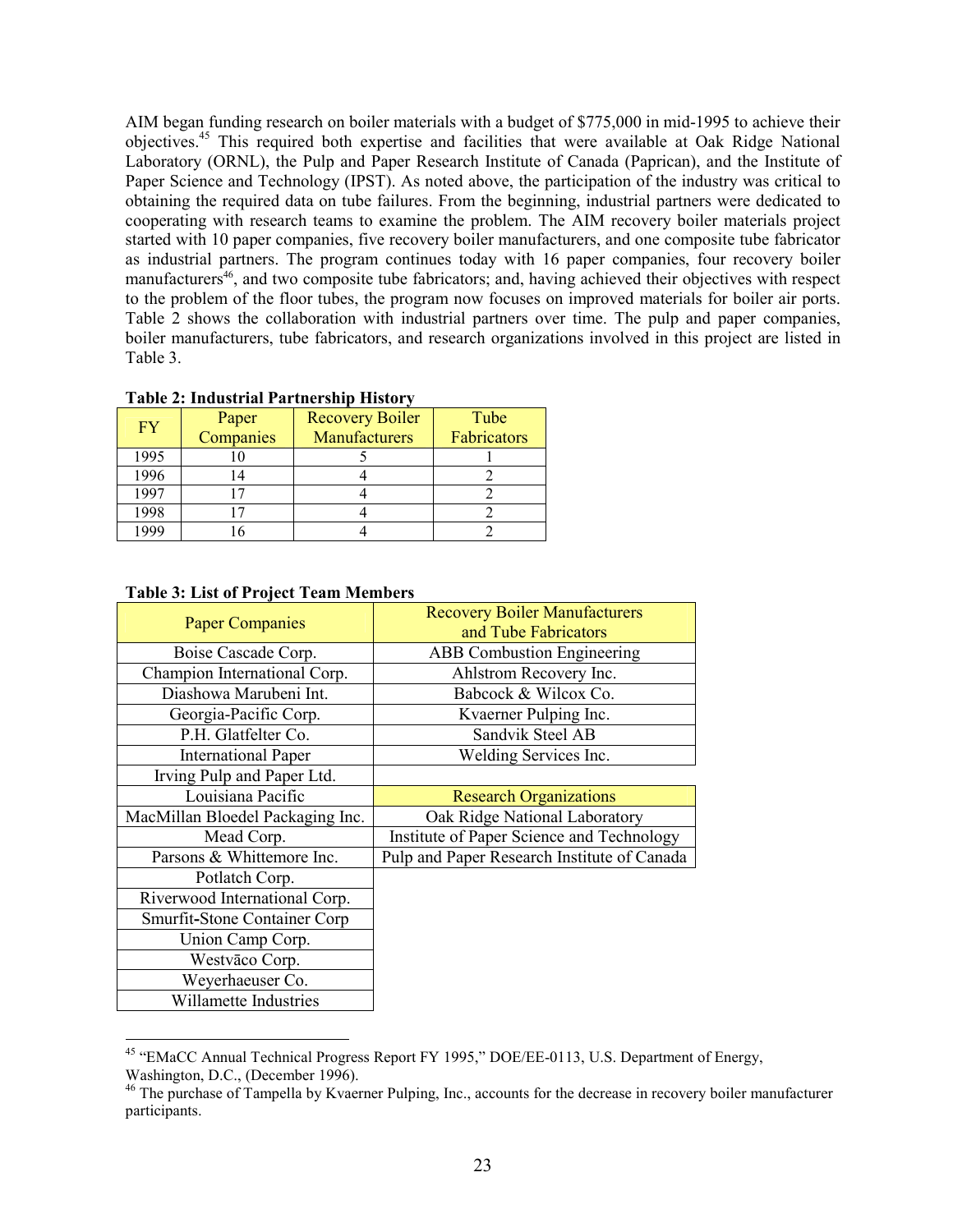#### **4.4 The Role of DOE**

Without the active participation of the AIM Program, it is extremely unlikely that the failure mechanism would have been elucidated sufficiently to achieve any substantial fraction of the potential benefits of R&D. Identification of the failure mechanism required a level of expertise and facilities, and sustained funding during several years, that were beyond the capabilities of any single company. For example, the on-site inspections of failed tubes were performed during maintenance shutdowns when the industry staff already was busy with the maintenance work. Because each day of shutdown costs the company an average of \$300,000, the tube inspection had to be performed by national laboratory staff without causing any delay in the maintenance work. With AIM funding, failed tubes were then removed and tested at national laboratory facilities, and an extensive program of materials testing and simulation of materials performance was carried out at ORNL. Neither the paper companies nor the boiler manufacturers had the necessary facilities, expertise, or resources to perform this work.

Providing the industry with the funding and the expertise to perform the necessary R&D is insufficient by itself. Initially, paper companies were unwilling to provide access to their production facilities, fearing such access might end up giving their competitors useful knowledge of their operating practices and production details. J. Peter Gorog, Weyerhaeuser Company, emerged as the industrial champion, breaking the industrial inertia by convincing the companies to allow access for the national laboratory personnel to collect and share data on tube failures. This led to the establishment of the necessary links to enable a robust industrial network that participated in the national laboratory/industry team. An industrial champion is a critical component to the success of a project such as this.

In addition to funding the research to identify the failure mechanism and define improved procedures and/or new materials, the AIM Program played another key role. AIM established, sustained, and managed a national laboratory/industry team that included all of the relevant paper companies and boiler manufacturers, plus tube fabricators and paper research institutes from the United States and Canada. A key component in the success of this team was the presence of a laboratory/industry team leader – James R. Keiser, ORNL, was the R&D team leader. The R&D team leader and the industrial champion worked together on this project to create and continue dynamic relationships. The R&D team leader set the precedent of being able to work quickly and efficiently with companies to assure that R&D activities would not interfere with plant operations while gathering and analyzing the requisite information to achieve the objectives of the project.

The interactions between the laboratories and the industrial partners were vital to the success of the project. These exchanges fostered the growth of knowledge about the service environment in which the tubes operate. It was only through a better knowledge of the service environment that alternate materials or processes could be defined. After new materials or processes were identified, applications engineering was required. Applications engineering is a complex process of improving new materials to meet the specific needs of the industry; retrofitting existing equipment with new materials, and demonstrating that the new materials have a more suitable suite of properties than those currently in use. This requires a substantial commitment from both researchers and industrial partners. Notice that this is an iterative process; if a project is successful, industrial partners will continue to share information with researchers concerning new challenges that plants are facing. These new challenges can become new projects for researchers. Thus, once a successful network is created, it can lead to a continuing relationship between industry and laboratories. Figure 15 illustrates this process. The success of the materials for recovery boiler floor tubes led the industry/laboratory research team to continue their collaboration to explore the cracking of primary air ports in recovery boilers.

The national resource created by the industry/laboratory collaboration has continued to address challenges faced by the pulp and paper industry. It was through this collaboration that the industry achieved a consensus, allowing access to their facilities, which provided the necessary data to solve the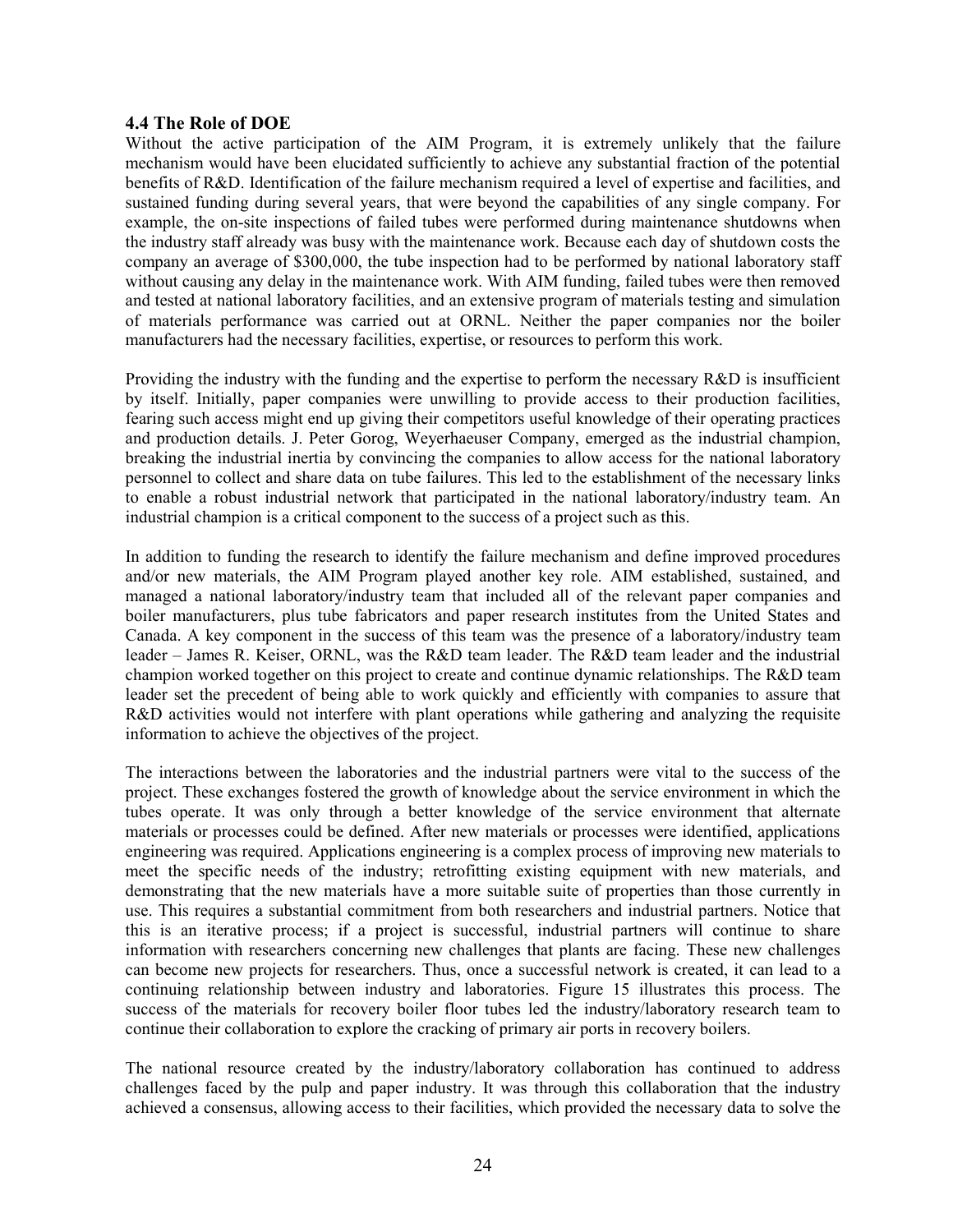problem. In addition, without the presence of the tube fabricators on the team, there would have been no vehicle for providing new composite tubes with improved properties. The AIM Program's role in coordination and liaison between these disparate industries **–** and in providing the expertise and facilities of the national laboratory **–** was a critical factor in achieving the success and benefits.



**Figure 15: AIM/IMF Research Process** 

#### **4.5 AIM/IMF-Funded R&D Activities and Results**

#### 4.5.1 Overview of R&D Activities

 $\overline{a}$ 

Six tasks were performed to identify the composite tube failure mechanism and identify the desired suite of materials properties to reduce or eliminate failures:<sup>47</sup>

- 1) Examine the microscopic characteristics of cracked tubes
- 2) Measure the forces (stresses) on the surface of the tube
- 3) Model the forces (stresses) on the surface of the tube
- 4) Define the characteristics of the service environment (e.g. temperature, chemicals present, etc.)
- 5) Identify the cause of the cracking
- 6) Identify more ideal processes, materials, or materials properties

<sup>&</sup>lt;sup>47</sup> Keiser, J.R. et al. "Causes and Solutions for Cracking of Coextruded and Weld Overlay Floor Tubes in Black Liquor Recovery Boilers," (1998), op cit.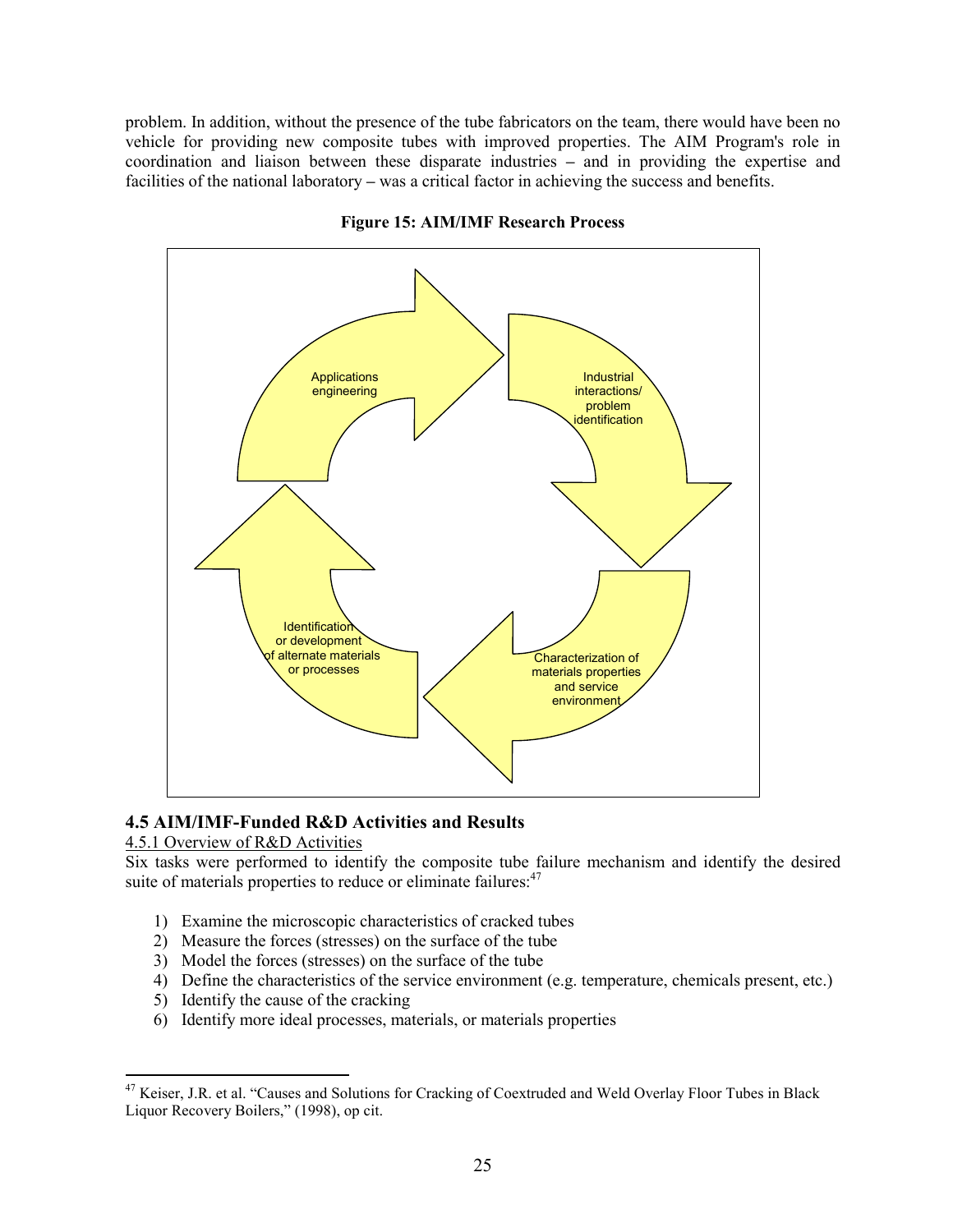Industrial partners facilitated completion of Tasks 1 and 2 by providing researchers with a large number of samples of cracked composite tubes with varying intervals of exposure and Task 4 by providing access to processing plants. The interaction between researchers and industry was pivotal in this case; because, prior to this project, very few cracked composite tubes were examined. Instead, the cracked tubes were either allowed to operate after cracking had occurred or were repaired without being removed from the boiler floor. The result was a substantial data gap that the researchers had to fill.<sup>48</sup>

The general results of these tasks are discussed here; for a detailed treatment of the findings, see Appendix A.

#### 4.5.2 Task 1: Examination of Microscopic Characteristics of Cracked Tubes

Microscopic photographs (up to 25,000X) of cracks in 304L stainless steel composite tubes were used to define some general characteristics of the cracking. These general characteristics suggested that the cracking might be caused by stress corrosion.

Stress-corrosion cracking can occur if the following two conditions are met within the appropriate temperature range: (1) a force (stress) is pulling the molecular structure of the material apart and (2) a liquid corrosive substance is present. The stress described in the first condition is called a tensile stress. The presence of a tensile stress alone will not be severe enough to cause a crack. For a crack to occur, a liquid corrosive substance must be present while the material is experiencing a tensile stress in the critical temperature range.

An analogous situation to boiler floor tube cracking is stretching out a rubber band between your hands. The rubber band may not break despite the force (from your hands) pulling it apart. However, while the rubber band is in this state, it may be more vulnerable to breaking by other means. Take the case where we stretch a rubber band and cut a small piece of the rubber away (but not all the way through). This may or may not cause the rubber band to break, but we intuitively know that the rubber band is more likely to break than if we had cut the same small piece of the rubber away when it was not stretched out. In fact, in the latter case, when the rubber band is in a relaxed state, cutting away a piece of the rubber will not break the rubber band unless the cut covers the entire width of the rubber band. *Applying this analogy to boiler tubes: The stretching of the rubber band is analogous to the stress present at the surface of the tubes, and the cutting away a piece of the rubber is analogous to the presence of a corrosive material. Notice that in both cases, two conditions must be met simultaneously for a failure to result.* 

As we will see below, the system becomes even more complex when we consider the effect that the strength of the rubber band or the material making up the outer layer of the tube has on the failure mechanism.

#### 4.5.3 Task 2: Measurement of the Forces (Stresses) on the Surface of the Tube

 $\overline{a}$ 

The forces (stresses) were measured at the surface of the tube before and after service in the recovery boiler. Before entering service, none of the materials tested had the necessary tensile stresses present on the surface of the tubes for stress-corrosion cracking to occur. After exposure to the service environment, tubes manufactured with a 304L stainless-steel outer layer exhibit the necessary stresses on the surface for stress-corrosion cracking to occur after exposure to the service environment. Tubes manufactured with Incoloy 825 and Inconel 625 (two alternate materials for the outer layer of the composite tubes) did not have the necessary stress state on the surface of the tubes for stress-corrosion cracking to occur. Therefore, tubes manufactured with 304L stainless steel were more likely to experience stress-corrosion cracking after tube surfaces have been exposed to typical boiler operations (i.e. in the absence of a thermal spike, the effects of which will be discussed in the following two sections).

<sup>&</sup>lt;sup>48</sup> "FY 1995 – AIM Annual Progress Report," (April 1996), Oak Ridge National Laboratory, ORNL/TM-13225.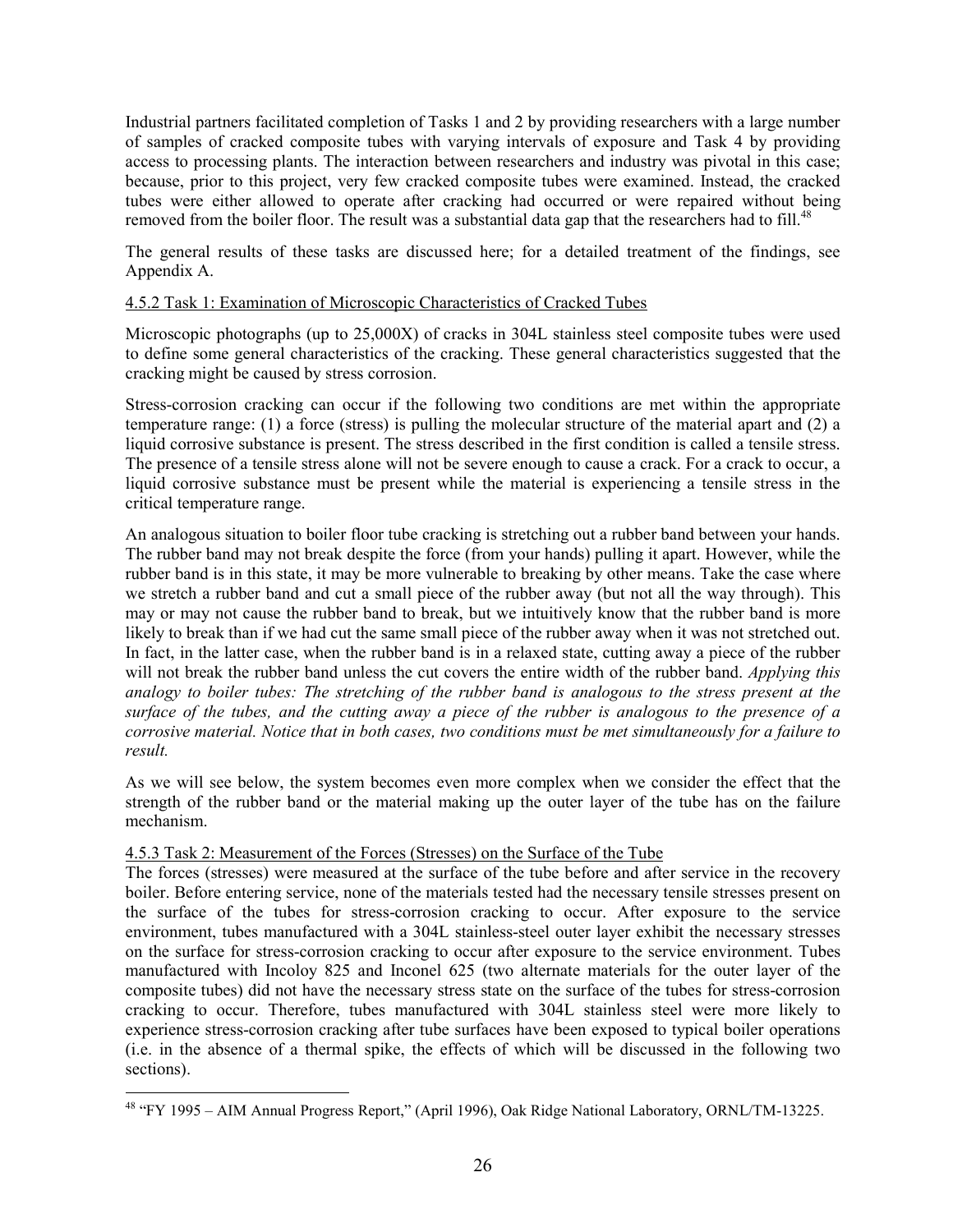#### 4.5.4 Task 3: Modeling of the Forces (Stresses) on the Surface of the Tube

Mathematical modeling (referred to as finite element modeling) was used to predict the stresses on the tubes during service, attempting to discover when the stresses on the surface of the tubes manufactured with 304L stainless steel might become tensile. The results suggested that when the boiler is cooling during a shutdown for maintenance, the stresses on the surface of the 304L stainless steel composite tubes become tensile. This happens for a combination of two elements: (1) the carbon steel layer and the 304L stainless steel layer of the tube expand and contract at different rates when heated or cooled respectively; (2) the strength of the 304L stainless steel is relatively low when compared to the stresses present at the surface of the tube. These two elements are discussed in further detail below.

- 1) When the boiler is heated to operating temperatures, the two materials constantly adhere to each other; however, the outer layer will try to expand at a higher rate than the inner layer. The outer layer's faster expansion is hindered by the slower expansion of the carbon steel. This creates an effective force (stress) tending to confine the outer material in a smaller volume. This is the opposite of a tensile stress; this type of stress is called compressive (because of its inward direction).
- 2) The second element is that the strength (or yield strength) of the 304L stainless steel is not large enough to withstand the stresses formed because of the different expansion rates between the outer layer and the inner layer of the tube. When these stresses go beyond a particular threshold (the yield strength), the material shifts to relieve the forces (stresses) acting on it. This is known as plastic deformation. When plastic deformation occurs, there are only small inward forces acting on the surface of the tube. However, after plastic deformation has occurred, when the boiler is cooled for shutdown, the outer layer will try to contract more quickly than the inner layer. Now the slower contraction of the inner layer of carbon steel is hindering the faster contraction of the outer layer of 304L stainless steel.

The upper portion of Figure 16 shows a representative sketch of the thermal expansion of the inner and outer layers. The lower portion of Figure 16 is a profile of a localized area of the tube during the different stages of operation, showing the inner- and outer-layer expansion and contraction, as well as the associated stresses on the tube surface. This figure displays only one of the possible directions in which material expansion and the associated stresses can occur, i.e. axial. Note that the distorted surfaces of the composite tube are exaggerated graphical representations, for ease of viewing, of the plastic deformation that has occurred; the actual surfaces would not be visibly deformed.

*The difference in rates of thermal expansion and contraction between the outer and inner layers of 304L composite tubes – and the relatively low yield strength of the 304L stainless steel – result in an effective outward (tensile) stress on the surface of the tube. This stress state promotes stress-corrosion cracking.*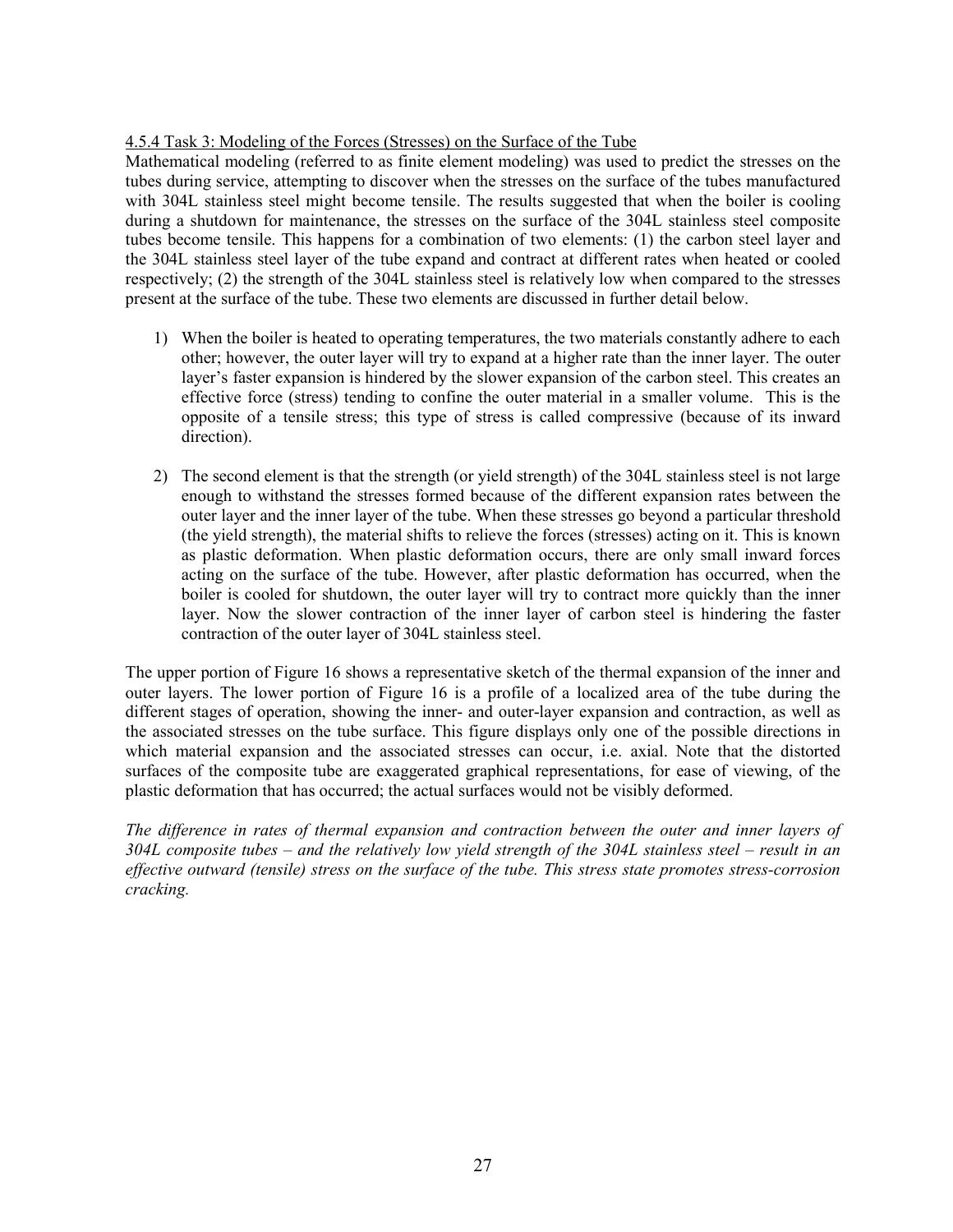

**Figure 16: Schematic of Stress-Corrosion Cracking on Composite Floor Tubes in Recovery Boilers**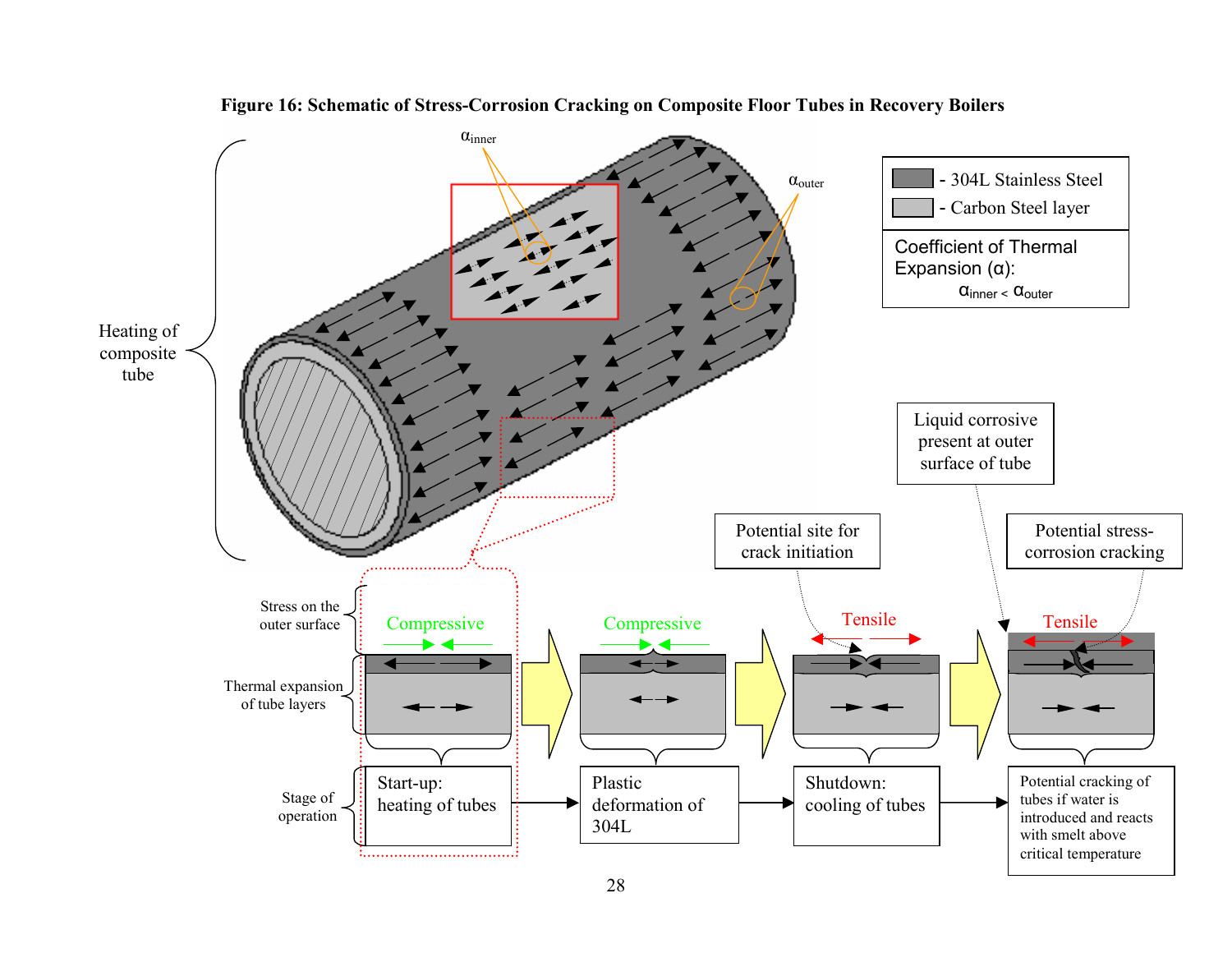It is important to remember that, under normal operating conditions, tensile stresses are only formed on the 304L stainless steel and not on Incoloy 825 or Inconel 625. Both the Incoloy 825 or Inconel 625 have a higher yield strength than the 304L stainless steel and a rate of thermal expansion closer to that of the inner layer of carbon steel. However, at least one condition is known to change the stresses present at the surface of the Incoloy 825 or Inconel 625 to tensile. This condition is the occurrence of a thermal fluctuation. A thermal fluctuation may be caused when a fracture occurs in the solid layer of smelt at the boiler floor. This can allow molten smelt to flow down nearer to the boiler floor tubes, creating a rapid increase and decrease in the temperature of the tube. If the temperature fluctuation is large enough, it can cause both Incoloy 825 and Inconel 625 to plastically deform by the same mechanism described above as in the case of the 304L stainless steel under normal operating conditions. If the thermal fluctuation is large enough to apply stresses that exceed the yield strength, the material will plastically deform. In addition, thermal fluctuations can make the tensile stresses already present in the 304L stainless steel even more severe, leading to a higher likelihood of cracking.

It is estimated that tubes manufactured with 304L stainless steel will plastically deform with a thermal fluctuation of approximately 50ºC or greater; Incoloy 825 will plastically deform with a thermal fluctuation of approximately 100ºC or greater; and Inconel 625 will plastically deform with a thermal fluctuation of 150ºC or greater. The Inconel 625 requires the largest thermal fluctuation to plastically deform because it has the highest yield strength and the closest match to the rate of expansion of the carbon steel layer. Likewise, the Incoloy 825 requires the second-largest thermal fluctuation to plastically deform, because it has the second-highest yield strength and the second-best match to the rate of expansion of the carbon steel layer. Higher temperature fluctuations occur less frequently (see Table A1 in Appendix A). *While no material is immune to the problem of thermal fluctuations, materials with a closer match to the thermal expansion rate of carbon steel and higher yield strengths are more resistant. Thermal fluctuations can cause tensile stresses in all materials tested if they are of sufficient magnitude and the rate of expansion is not sufficiently close enough to that of the carbon steel layer. These stresses can promote stress-corrosion cracking in the localized area of the thermal fluctuation.* 

#### 4.5.5 Task 4: Determination of the Service Environment

Before the AIM/IMF-funded boiler materials project, thermal fatigue was widely believed to cause composite tube cracking. Thermal-fatigue cracking occurs when a material is subjected to frequent changes in temperature. If these cyclic temperature fluctuations occur in sufficient frequency, it can weaken the molecular structure of the material enough to cause it to crack.

Comparison of thermal-fatigue behavior of 304L stainless steel against standard design curves for thermal fatigue suggested that there were not a sufficient number of thermal fluctuations to cause thermal-fatigue cracking. *While examination of tubes that had been in service revealed exposure to thermal fluctuations, an insufficient number of fluctuations were experienced to promote thermalfatigue cracking. Thermal-fatigue cracking was determined not to be the cause of recovery boiler floor tube cracking.* 

These results suggested that stress corrosion was the likely cause of the cracking. Stress-corrosion cracking requires that a tensile stress on the outer-surface of the tube and a liquid corrosive substance be present simultaneously in the appropriate temperature range. To determine if the second component was present in the service environment, information about the characteristics of the service environment was needed. *This revealed that the necessary components for stress-corrosion cracking were not present during normal operation of the recovery boiler since a liquid corrosive was not in contact with the floor tubes. However, the environment created when the boiler is washed with water and subsequently heated to remove any moisture present is ideal for stress-corrosion cracking. This suggested two potential*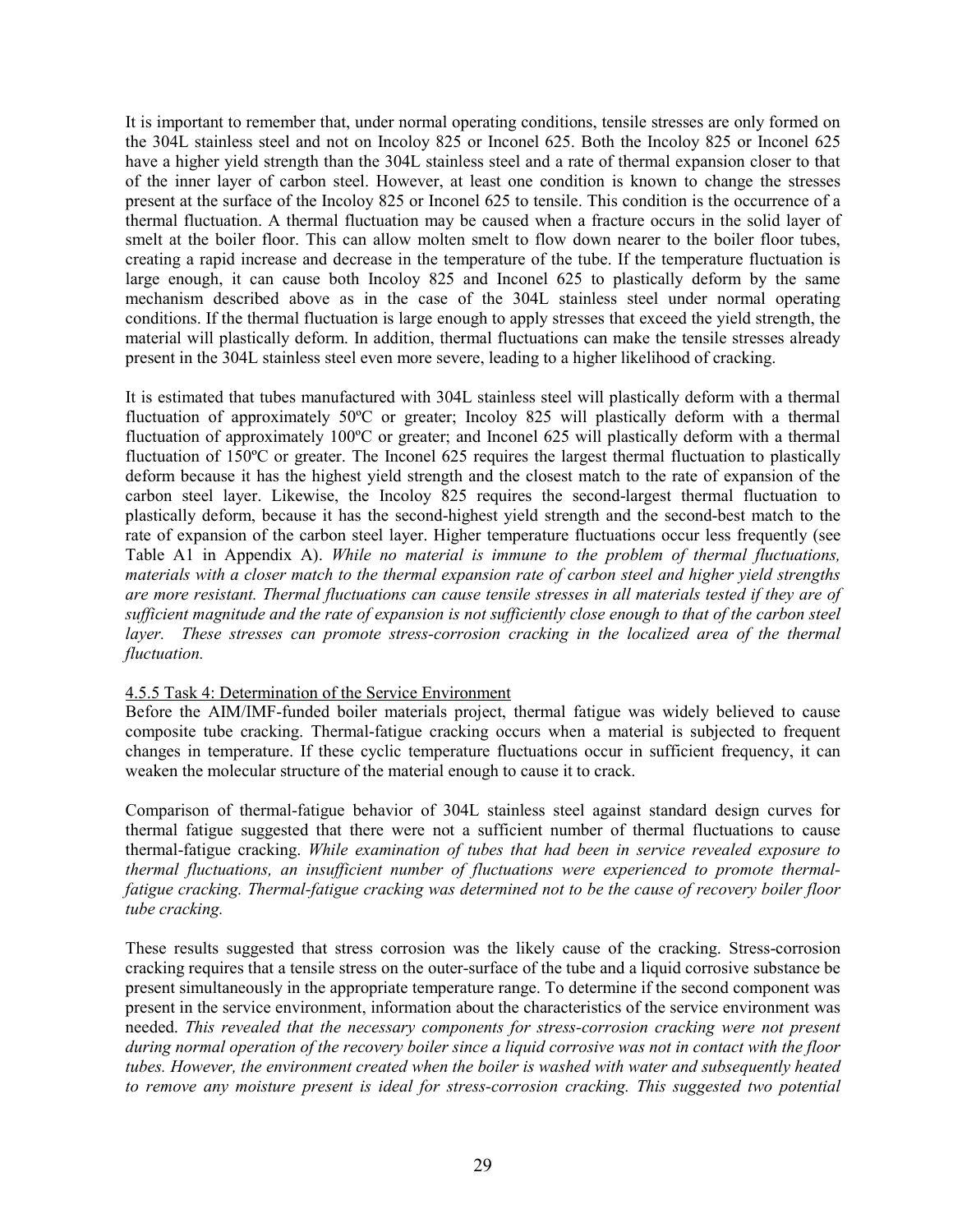*paths to solve the problem: (1) change the process such that the environment that causes cracking does not exist in the critical temperature range or (2) use new materials that are not susceptible to cracking.* 

4.5.6 Tasks 5 and 6: Identification of Cracking Mechanism and Identification of More Ideal Processes and Materials

Figure 17 illustrates the logic behind the development of the conclusions concerning tube cracking.





Returning to our earlier analogy of a stretched rubber band that has a small piece of rubber cut out of it, we notice that there are three physical characteristics (materials properties) that are inextricably linked together: (1) the amount that the rubber band is stretched, (2) the strength of the rubber band, and (3) the severity of the piece cut out of the rubber band. Similarly, the boiler floor tubes possess three physical characteristics that are linked together: (1) the differences in expansion and contraction rates between the inner and outer layers (coefficient of thermal expansion), (2) the yield strength, and (3) the resistance to corrosion. The first characteristic determines the magnitude of the force applied on the surface of the tube when the boiler is heated and cooled. The second characteristic determines how well the material will be able to resist the forces applied from the first characteristic (i.e. whether a tensile stress will result). The third characteristic determines how effectively a corrosive substance can attack the material. Notice that no single undesirable characteristic can cause stress-corrosion cracking. This set of intimately connected physical characteristics is referred to as a suite of materials properties. Figure 18 a, b, and c show a schematic of the materials properties suites for the materials examined in this study.

The results of the AIM-funded R&D suggest two potential methods to address the problem of recovery boiler floor tube cracking. The first potential solution is to change maintenance procedures so that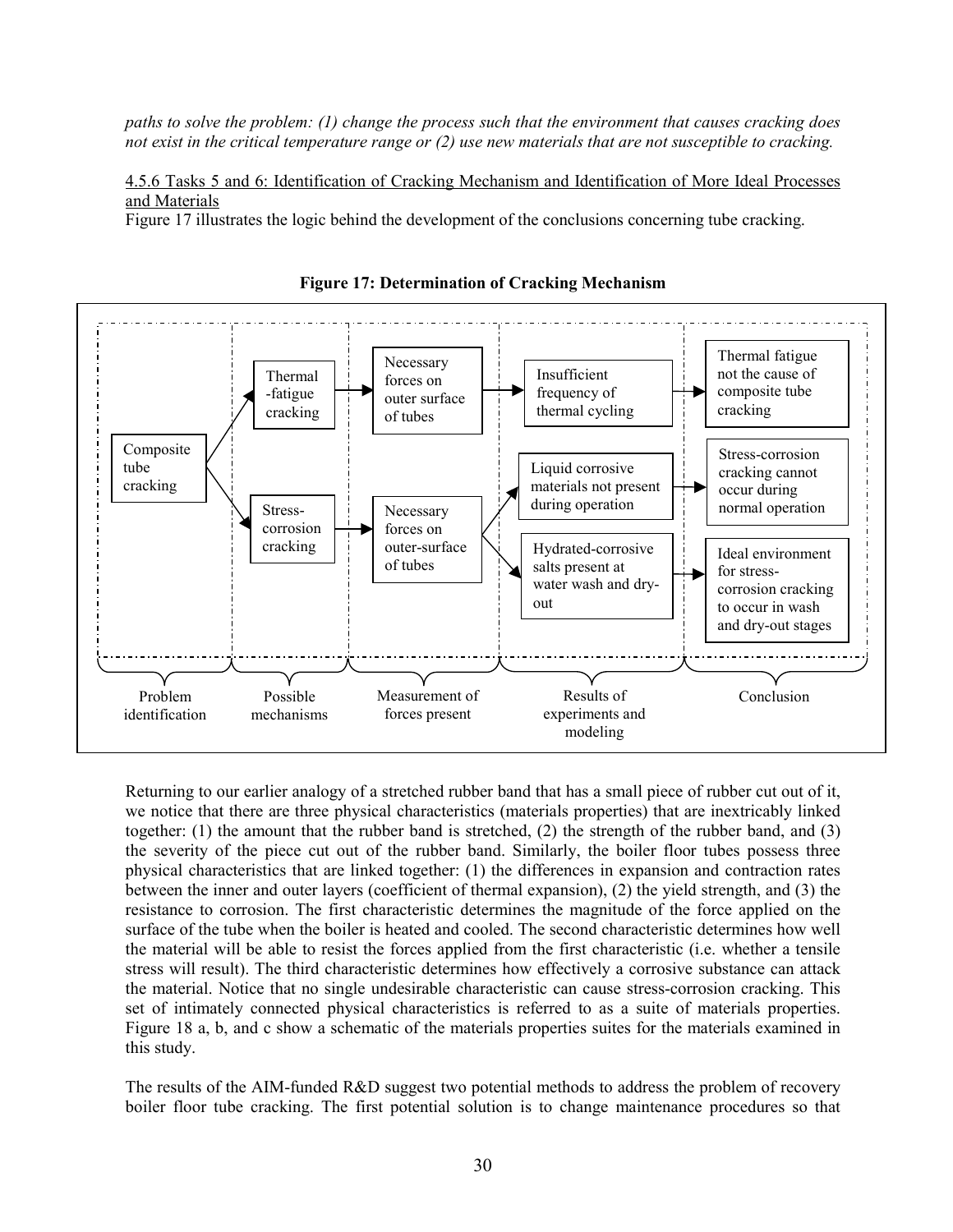moisture is not allowed to come into contact with the floor tubes above certain temperatures during water-wash and dry-out periods. The second potential solution is to change the materials used on the outer layer of the composite tubes. Using metals with a more ideal suite of materials properties greatly reduces the likelihood of floor-tube cracking. The following chapter analyzes how the industry might react to the results of this project based on the economic incentives of each potential solution.



# **Figure 18c: Suite of Materials Properties for Inconel 625**



# **Figure 18b: Suite of Materials**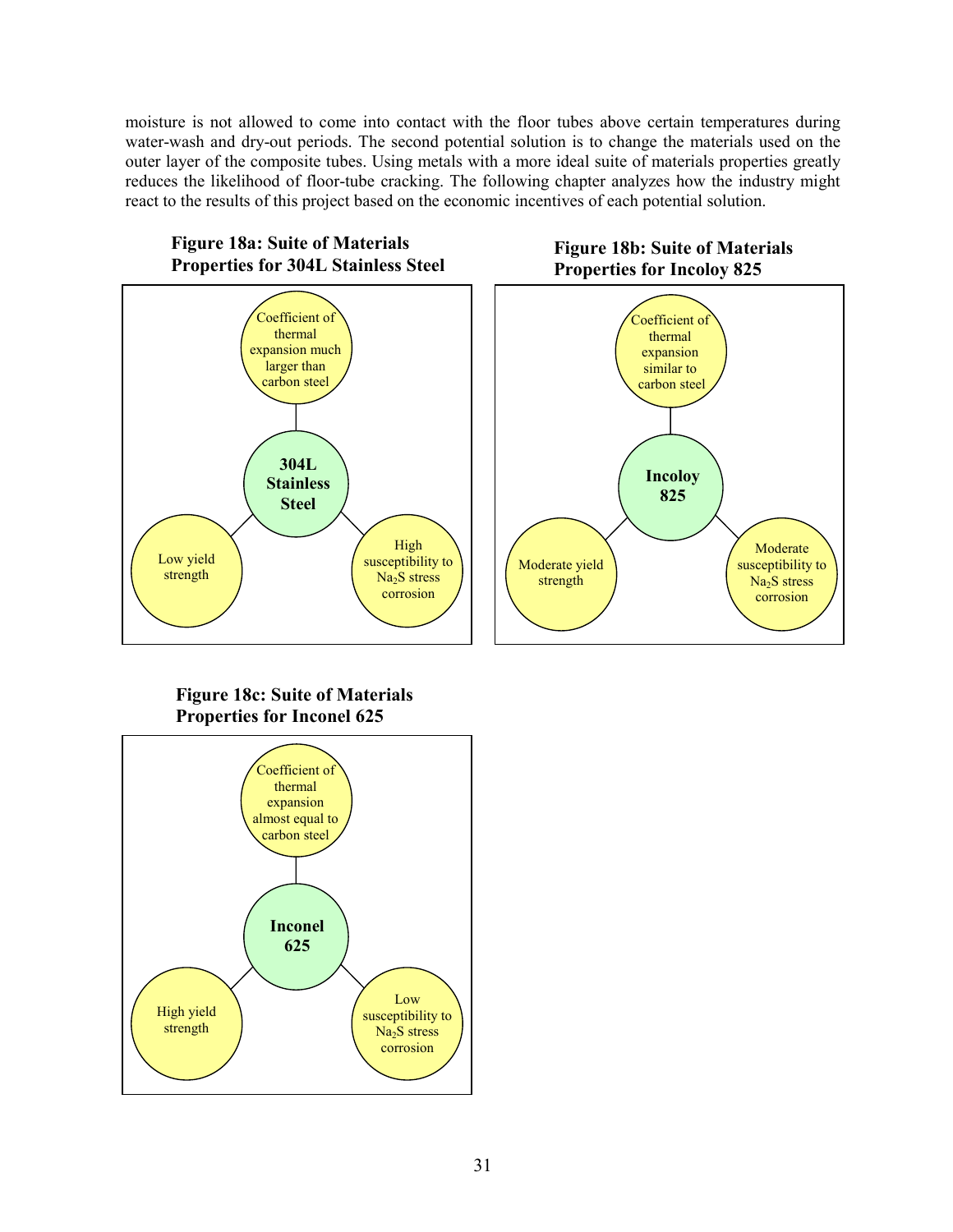# **5.0 Economic, Energy, and Environmental Impacts of the R&D Program**

#### **5.1 Introduction to Estimation of Benefits**

Pulp and paper products represent one of the most capital-intensive industries. The average mill invests more than \$120,000 in materials and equipment per employee. This is more than double the average of other U.S. manufacturing industries.49 The recovery boiler is the most capital-intensive part of a pulp and paper plant. Figure 19 shows the number of recovery boilers entering service in the United States over time.





Kraft recovery boilers are responsible for generating about 40 percent of the energy used by a mill by burning lignin to produce steam for drying and electricity generation.<sup>51</sup> Approximately 30 percent of the mills using the kraft chemical pulping process have only one recovery boiler.<sup>52</sup> This means that when

<sup>&</sup>lt;sup>49</sup> "AGENDA 2020: A Technology Vision and Research Agenda for America's Forest, Wood and Paper Industry," AF&PA (1994)

 $50$  Figure taken from The Industrial Sector (p 4.25),

http://www.ornl.gov/ORNL/Energy\_Eff/PDF/CON444/ch4.pdf<br>
<sup>51</sup> Ibid.

<sup>&</sup>lt;sup>52</sup> Estimated by NREL from data in Figure 19 combined with information from conversations with John Kulig, Design Engineer, and Keith Rivers, Manager, Service Business Development, Babcock & Wilcox. During the 1950s and 1960s, it was common practice in the industry to install double boilers so production could continue during maintenance of one of the boilers. Beginning in the 1970s, this practice was considered noneconomic and installation of single boilers became the norm.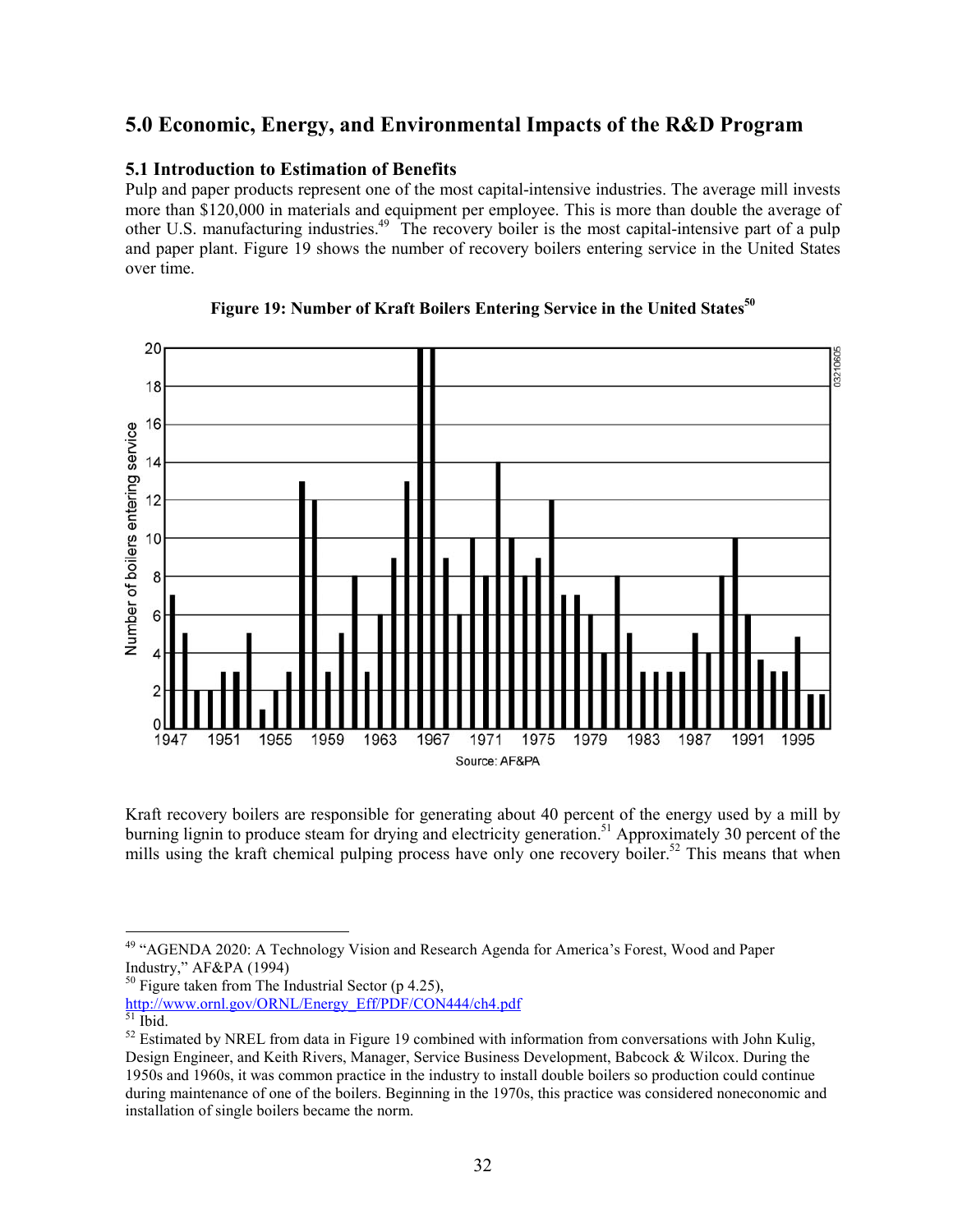the recovery boiler is shut down, the entire mill production is shut down.<sup>53</sup> This results in huge losses of production. Some estimates for cost due to lost production are as high as \$1 million per day.54

This section presents the results of analyses of the economic, energy, and environmental impacts resulting from the IMF kraft recovery boiler R&D program.

#### **5.2 Industry Boiler Maintenance and Replacement Experience**

The industry provided the IMF program data on its kraft recovery boiler maintenance and replacements experience. Table 4 shows that experience. Eighty-four percent of the boilers are shut down once a year for maintenance for lengths varying from nine to 16 days. About seven percent of the boilers experience two shutdowns totaling 18 days and another seven percent experience three shutdowns totaling 27 days. About three plants a year experience shutdowns of 40 days to replace the boiler's tubes.

| <b>Number of Shutdowns per Year</b>         |    |      |     | $\sim$<br><b>Replacement</b> |
|---------------------------------------------|----|------|-----|------------------------------|
| Number of boilers                           | 70 | 27   | 14  |                              |
| Percent of total boilers                    |    | 13.5 | 7.0 |                              |
| Number of days required per shutdown        |    | 16   |     | 40                           |
| Number of shutdown days per boiler per year |    | 16   |     | 40                           |

**Table 4: Distribution of Kraft Recovery Boiler Shutdowns with Existing Technology**

The industry also provided the IMF program data on the cost of shutdowns and boiler tube replacement for both the existing materials and the new materials. Table 5 shows these data.

| Table 3. Cost of Shutuowiis and Donce Tubes. Existing A crous Fiew materials |                           |                      |  |  |  |
|------------------------------------------------------------------------------|---------------------------|----------------------|--|--|--|
| <b>Cost Category</b>                                                         | <b>Existing Materials</b> | <b>New Materials</b> |  |  |  |
| Shutdown Cost – Maintenance Only                                             | \$60,000                  | \$30,000             |  |  |  |
| Shutdown Cost at Replacement                                                 | \$200,000                 | \$200,000            |  |  |  |
| Cost of Replacement                                                          | \$700,000                 | \$1,000,000          |  |  |  |
| Average Per Day Value of Lost Production                                     | \$300,000                 | \$300,000            |  |  |  |

#### **Table 5: Cost of Shutdowns and Boiler Tubes: Existing Versus New Materials**

The use of the new materials reduces maintenance costs during shutdowns by 50 percent (from \$60,000 to \$30,000). However, when boiler tubes are replaced with tubes made of the new materials, it will cost a mill \$300,000 more than replacing with tubes made of the existing materials. Approximately one-third of the plants operate with a single boiler. When the boiler is shut down, production stops **–** and it is estimated that \$300,000 in revenue is lost each day of the shutdown. For plants with more one than one boiler, production is similarly affected because most plants today are operating at or near full capacity.<sup>55</sup>

#### **5.3 The Economics from the Industry Viewpoint**

The analysis begins by separately examining from the individual plant's point of view (a) the impact of adopting better maintenance practices and (b) the impact of replacing boiler tubes with tubes made of the new materials. This provides insights on how the industry might respond in adopting the better maintenance practice and the new materials technology.

<sup>&</sup>lt;sup>53</sup> "Materials Needs and Opportunities in the Pulp and Paper Industry," Advanced Industrial Materials (AIM) Program, (August 1995), op cit.

<sup>&</sup>lt;sup>54</sup> How ORNL Helps the Paper Industry: http://www.ornl.gov/ORNLReview/rev28-4/text/paper.htm <sup>55</sup> Conversation with Keith Rivers, Babcock & Wilcox.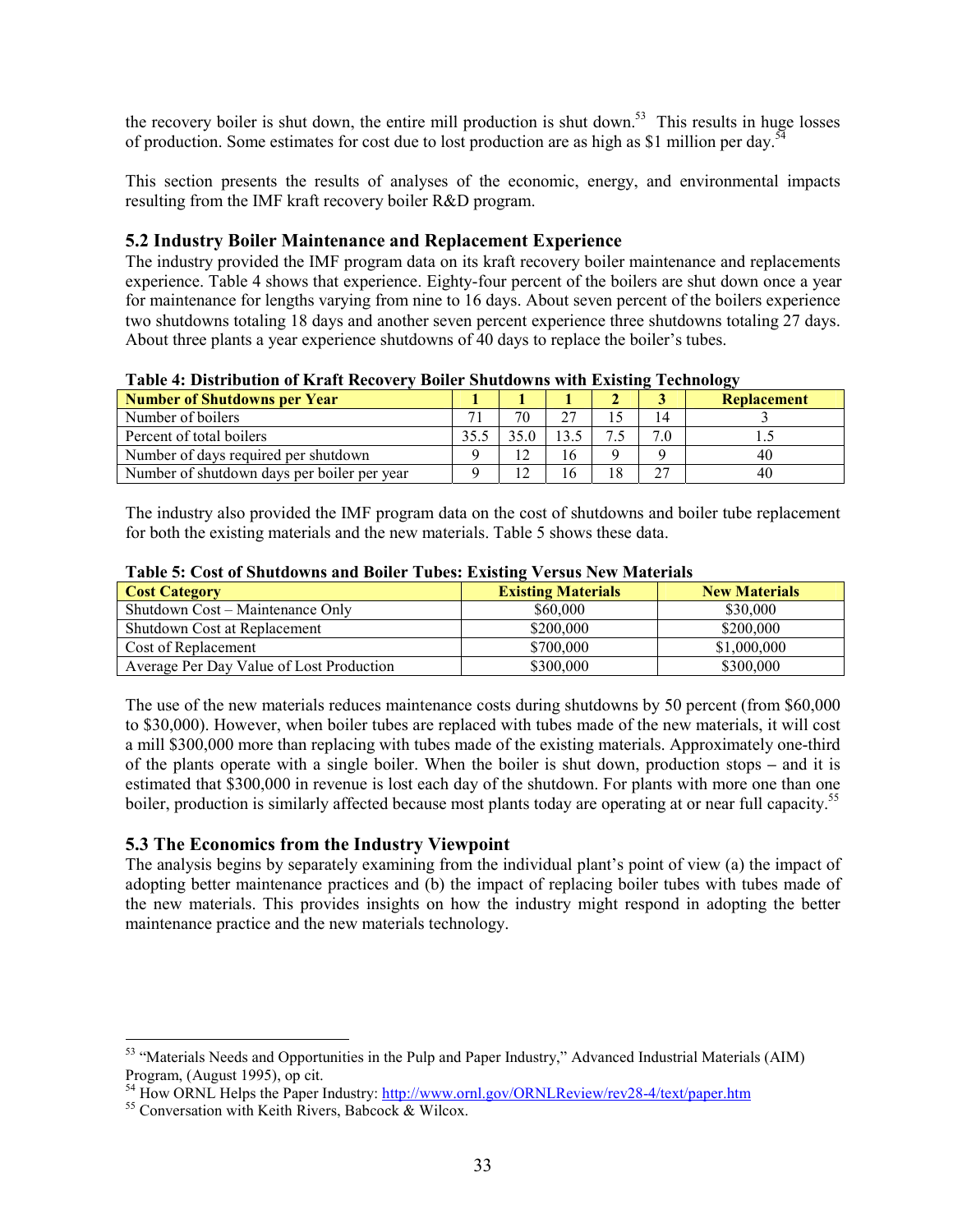#### 5.3.1 The Economics of Better Maintenance Practice

The research of the IMF kraft recovery boiler program demonstrated that significant reductions **–**

if not outright elimination **–** in stress-corrosion cracking of the boiler tubes will result from simply waiting for the boiler tubes to cool sufficiently before cleaning. Adopting this practice will reduce the average number of days a boiler is shut down, thereby reducing average shutdown costs and increasing production. The effect of the additional production increases energy use (and cost) slightly for plants with one boiler. Because there is minimal added cost of implementing the better maintenance practice, and the value of the cost savings and added production far outweigh the cost of the additional energy use, adoption of the better maintenance practice provides an immediate payback.

It was assumed that as a result of better maintenance, boilers on average will move into the next best maintenance category (e.g., in Table 4, a boiler that was likely to experience three shutdowns in a given year would instead experience two shutdowns).<sup>56</sup> Given this assumption, the average benefit per plant for adopting better maintenance practice provides an immediate payback and a net present value (NPV) worth \$6.5 million.<sup>57</sup> For the industry as a whole, it is conservatively assumed that adoption of the better maintenance practice will penetrate one-half of the industry within 10 years.<sup>58</sup>

#### 5.3.2 The Economics of New Materials Upon Normal Replacement

The IMF kraft recovery boiler R&D program estimated that replacing boiler tubes with tubes made of the new material would allow for a 1 percent increase in boiler design efficiency. In addition, the materials properties would allow for use of higher concentrations of black liquor, which could result in a maximum increase in boiler efficiency of 3 percent.

Even more important economically, pulp and paper mills will experience fewer days of shutdown (averaging seven shutdown days per year compared to an industry average of 13 days). The materials cost of a shutdown remains the same regardless of tube material; however, tubes made of the new materials cost \$300,000 more to purchase and install. Given these facts, it was estimated to be in the economic interest of all mills to install boiler tubes made of the new materials when they face a normal boiler-tube replacement decision. The greater efficiency of the boiler saves more energy than the added production uses more energy, resulting in a net energy (and cost) savings. For the plants, the NPV of the replacement with tubes made of the new material is estimated to range between \$18 million to \$21 million. On average, replacing boiler tubes with tubes made of the new materials pays back the added capital cost for the boiler, in either case, in one year. For the industry as a whole, it is assumed that adoption of tubes made with the new materials will penetrate one-half of the industry during the normal replacement cycle.

#### 5.3.3 The Economics of Early Replacement

 $\overline{a}$ 

Because it is so profitable to invest in the new boiler-tube materials when a boiler-tube replacement is required, an analysis was conducted to determine if it made sense to replace the tubes before normal replacement. Doing so will accelerate the savings from lower energy and shutdown costs, but will also accelerate the capital investment, which is now counted as the full \$1 million in the analysis instead of

<sup>&</sup>lt;sup>56</sup> This is a very conservative assumption, because it is thought that adoption of the better maintenance practice might move all boilers to at least the one-shutdown, 12-day category.<br><sup>57</sup> All NPVs were calculated using 1995 dollars, a 20-year typical boiler-tube life, and a 5 percent discount rate.

<sup>&</sup>lt;sup>58</sup> Throughout the analysis, assumptions follow the methodology used by the U.S. DOE in estimating R&D

program benefits under the Government Performance and Results Act (GPRA). For this program, it was assumed that for technical and other reasons, the maximum feasible adoption of the new technology would be 60 percent, and that 90 percent of this potential would ultimately be achieved (the net effect being about a 50 percent overall adoption).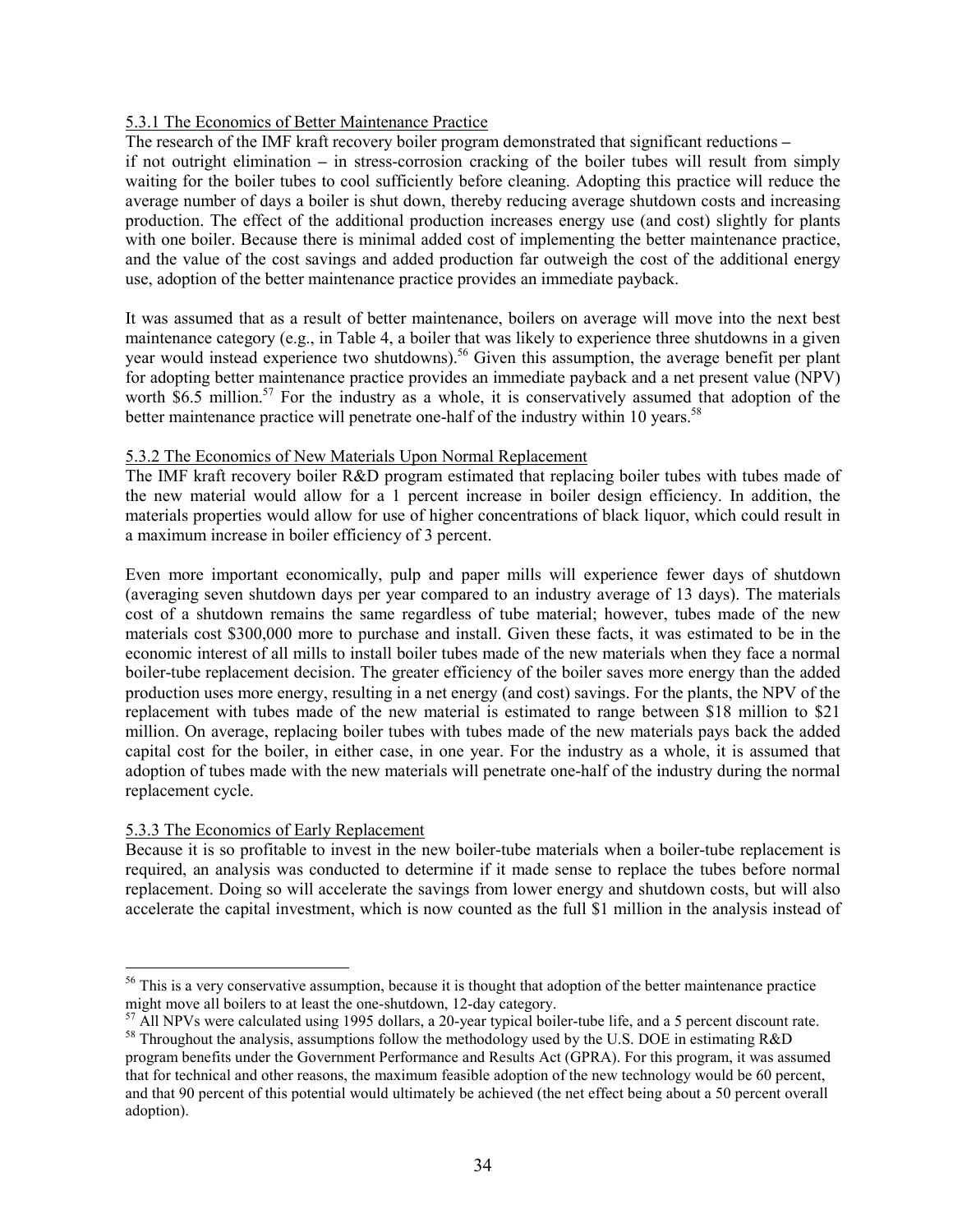the difference between the cost of the new materials versus the cost of the existing materials  $($ \$300,000).<sup>59</sup>

An analysis was conducted for the typical boiler, assuming typical maintenance and replacement experience. Under these assumptions, the payback ranges from 3.3 to 4.7 years, and the NPV ranges from \$7.8 to \$10.7 million. The U.S. DOE assumes the adoption of discretionary improvements in process technologies having paybacks between three-five years will take 40 years. The implication of this assumption is explored below in the economic analysis performed for the IMF kraft recovery boiler R&D program.

#### **5.4 The Benefits of the IMF Kraft Recovery Boiler Materials Research Program**

To estimate the overall benefit of the IMF kraft recovery boiler R&D program an assumption had to be made about what would have happened in the absence of the program. Without the program, the industry would have been faced with organizing itself to identify and contract out the R&D, as well as undertake the full time and cost of information outreach. This would have cost the industry almost \$4.7 million just to duplicate the public investment in the IMF kraft recovery boiler program. It might well have been the case that the industry would not have been able to accomplish this, but we assume here that it could and that it would have delayed discovery and adoption of the IMF program results by 15 years.

The analysis of the IMF program's impact uses the following information and key assumptions:

- IMF funded the research during 1995-1999;
- IMF research results are disseminated during the years 2000-2001;
- Starting in 2002, one-half of the plants begin to adopt better maintenance practices, taking five years to do so;
- Starting in 2002, one-half of the plants begin replacing their boiler tubes with the materials. Replacement averages 5 percent per year (corresponding to 20 years for full penetration);
- Of the plants adopting the new technology, one-half only take advantage of the reduction in shutdown days; the other half take advantage of the potential to increase boiler efficiency, averaging a 0.75 percent gain in efficiency;
- Future cash streams are discounted at a 5 percent societal discount rate to 1995 (or 1995 dollars)
- In the absence of the program, the industry would have achieved the same research results and benefits **–** but 15 years later.

Given the above data and assumptions, the IMF kraft recovery boiler research program (all monetary amounts in 1995 dollars for the period 1995-2030):

- Saves a cumulative net 42 trillion Btu through 2020 and 66 trillion through 2030.
- Saves industry \$67 million in industry energy costs for an investment of \$4.5 million.
- Results in \$6.6 million in saved industry maintenance costs and increases production valued at \$1.3 billion.
- Saves a net total of  $$1,356$  million.<sup>60</sup>

<sup>&</sup>lt;sup>59</sup> Of course, there is a capital cost savings of an equal amount in the year replacement would otherwise have occurred.

<sup>&</sup>lt;sup>60</sup> Values calculated show the \$1,355.9 million equals benefits of \$67.2 million in energy cost savings, \$6.6 million in shutdown cost savings, \$1,299.7 million in additional product value less \$4.5 million in DOE R&D, and \$13.1 million in industry R&D and investment in better tube materials.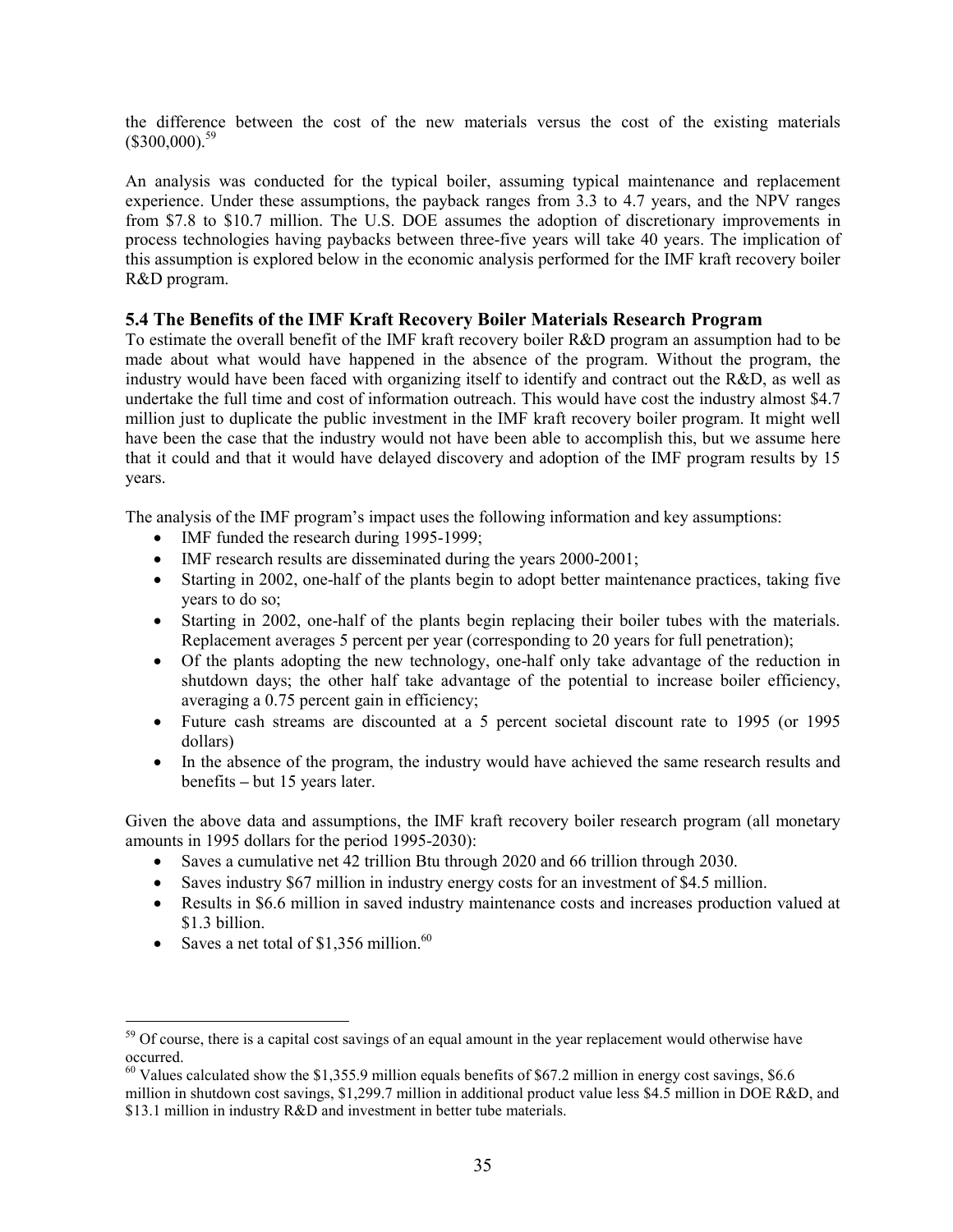Figures 20 and 21 show the annual and cumulative energy savings, and Figures 22 and 23 the annual and cumulative economic benefits<sup>61</sup> of the IMF kraft recovery boiler R&D program through 2030. In Figure 21, the quick increase in energy savings is the result of the quick adoption of the better maintenance practice, reaching a cumulative 10.6 trillion Btu in 2010. Then as the slow but steady adoption of the new boiler tube materials technology takes hold, energy savings accumulate, reaching cumulative totals of 42.3 trillion Btu in 2020 and 66.2 trillion Btu by 2030. Figure 23 shows that the cumulative economic benefits of the IMF kraft recovery boiler R&D program are negative from 1995 to 1999 as the IMF program funds the research. Cumulative benefits remain negative through 2002 as the results of the R&D research are disseminated and industry begins investing in the better materials technology. Then, in 2003, the overall costs savings of the better maintenance practice and boiler tube replacement take hold and the cumulative benefits accelerate rapidly, cumulating to almost \$1,373 million by 2030. Again, these are the cumulative benefits in 1995 dollars, assuming the IMF program accelerates R&D by 15 years.

<sup>&</sup>lt;sup>61</sup> Economic benefits include added revenue from increased production, reductions in maintenance and repair, and net changes in energy costs (efficiency gains less added energy use from higher production). Increases in costs associated with materials were considered minimal and ignored. It was also assumed there were no labor savings (other than already accounted for in the reductions in O&M costs).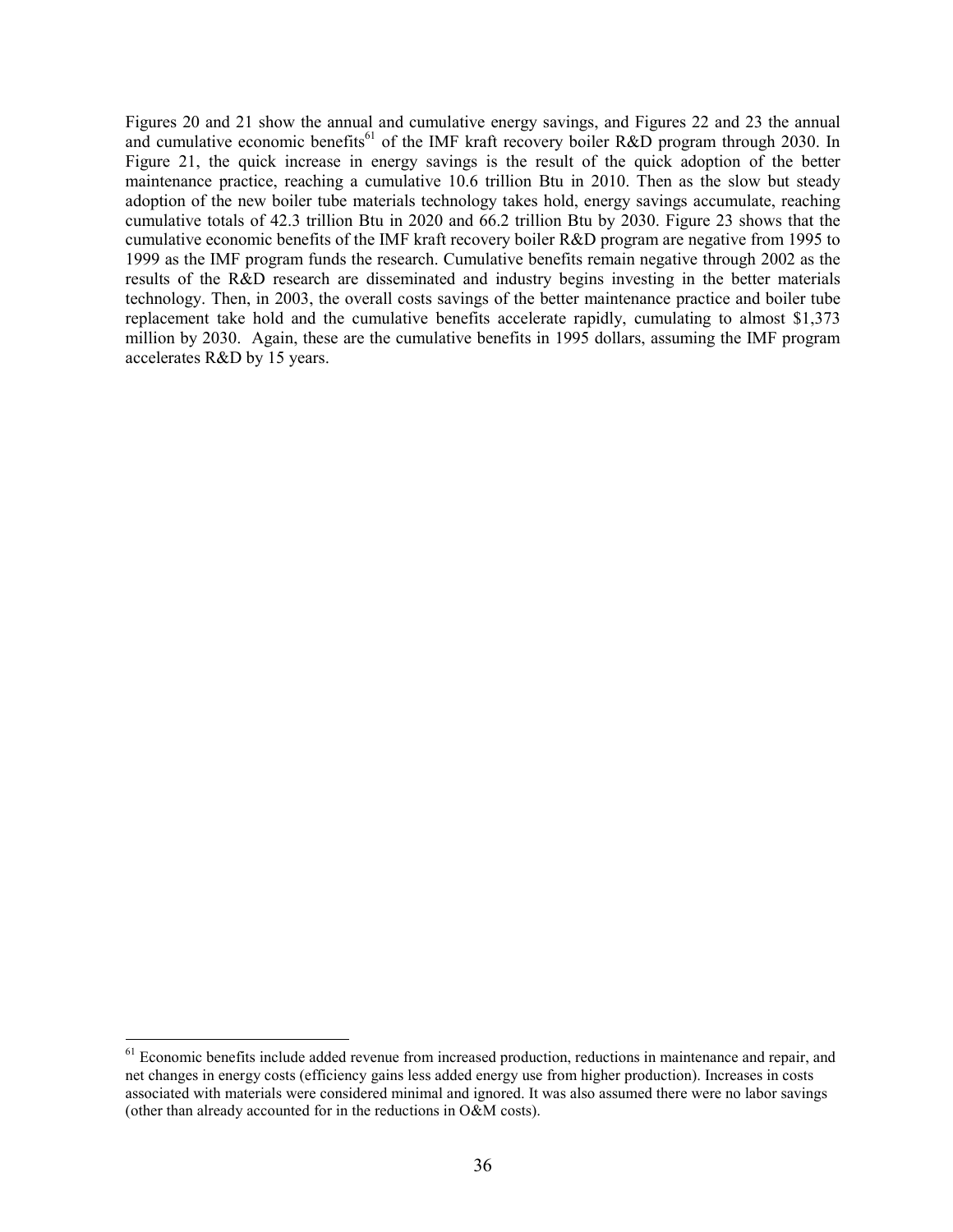

**Figure 20: Annual Energy Savings of IMF Kraft Recovery Boiler R&D Program** 

**Figure 21: Cumulative Energy Savings of IMF Kraft Recovery Boiler R&D Program** 

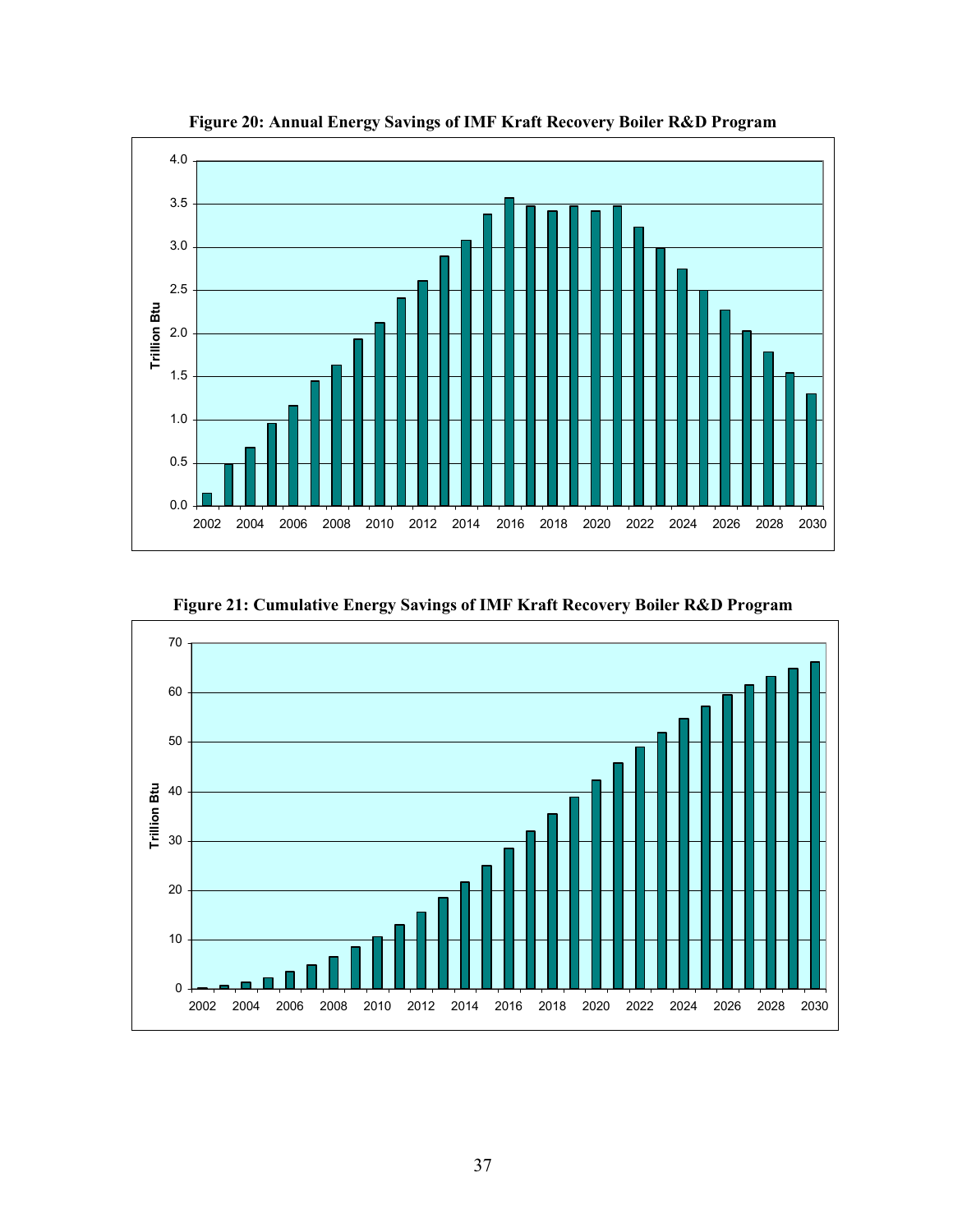

**Figure 22: Annual Economic Benefits of the IMF Kraft Recovery Boiler R&D Program** 



**Figure 23: Cumulative Economic Benefits of the IMF Kraft Recovery Boiler R&D Program**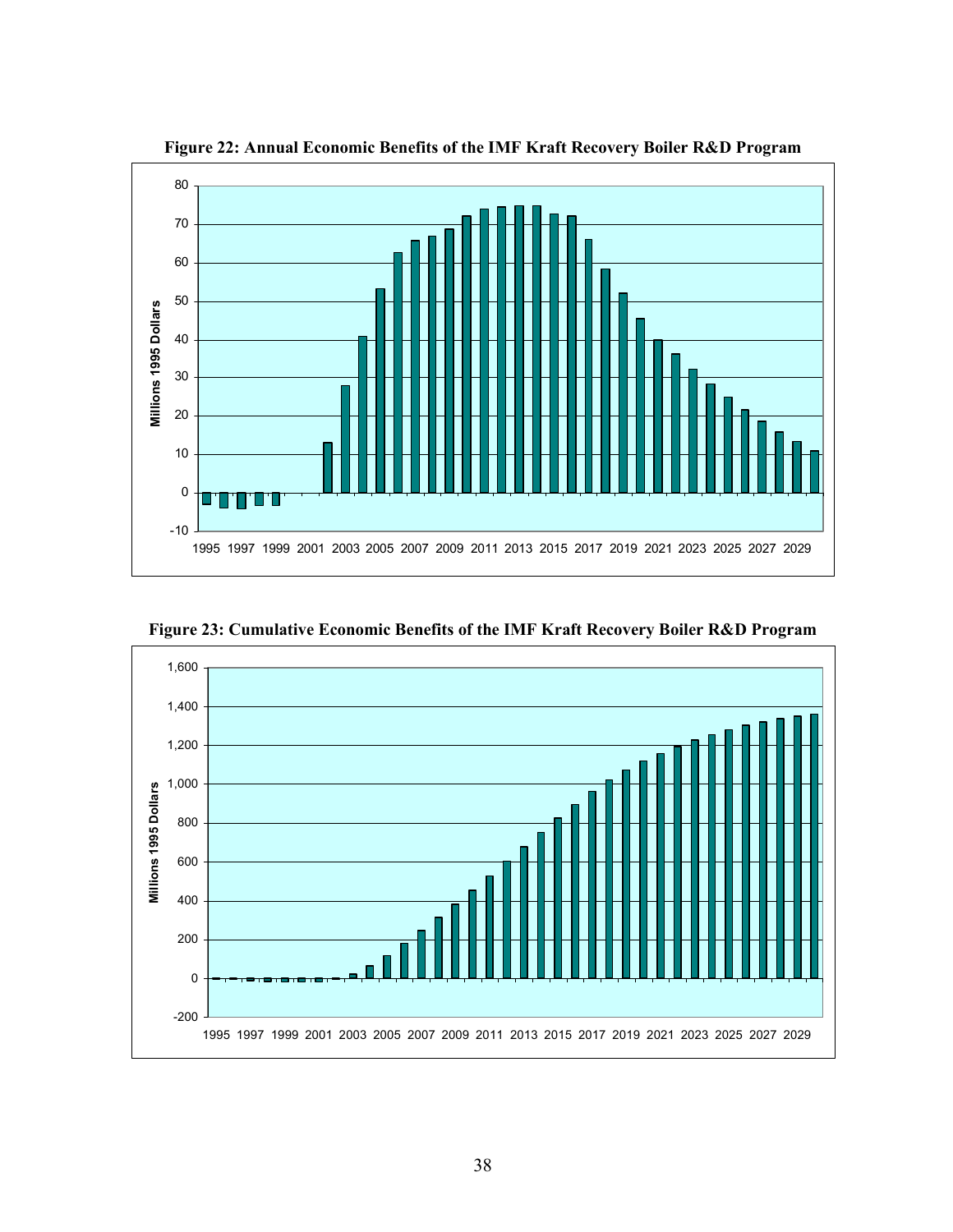#### **5.5 Unit Efficiency and Cost Impacts of the IMF Kraft Recovery Boiler R&D Program**

Better maintenance decreases days of shutdown. Replacing boiler tubes can increase overall recovery boiler efficiency by up to 3 percent as well as decrease the days and costs of shutdown. We estimate an average reduction in energy use per pound (for those plants taking advantage of the efficiency improvement opportunities) of 190 Btu, from 12,685 Btu to 12,495 Btu (a 1.5 percent improvement). For these plants, energy cost per ton also decreases by an average of \$1.03, from \$68.47 a ton to \$67.44 a ton.

#### **5.6 Environmental Benefits of the IMF Kraft Recovery Boiler R&D Program**

The environmental benefits for the IMF kraft recovery boiler R&D program are directly related to the net energy savings year-by-year. Table 6 shows the impacts on criteria air pollutants and greenhouse gases for selected years following the R&D program. Again, these impacts assume the effect of the IMF program is to accelerate the recovery boiler materials research (and impacts) by 15 years. Similar to the energy impacts, emissions of air pollutants and greenhouse gases grow quickly until 2010 and then more gradually through 2030 (and beyond). By 2030, cumulative reductions of 8,700 tons of nitrogen oxides; 17,200 tons of sulfur dioxide; 1,400 tons of particulates (PM-10); and 843,000 tons (carbon equivalent) are obtained.

| Year | <b>Nitrogen Oxides</b><br>$(1,000$ Tons) | <b>Sulfur Dioxide</b><br>$(1,000$ Tons) | <b>Particulates</b><br>$(PM-10)$<br>$(1,000$ Tons) | <b>Carbon Dioxide</b><br>$(1,000$ Tons CE) |
|------|------------------------------------------|-----------------------------------------|----------------------------------------------------|--------------------------------------------|
| 2010 |                                          |                                         |                                                    |                                            |
| 2020 |                                          |                                         |                                                    | 539                                        |
| 2030 |                                          | 70                                      |                                                    | 843                                        |

#### **Table 6: Cumulative Air-Pollutant Impacts of the IMF Kraft Recovery Boiler R&D Program**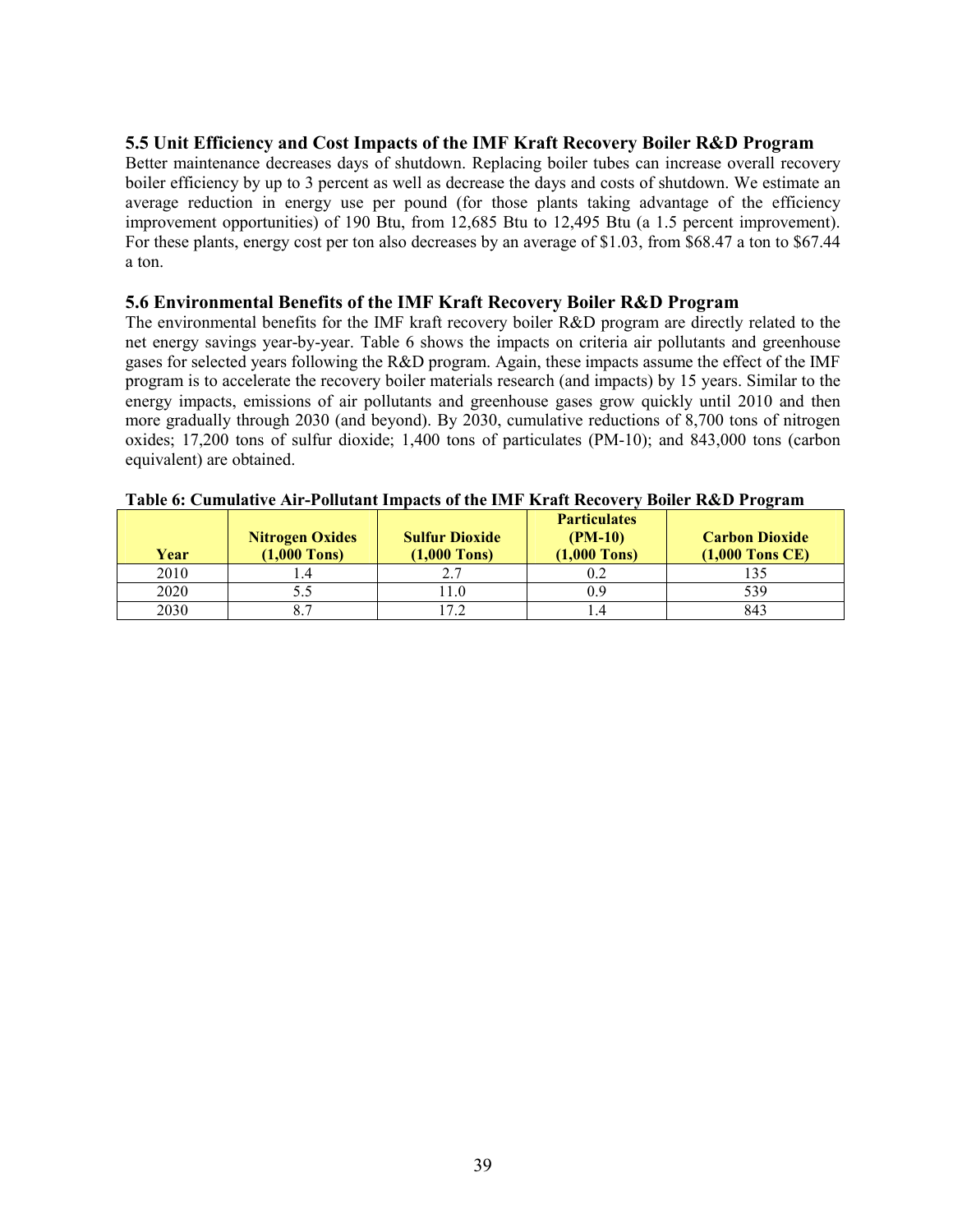# **Appendix A: Detailed Description of R&D Activities**

Six tasks were performed to determine the cause of cracking in the composite boiler floor tubes and to define a suite of desired materials properties. As previously stated in Section 4.5, the six tasks were as follows:

- 1) Examine the microstructural characteristics of cracked tubes
- 2) Measure the material stress states
- 3) Model the material stress states
- 4) Define the characteristics of the service environment
- 5) Conduct laboratory studies to identify the cracking mechanism
- 6) Identify more ideal processes or materials properties

#### *A.1 Microstructural Characterization*

Microstructural characterization began in 1995, using photographic techniques to examine unexposed tubes made of different materials and comparing the results to those on cracked tubes.<sup>62</sup> In 1996 and 1997, transmission electron microscopy was used to collect data on exposed tubes at very high magnifications (up to  $25,000X$ ).<sup>63</sup> Dye-penetrant methods were used to visualize the cracks.

Exposed tubes revealed two primary types of cracking. The first is circumferential cracking, in which cracks form near the outer surface and extend toward the interface between the inner and outer tubes as the crack becomes narrower. As the crack approaches the interface, it becomes parallel to the interface. The tubes exhibited a second type of cracking **– c**razed cracking **–** which shows no preferential direction of propagation, leading to wider cracks with the presence of substantial amounts of corrosive materials. Crazed cracks also become parallel to the interface as they approach the carbon steel layer. Which type of cracking will occur depends on the direction of the stress on the surface of the tube. Circumferential cracking was more common in the tubes examined in this study. $64$  Photographs of both types of cracking are shown in Figure A1.<sup>65</sup> Figure A2a<sup>66</sup> shows a representative sketch of stresscorrosion cracking and Figure  $A2b^{67}$  shows a microscopic photograph of a floor-tube crack.

#### **Figure A1a: Circumferential Cracking Figure A1b: Crazed Cracking Figure A1a:** Circumferential Cracking





 $62$  Keiser, J.R. et al. "Causes and Solutions for Cracking of Coextruded and Weld Overlay Floor Tubes in Black Liquor Recovery Boilers," (1998), op cit.

- <sup>63</sup> "FY 1996 AIM Annual Progress Report," (April 1997), Oak Ridge National Laboratory, ORNL/TM-13399. Available from the National Technical Information Service, Springfield, VA, http://www.ntis.gov/ordering.htm. 64 G. Sarma, Oak Ridge National Laboratory, private communication.
- 65 Figure taken from Barna, J.L., op cit.

 $<sup>66</sup>$  Figure taken from Smook, G.A. op cit.</sup>

<sup>67</sup> Figure taken from Barna , J.L., op cit.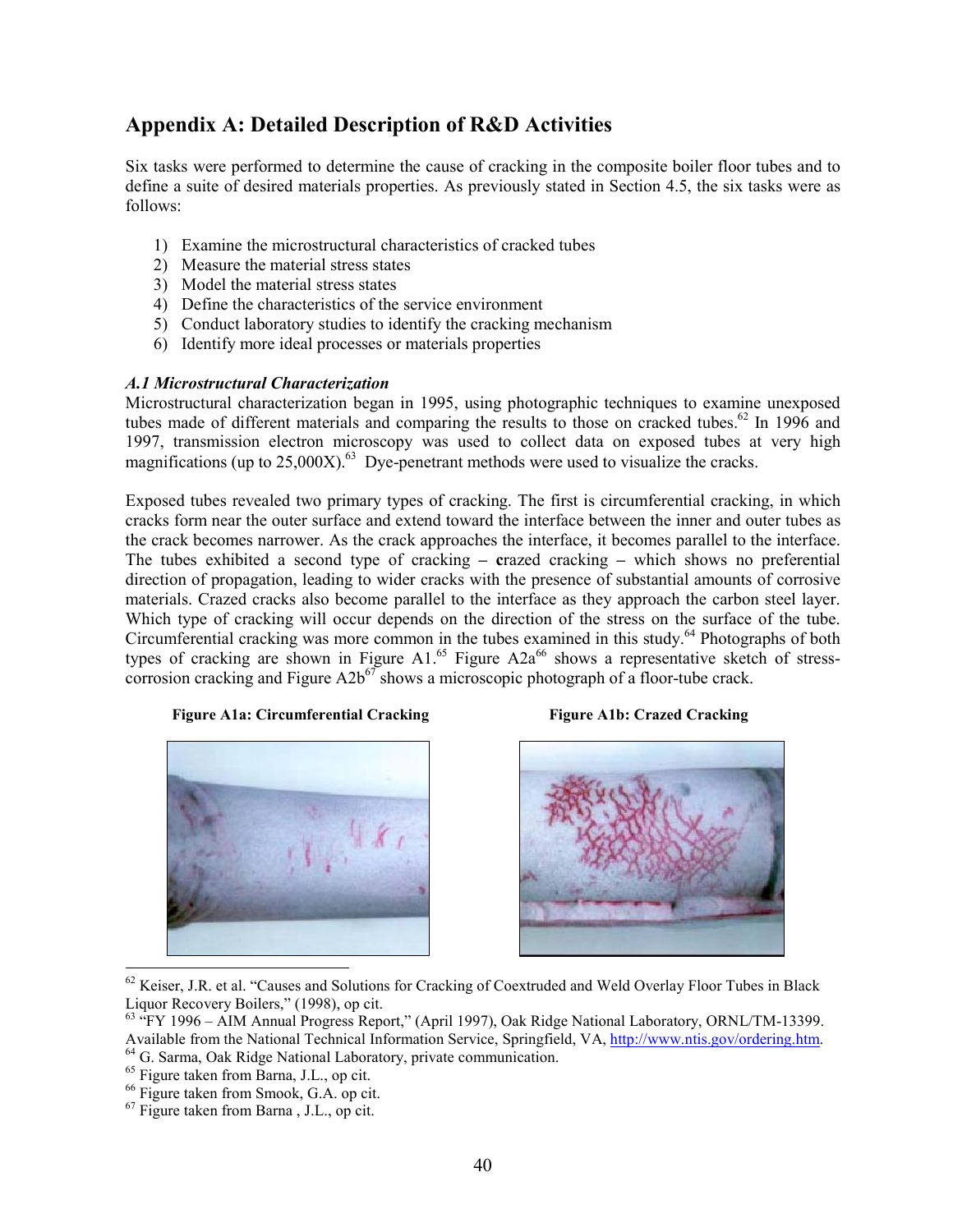#### **Figure A2a: Representative Sketch of Stress-Corrosion Cracking**





**Figure A2b: Microscopic Photograph of Floor Tube Crack**

The results of these studies defined the general characteristics of composite tube cracking.<sup>68</sup> These general characteristics suggested two potential cracking mechanisms. The first possibility is thermal fatigue. Thermal-fatigue cracking requires thermal variations that create stresses that exceed the yield strength of the composite tube. The second possibility is stress-corrosion cracking. This requires both a tensile stress and a liquid corrosive material to be present in the critical temperature range. Both of these mechanisms require tensile stresses to be present at the outer layer of the composite tube, which suggested the importance of residual stress measurements.<sup>69</sup>

#### *A.2 Residual Stress Measurements*

Residual stress measurements were performed on tubes, both exposed and unexposed, manufactured with an outer layer of stainless steel 304L, nickel-iron-chromium-based superalloy Incoloy 825 and nickel-based superalloy Inconel 625.<sup>70</sup> X-ray and neutron diffraction techniques were used to determine the type and magnitude of stresses present, respectively, on the outer surface and within the walls of the tubes. The goal of these tests was to determine if tensile stresses were present at the surface and within the tubes. Tensile stresses result from forces that pull the lattice structure of a material outwardly apart. This is a necessary component for both thermal-fatigue cracking and stress-corrosion cracking.

Compressive stresses are forces that push the lattice structure inward. These stresses are not directly responsible for stress-corrosion or thermal-fatigue cracking because the lattice structure is being pushed together rather than pulled apart. However, compressive stresses can cause the material to plastically deform if they exceed the yield strength. The effects of plastic deformation will be discussed in the next section. Compressive stresses were measured at the surface of the outer layer for all materials entering service. Therefore, when the tubes are first put into service, the necessary stress state does not exist at the outer surface of the tubes for stress-corrosion cracking to occur.

<sup>68</sup> Keiser, J.R. et al. "Overview of the DOE Studies of Recovery Boiler Floor Tube Cracking" (1998) op cit.

 $69$  "FY 1995 – AIM Annual Progress Report," op cit.

 $70$  Note that Incoloy 825 began to be used as an alternative when the 304L was showing signs of cracking. This was done because of the greater strength and sulfidation resistance of Incoloy 825. Inconel 625 also was recognized as another candidate material because of its strength and sulfidation resistance.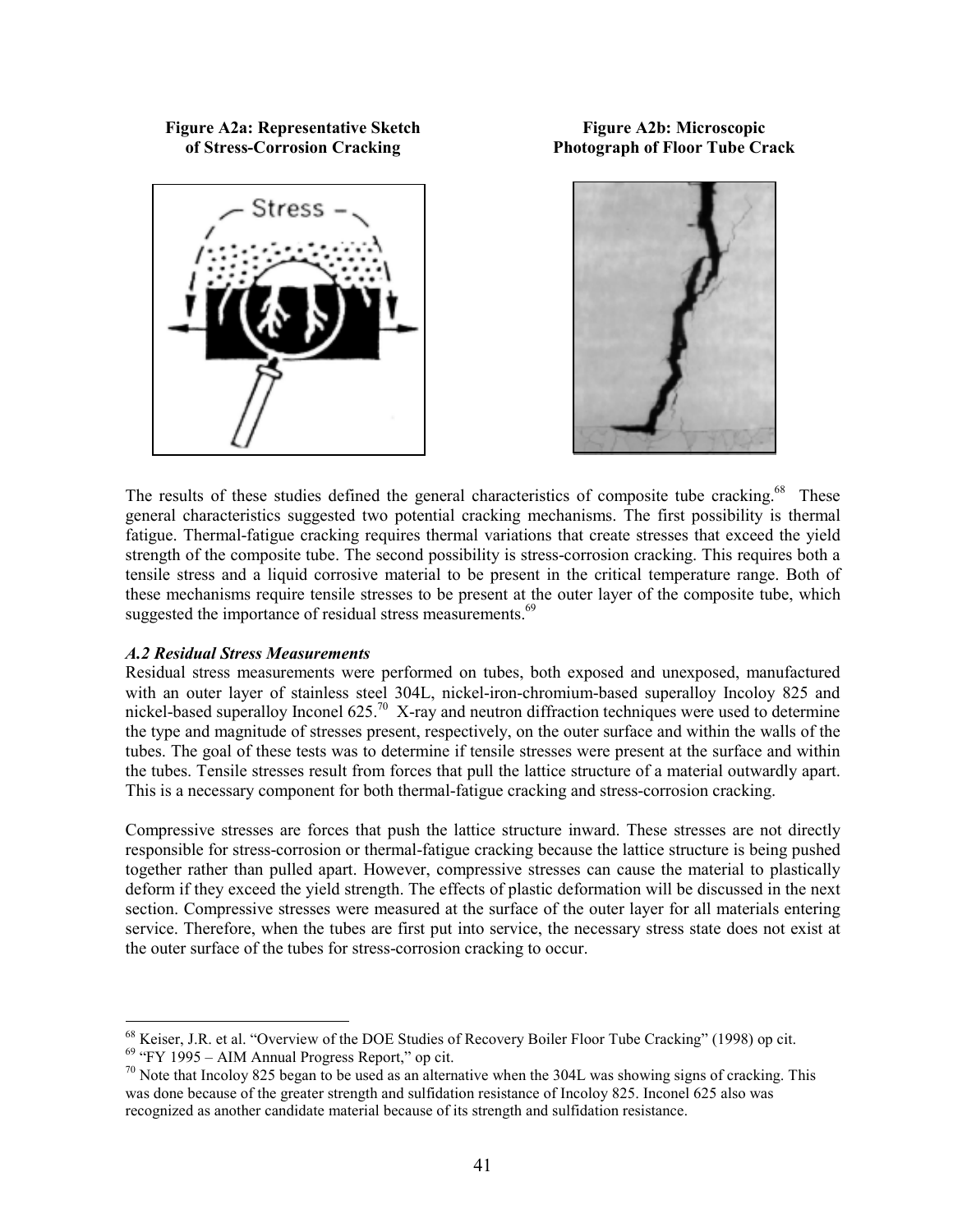*For all materials tested, the tubes entering service do not have the necessary stress state to be susceptible to stress-corrosion cracking.*

When measurements were taken of composite tubes manufactured with 304L stainless steel after having been in service, tensile stresses were measured on the outer surface of the tubes. However, tubes manufactured with Incoloy 825 and Inconel 625 did not have the necessary stresses on the outer surface after service.

*After having spent time in service, tubes made with 304L stainless steel were in the necessary stress state for stress-corrosion cracking to occur.* 

*Residual stress measurements of composite tubes with an outer layer of Incoloy 825 and Inconel 625, both of which have a thermal expansion coefficient closer to that of carbon steel and a higher yield strength than the 304L stainless steel, showed that the outer surface was not in a stress state susceptible to stress-corrosion cracking.* 

The results of the residual stress measurements support the claim that stress-corrosion cracking might be the mechanism responsible for the cracking of the boiler tubes. However, the results only confirm the presence of the necessary stress state in the 304L stainless steel. Stress-corrosion cracking requires more than the presence of a tensile stress on the outer surface. Finite element modeling and information on the service environment were needed to confirm the results of the residual stress measurements and discover if the other components that are necessary for thermal-fatigue or stress-corrosion cracking are present. $^{71}$ 

#### *A.3 Finite Element Modeling*

Finite element modeling was used to predict the stresses on the tubes when exposed to the operating conditions inside the recovery boiler. The results of the residual stress measurements indicated that all of the materials tested have compressive stresses present at the surface of the tubes when entering service. However, after exposure to the recovery boiler's service environment, only tubes manufactured with the 304L stainless steel had tensile stresses at the surface.

Finite element modeling suggests that the mismatched coefficient of thermal expansion of the 304L stainless steel with the carbon steel creates compressive stresses that exceed the low yield strength of the outer layer. This causes the outer (fireside) surface of the tube to undergo plastic deformation, which relieves a great deal of the stresses present at the surface of the tube. Since the 304L stainless steel (outer layer) has a much higher coefficient of thermal expansion than the carbon steel (inner layer), the outer layer of the tube will contract more rapidly than the inner layer when the boiler is cooled down from the operating temperature. This causes the carbon steel (inner layer) to effectively apply a tensile (outward) stress to the 304L stainless steel (outer layer). *For a boiler tube that reaches a temperature of 315ºC (600ºF) during normal operation, stresses on the surface of tubes manufactured with 304L stainless steel change from compressive to tensile at approximately 270ºC (518ºF).*<sup>72</sup>

*The change in the stress state of the 304L stainless steel composite tube surface from compressive (before service) to tensile (after service) resulted from: (1) the mismatch between the coefficient of thermal expansion of the 304L stainless steel and the carbon steel, and (2) the relatively low yield strength of the 304L stainless steel.* 

 $71$  "FY 1996 – AIM Annual Progress Report," op cit.

<sup>&</sup>lt;sup>72</sup> Keiser, J.R. et al. "Overview of the DOE Studies of Recovery Boiler Floor Tube Cracking" (1998) op cit.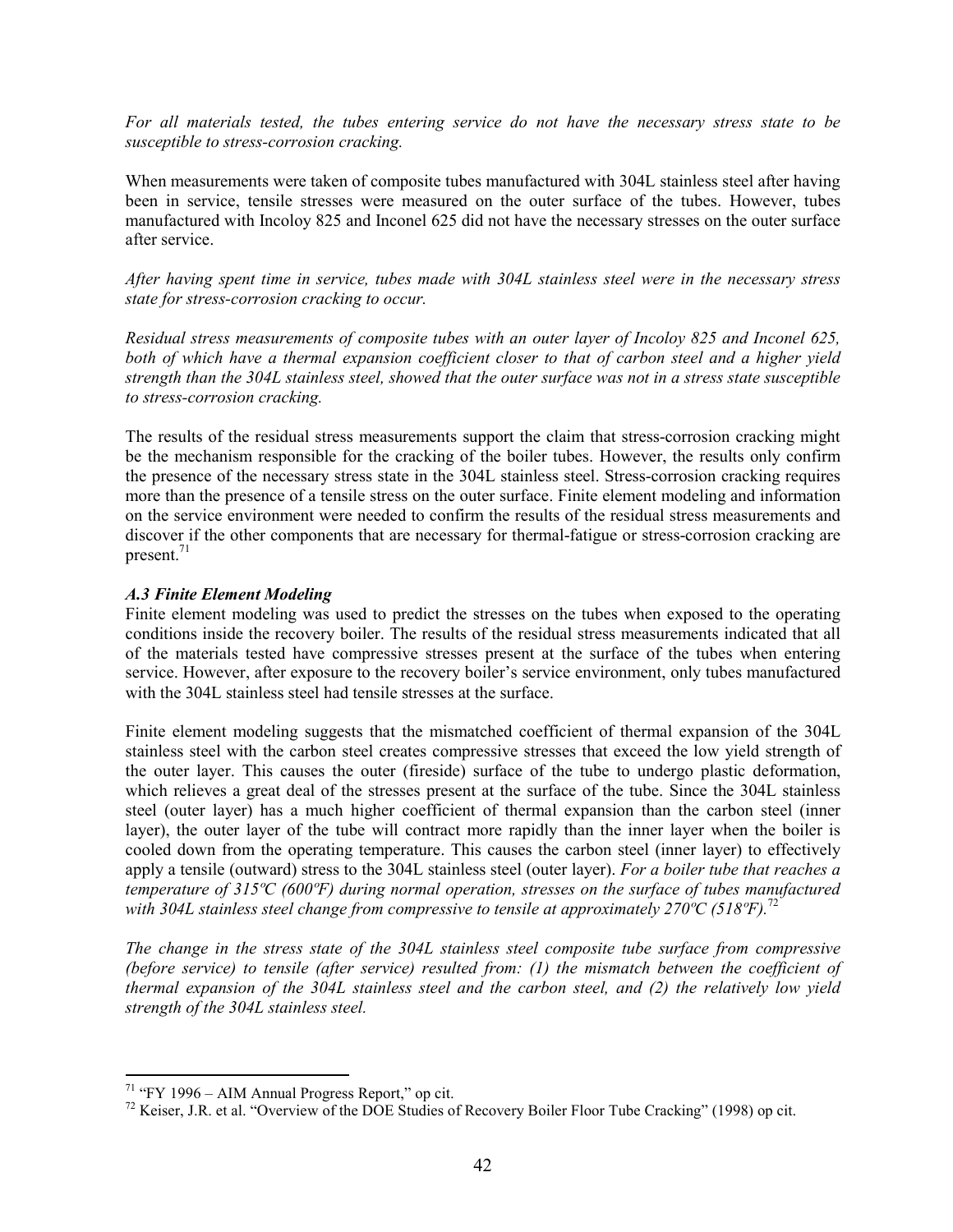#### *A.4 Thermal Fluctuations (Thermal Spikes)*

Another factor that can affect the stresses present at the surface of the boiler tubes are thermal fluctuations. Localized areas of the boiler floor can experience thermal spikes of up to 150ºC (300ºF) that last for several minutes. The cause of thermal fluctuations is believed to be waste materials that accumulate at the top of the boiler and fall onto the protective smelt bed. If the impact is forceful enough, the solid smelt bed can fracture, allowing the top layer of liquid smelt to flow downward toward the floor tubes.<sup>73</sup> This causes the temperature of the outer surface of the floor tubes to rise and fall very rapidly. Thermal fluctuations presented two potential implications that might promote cracking: (1) thermal-fatigue cracking and (2) creating the necessary tensile stress at the surface of the tube.

#### A.4.1 Thermal-Fatigue Cracking and Thermal Fluctuations

Before the AIM/IMF-funded boiler materials project, thermal fatigue was widely believed to cause composite tube cracking. Table A1 shows the frequency and magnitude of thermal fluctuations on selected locations of the floor tube surface; these data were taken during a five-month period from Weyerhaeuser's Prince Albert No. 1 recovery boiler.

|                            | Location 1           | Location 2           | <b>Location 4</b>   | Location 6          |
|----------------------------|----------------------|----------------------|---------------------|---------------------|
| $\Lambda$ T                | Tube 33, in front of | Tube 54, in front of | Tube 50, 3 ft. from | Tube 50, 6 ft. from |
|                            | spout No.2, about    | spout No.3, about 1  | spout wall          | spout wall          |
|                            | 1ft. from spout wall | ft. from spout wall  |                     |                     |
| $10 - 50$ <sup>o</sup> C   |                      |                      |                     |                     |
| $51 - 100$ <sup>o</sup> C  |                      |                      | 39                  |                     |
| $101 - 150$ <sup>o</sup> C |                      |                      |                     |                     |
| $>150^{\circ}$ C           |                      |                      |                     |                     |

#### **Table A1: Frequency of Temperature Fluctuations**<sup>74</sup>

 $\overline{a}$ 

Comparison of thermal-fatigue behavior of 304L stainless steel against standard design curves for thermal fatigue suggested that, in order for thermal fatigue to cause cracking, a 150ºC (300ºF) fluctuation in temperature would require more than 100,000 cycles before cracking would occur. Thermal fluctuations of 240ºC (460ºF) would have to occur more than 10,000 times for cracking to occur. Since the data acquired from thermocouples do not suggest thermal fluctuations of such a high frequency, it is believed that thermal fatigue cannot be the cause of cracking. In addition, tubes that were exposed to conditions to induce thermal fatigue were compared with cracked and uncracked boiler tubes using a transmission electron microscope. The results showed that composite boiler tubes had been exposed to thermal fluctuations, but those fluctuations did not occur frequently enough to be the cause of thermal-fatigue cracking.<sup>75</sup>

*While examination of tubes that had been in service revealed exposure to thermal fluctuations, an insufficient number of fluctuations were experienced to promote thermal-fatigue cracking. Thermalfatigue cracking was determined not to be the cause of recovery boiler floor tube cracking, although the thermal fluctuations could assist in crack propagation.* 

<sup>&</sup>lt;sup>73</sup> Grace, T.M., "What's Causing Lower Furnace Problems?," *PIMA Magazine*, v. 77, (October 1995), pp.50-1.<br><sup>74</sup> Keiser, J.R. et al. "Causes and Solutions for Cracking of Coextruded and Weld Overlay Floor Tubes in Black

Liquor Recovery Boilers," (1998), op. cit.

<sup>&</sup>lt;sup>75</sup> Keiser, J.R. et al. "Overview of the DOE Studies of Recovery Boiler Floor Tube Cracking," (1998), op cit.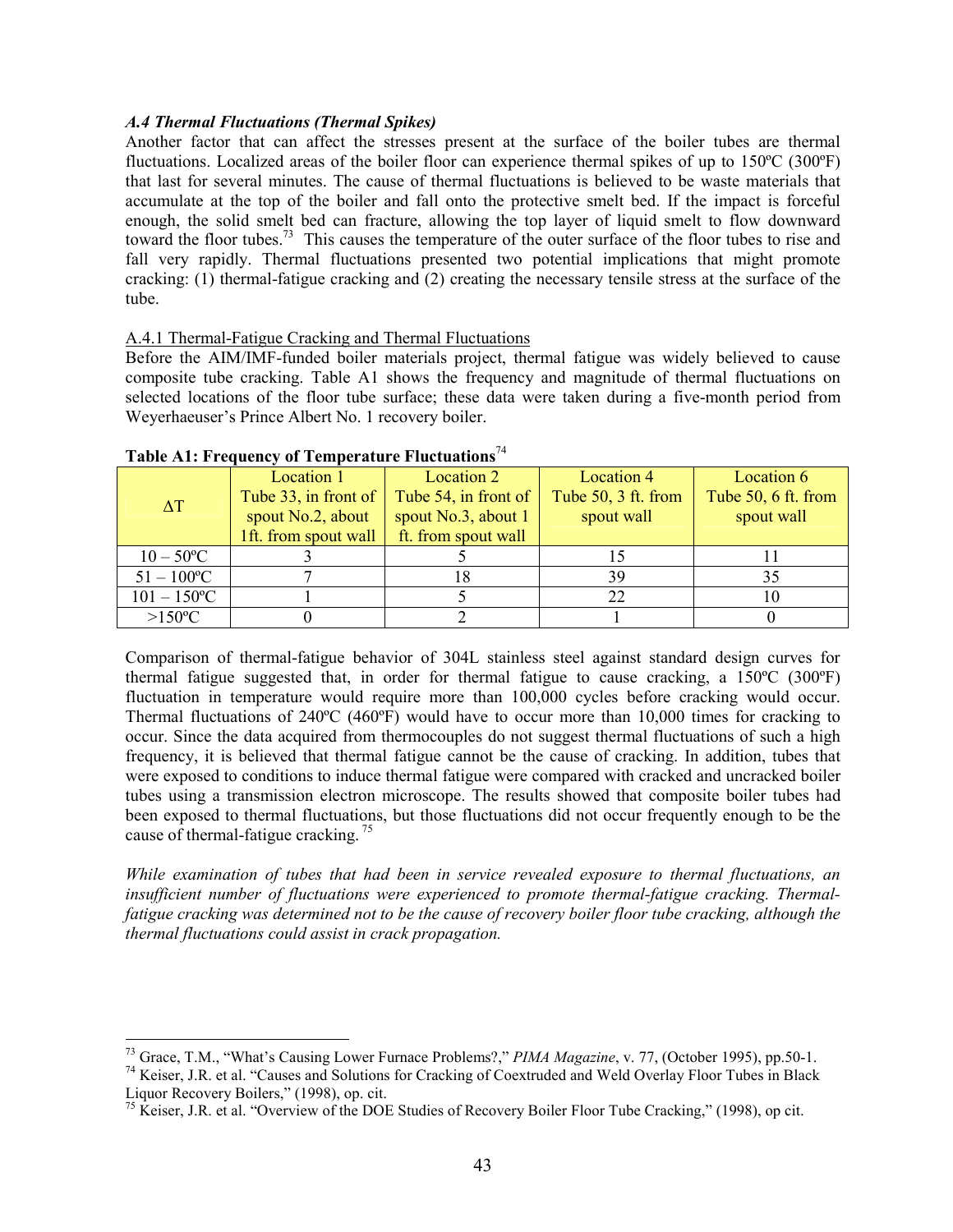#### A.4.2 Outer-Layer Stress State and Thermal Fluctuations

Areas that experience these thermal excursions are subjected to additional compressive stresses that can lead to plastic deformation, depending on the yield strength of the materials in use and the magnitude of the thermal fluctuations. If plastic deformation occurs, then as the affected area cools down to the normal operating temperature, this area is subjected to a tensile stress. When the recovery boiler is shut down, these tensile stresses grow, which causes the material to plastically deform again. When the tubes are then reheated in subsequent operation, the stresses on the outer surface of the section that experienced the temperature excursion will become compressive.

*Localized thermal fluctuations can cause tensile stresses in 304L stainless steel, Incoloy 825, and Inconel 625 depending on the magnitude of the thermal spike and the yield strength of the material. Materials with higher yield strengths are more resistant to the effects of thermal fluctuations. If plastic deformation occurs, the stress state of a localized area will become tensile. During shutdown, these tensile stresses will grow and cause further plastic deformation. When the tubes are reheated to operating temperature, the stresses will become compressive.* 

*Thermal fluctuations can cause tensile stresses on the surface of the boiler tubes manufactured with 304L stainless steel, Incoloy 825, or Inconel 625. This tensile stress state could aid in initiating stresscorrosion cracking.* 

The effect of these fluctuations on the stress state at the surface of the tube is dependent on the material used to manufacture the outer layer of the tube. Materials with higher yield strengths will be more resistant to plastic deformation, due to thermal fluctuations. It is estimated that tubes manufactured with 304L stainless steel will plastically deform with a thermal fluctuation of approximately 50ºC or greater, Incoloy 825 will plastically deform with a thermal fluctuation of approximately 100ºC or greater, and Inconel 625 will plastically deform with a thermal fluctuation of 150ºC or greater. Therefore, the distribution of thermal fluctuations shown in Table A1 suggests that the 304L stainless steel is highly susceptible to plastic deformation due to thermal excursions, Incoloy 825 is moderately susceptible to plastic deformation due to thermal excursions, and Inconel 625 is slightly susceptible to plastic deformation due to thermal excursions.

*None of the materials tested are immune to tensile stresses caused by sufficient thermal excursions; however, larger temperature fluctuations are required to cause plastic deformation in materials with higher yield strengths.* 

Studies indicated a potential mechanism to create the necessary stress state for stress-corrosion cracking to occur in all materials tested. However, stress-corrosion cracking also necessitates the presence of a liquid corrosive. Information about the service environment needed to be collected to determine when liquid corrosives might be present in the recovery boiler.

#### *A.5 Characterization of Service Environment – Stress-Corrosion Cracking*

An accurate depiction of the service environment is needed to determine whether stress-corrosion cracking is the cause of the cracks in composite boiler tubes. For stress-corrosion cracking to occur, a tensile stress at the surface of the tube and a liquid corrosive material must be present simultaneously. Information about the service environment had to be collected to determine if these criteria were met.

#### A.5.1 Service Environment During Normal Operation

During normal operating conditions, a solid bed of salts (primarily Na<sub>2</sub>S and Na<sub>2</sub>CO<sub>3</sub>), known as smelt, forms on the floor of the recovery boiler. These salts have a melting point of at least 500ºC (930ºF) depending on composition; therefore, barring a large temperature fluctuation, salts will remain in the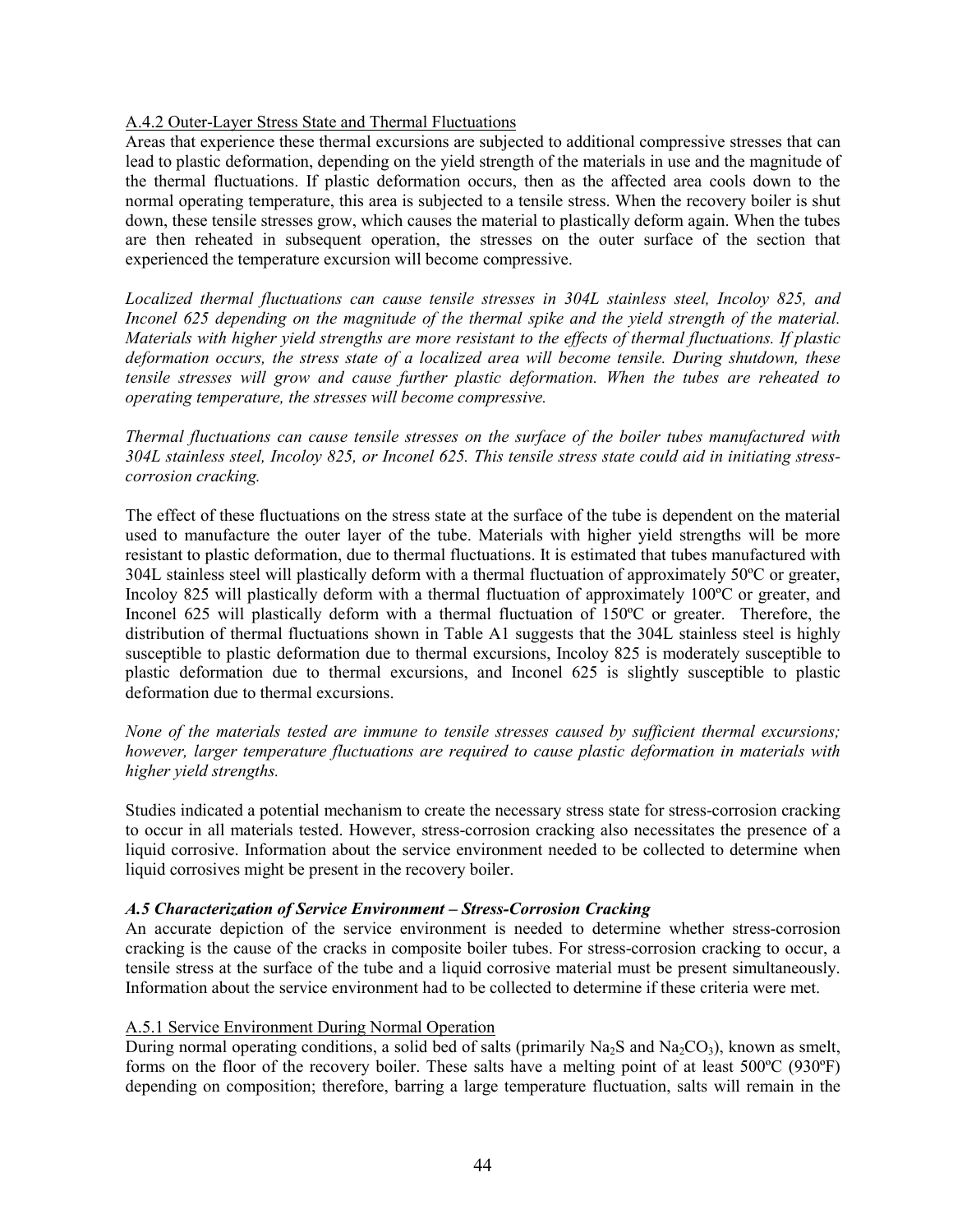form of a solid. Hence, stress-corrosion cracking cannot occur during normal operating conditions, because there is no liquid corrosive material present.

#### A.5.2 Service Environment During Start-up, Dry-out, Shutdown, and Water-wash

Shutdown is the period when boiler operation is stopped and the boiler is cooled to room temperature. Water-wash is an operation used during a shutdown to clean deposits from the boiler tubes. The purpose of water-wash is to remove deposits of primarily inorganic material from the tubes to facilitate maintenance and inspection. Boiler start-up is the period when the boiler is heating to operating temperatures. Often, a dry-out period is used by operators to remove excess moisture remaining from the water-wash. During the dry-out, tube temperatures can exceed 150ºC (300ºF).

The service environment consists of mainly Na<sub>2</sub>S, Na<sub>2</sub>SO<sub>4</sub>, and Na<sub>2</sub>CO<sub>3</sub> during shutdown, waterwashing, start-up and dry-out. Na<sub>2</sub>S is known to absorb and retain water at temperatures up to 180<sup>o</sup>C (360ºF) and the presence of NaOH, that can form when water is introduced to the boiler, tends to increase its ability to retain a liquid phase at even higher temperatures, such as those during water-wash and dry-out. Therefore, stress-corrosion cracking is very likely to occur during water-wash and dry-out. In this environment, the composite tubes are in a tensile stress state with a liquid-corrosive material present.

*Maintenance operations can create ideal conditions for stress-corrosion cracking to occur. These studies show that stress-corrosion cracking occurs when moist smelt is in contact with boiler tubes at temperatures between 160 – 250ºC (320 – 480ºF).*<sup>76</sup>

#### *A.6 Summary and Solutions to Composite Floor-Tube Cracking*

#### A.6.1 Summary of Conclusions

 $\overline{a}$ 

Figure A3 shows a schematic representation––based on the data available in the literature––of the surface temperature of a point on the outer layer composite tube, during the different stages of operation: boiler start-up, dry-out, normal operation, boiler shutdown, and water-wash. The dry-out stage should ideally occur below temperatures of 150ºC (300ºF) to avoid conditions conducive to stresscorrosion cracking. Likewise, the water-wash stage begins during boiler shutdown, ideally when the tube temperatures are below 150ºC (300ºF) because hydrated salts are not liquid below this temperature; therefore, stress-corrosion cracking is unlikely. Hence, this schematic takes into account lessons learned from this project, by assuming that the process has been modified. If dry-out or water wash occurs when tube temperatures are above 150ºC (300ºF), then the service conditions are ideal for stress-corrosion cracking to occur, because the surface of the tube could be in a tensile stress state in the presence of hydrated-corrosive salts. Shaded portions of the graph denote areas where stress-corrosion cracking could potentially occur if moisture is allowed to come in contact with the boiler tubes. Note that the timescale on this graph is measured in arbitrary units for simplicity. A typical recovery boiler can operate continuously for about a year, assuming no problems occur that would necessitate an unplanned shutdown. Therefore, in reality, the normal operation portions of the graph could cover approximately one year. Table A2 can be used in conjunction with Figure A3 to determine the stress states at the surfaces of 304L stainless steel, Incoloy 825, and Inconel 625 composite tubes––and the presence of corrosive materials during the stages of operation.

*The mechanism that causes stress-corrosion cracking is not present during normal operation. Instead, while the recovery boiler is being cooled, water-washed, and dried, a window of vulnerability to stresscorrosion cracking exists. It is crucial to note this, because it suggests two paths for a potential solution.* 

<sup>&</sup>lt;sup>76</sup> Keiser, J.R. et al. "Overview of the DOE Studies of Recovery Boiler Floor Tube Cracking," (1998), op cit.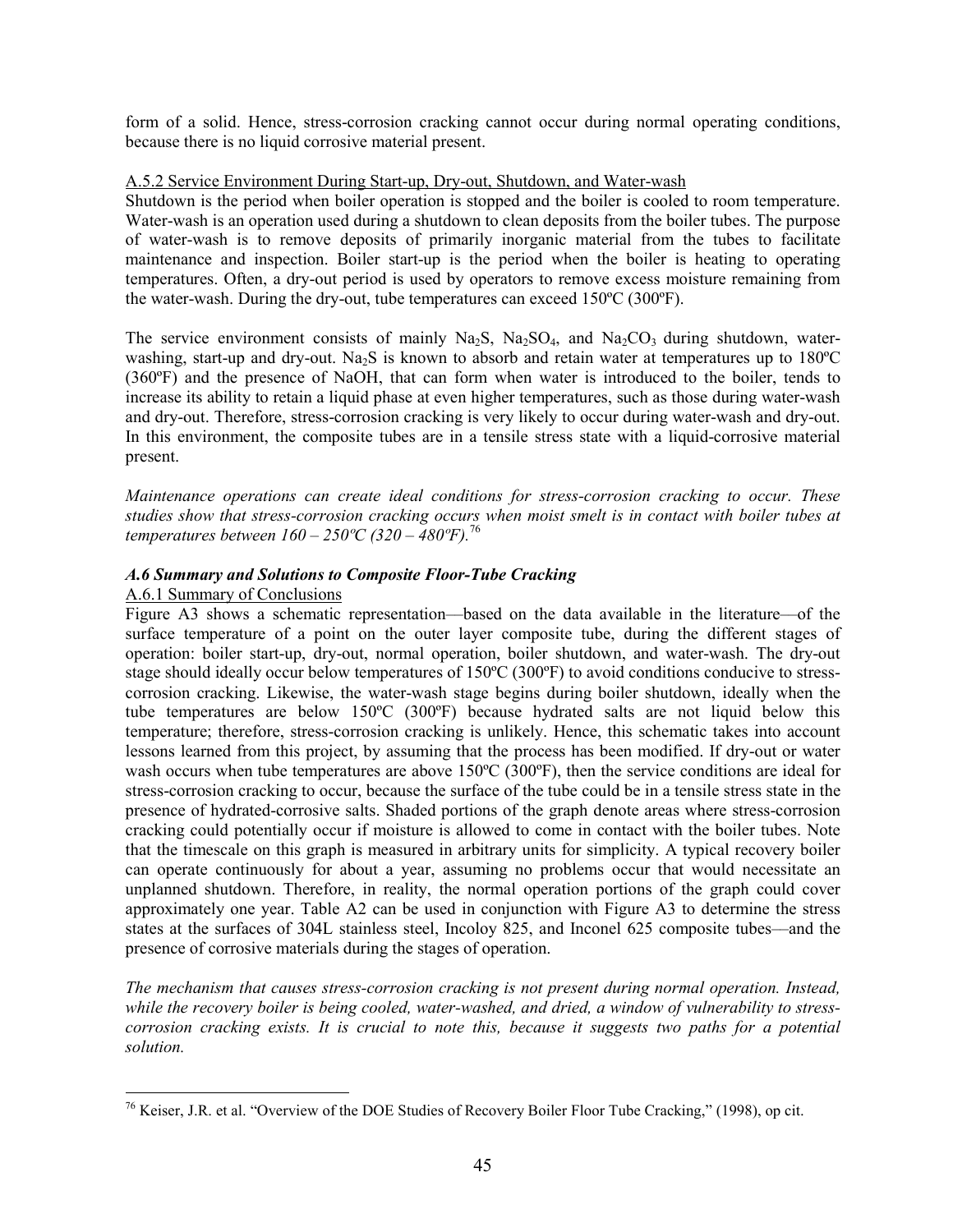

**Figure A3: Temperature of Composite Tube Surface during Normal Operation**

**Table A2: Stress State and Corrosive Materials Present during Normal Operation**

| <b>Material</b>                                            | Dry-Out                                                                                                      | <b>Boiler Start-Up</b>                     | <b>Normal</b>                                                                                    | <b>Boiler Shutdown</b>                                                            |                                                                                                                                     |
|------------------------------------------------------------|--------------------------------------------------------------------------------------------------------------|--------------------------------------------|--------------------------------------------------------------------------------------------------|-----------------------------------------------------------------------------------|-------------------------------------------------------------------------------------------------------------------------------------|
|                                                            |                                                                                                              |                                            | <b>Operation</b>                                                                                 | <b>Pre-Water-Wash</b>                                                             | Water-Wash                                                                                                                          |
| 304L                                                       | Compressive                                                                                                  | Compressive                                | Compressive $\rightarrow$<br>Slightly<br>Compressive<br>(relieved due to<br>plastic deformation) | <b>Slightly Compressive</b><br>$\rightarrow$ Tensile<br>at $\sim$ 270 $\degree$ C | Tensile                                                                                                                             |
| 825                                                        | Compressive                                                                                                  | Compressive                                | Compressive                                                                                      | Compressive                                                                       | Compressive                                                                                                                         |
| 625                                                        | Compressive                                                                                                  | Compressive                                | Compressive                                                                                      | Compressive                                                                       | Compressive                                                                                                                         |
| Liquid corrosive<br>materials present if<br>water is added | Aqueous solution<br>containing Na <sub>2</sub> S,<br>NaOH, $Na2SO4$ , and<br>Na <sub>2</sub> CO <sub>3</sub> | Na <sub>2</sub> S, NaOH, and<br>$Na_2CO_3$ |                                                                                                  | $Na2S$ , $Na2SO4$ , and<br>$Na_2CO_3$                                             | Aqueous solution<br>containing Na <sub>2</sub> S,<br>NaOH, Na <sub>2</sub> SO <sub>4</sub> , and<br>Na <sub>2</sub> CO <sub>3</sub> |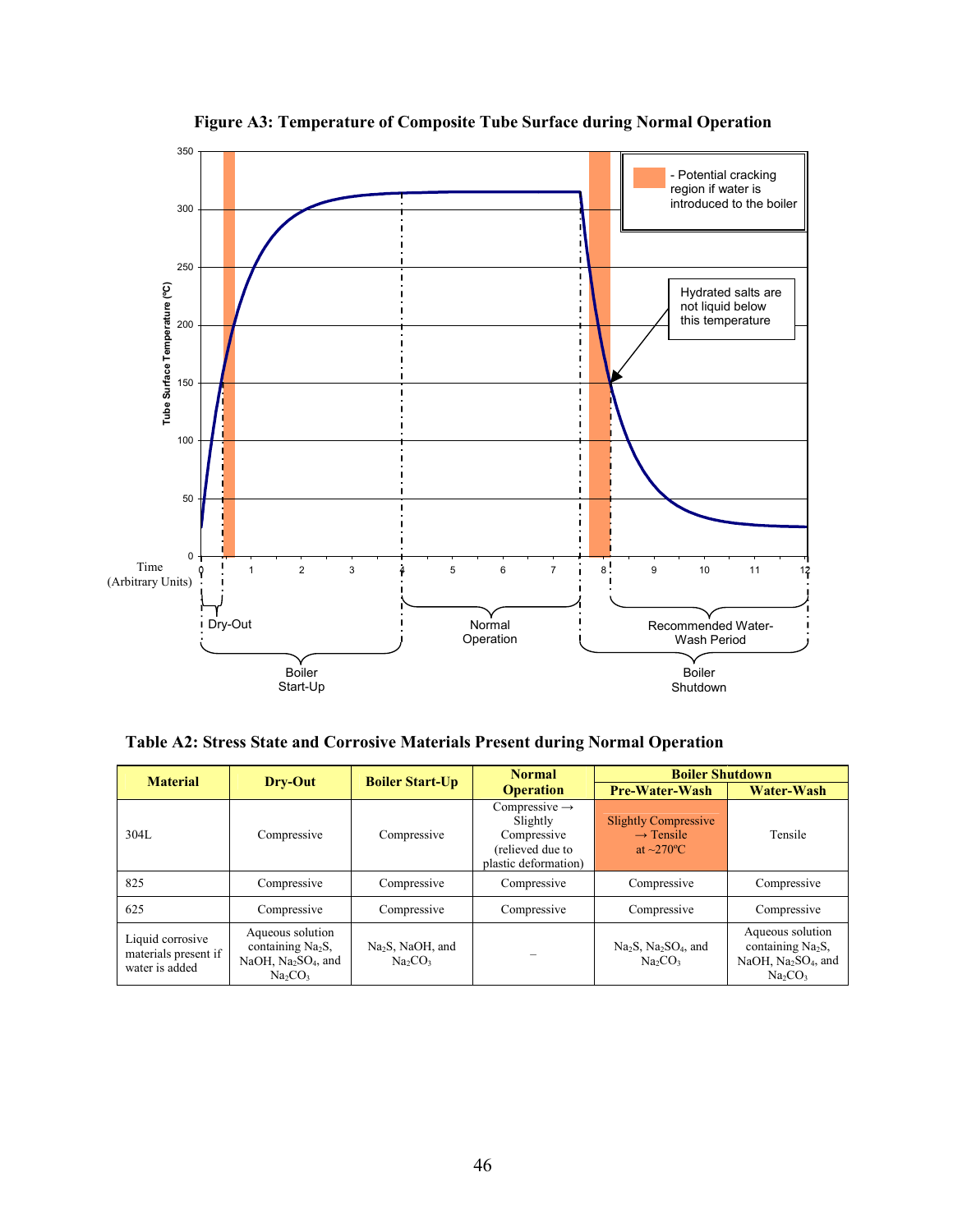The occurrence of thermal fluctuations makes determining the stress state present at the surface of the tubes more difficult. Figure A4 and Table A3 show a representative case when a thermal fluctuation occurs. A 150ºC (300ºF) thermal spike was chosen because it is potentially large enough to affect the stress state on the surface of the 304L stainless steel, Incoloy 825, and Inconel 625. Table A3 lists the approximate threshold for which a thermal excursion might induce a tensile stress at the surface of the tubes. Above these threshold temperatures, as discussed above, plastic deformation of the material can occur, causing a tensile stress when the affected area cools back down to operating temperatures. Note that thermal fluctuations occur only for localized portions of the tube surface. Thus, the stress states indicated in Table A3 represent stresses present at a small area of the tube, not the entire tube surface.

*Stress-corrosion cracking does not occur during the thermal excursion, but rather the excursion creates the necessary tensile stress at the surface of the tube where stress-corrosion cracking can occur during subsequent procedures. During shutdown, these tensile stresses will grow and cause further plastic deformation. When the tubes are reheated to operating temperature, the stresses will become compressive.* 



**Figure A4: Temperature of Composite Tube Surface during Operation with a Thermal Fluctuation**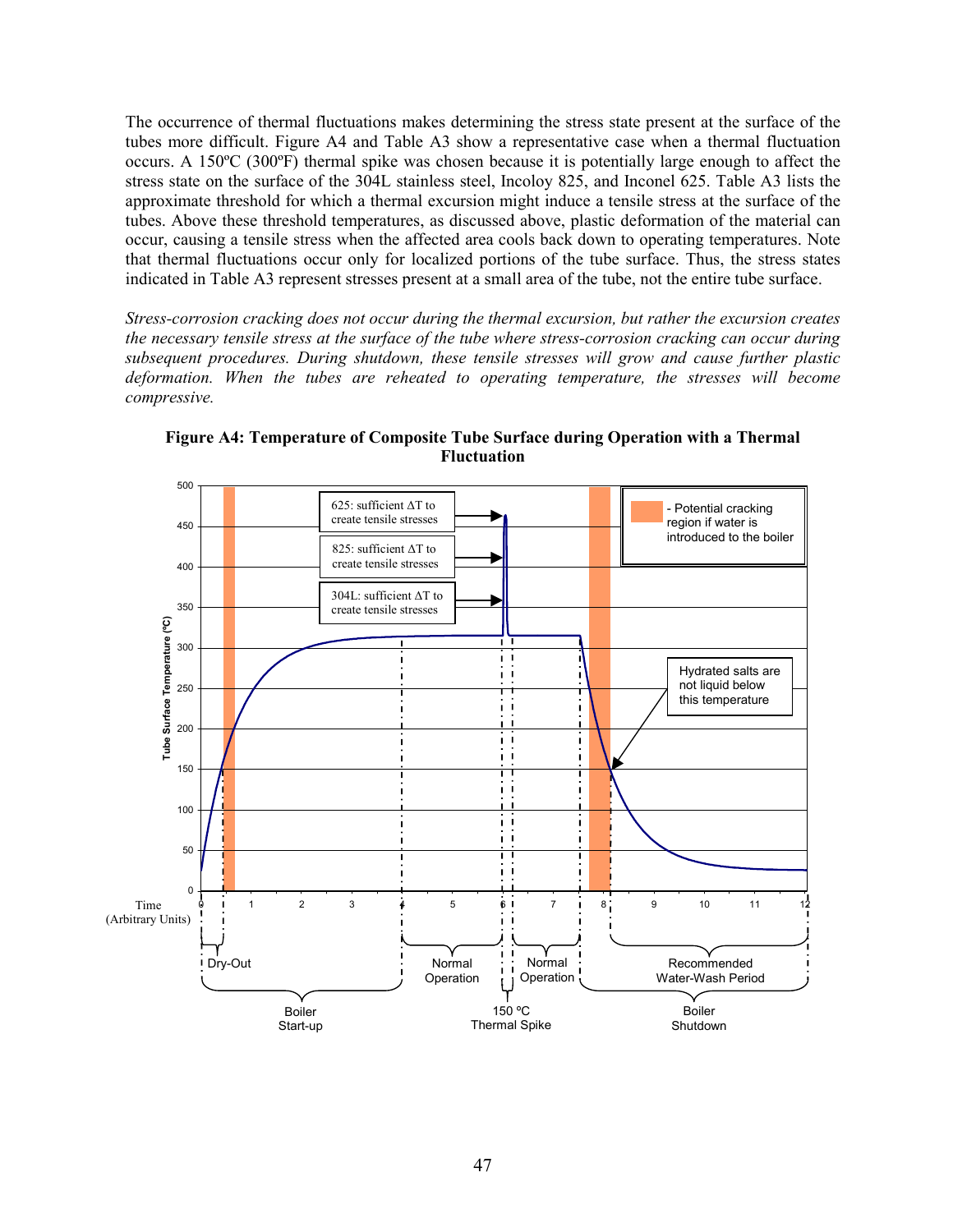#### **Table A3: Stress State and Corrosive Materials Present during Operation with a Thermal Fluctuation**

|                                                                     | Dry-Out                                                                                               | <b>Boiler Start</b><br>$-Up$   | <b>Normal</b><br><b>Operation</b>                                                                   |                                                                                     | <b>Normal</b>                                   | <b>Boiler Shutdown</b>                                                                |                                                                                                                    |
|---------------------------------------------------------------------|-------------------------------------------------------------------------------------------------------|--------------------------------|-----------------------------------------------------------------------------------------------------|-------------------------------------------------------------------------------------|-------------------------------------------------|---------------------------------------------------------------------------------------|--------------------------------------------------------------------------------------------------------------------|
| <b>Material</b>                                                     |                                                                                                       |                                |                                                                                                     | <b>Thermal</b><br><b>Spike</b>                                                      | <b>Operation</b><br>(after<br>thermal<br>spike) | Pre-<br>Water-<br>Wash                                                                | Water-<br>Wash                                                                                                     |
| 304L                                                                | Compressive                                                                                           | Compressive                    | Compressive $\rightarrow$<br>Slightly<br>Compressive<br>(relieved due to<br>plastic<br>deformation) | Slightly<br>Compressive $\rightarrow$<br>Tensile<br>if $\Delta T \geq -50^{\circ}C$ | Tensile                                         | Tensile                                                                               | Tensile                                                                                                            |
| 825                                                                 | Compressive                                                                                           | Compressive                    | Compressive                                                                                         | Compressive $\rightarrow$<br>Tensile<br>if $\Delta T \geq$ ~100°C                   | Tensile                                         | Tensile                                                                               | Tensile                                                                                                            |
| 625                                                                 | Compressive                                                                                           | Compressive                    | Compressive                                                                                         | Compressive $\rightarrow$<br>Tensile<br>if $\Delta T \geq 150^{\circ}C$             | Tensile                                         | Tensile                                                                               | Tensile                                                                                                            |
| Liquid<br>corrosive<br>materials<br>present if<br>water is<br>added | Aqueous<br>solution<br>containing $Na2S$ ,<br>NaOH, Na <sub>2</sub> SO <sub>4</sub> ,<br>and $Na2CO3$ | $Na2S$ , NaOH,<br>and $Na2CO3$ |                                                                                                     |                                                                                     |                                                 | $Na2S$ ,<br>Na <sub>2</sub> SO <sub>4</sub><br>and<br>Na <sub>2</sub> CO <sub>3</sub> | Aqueous<br>solution<br>containing<br>Na <sub>2</sub> S, NaOH,<br>$Na2SO4$ , and<br>Na <sub>2</sub> CO <sub>3</sub> |

Stress-corrosion cracking can occur only during maintenance procedures (dry-out and water-wash) when moist smelt could come into contact with the tubes at temperatures above 150°C (300°F). It appears unlikely that stress-corrosion cracking can occur during normal operation of the recovery boiler. This suggests two potential paths to address the problem.

#### A.6.2 Path I: Improving Recovery Boiler Operating Procedures

The first potential solution is to change the process so that the environment for stress-corrosion cracking does not exist. This can be done because the environment that allows cracking to occur is not a necessary component of the production process. *In particular, the dry-out period can last for several hours and create an environment that is ideal for stress-corrosion cracking. The AIM/IMF-funded research discovered that pulp and paper mills were inadvertently creating a condition ideal for stresscorrosion cracking.* 

By avoiding the conditions under which stress-corrosion cracking is most likely to occur, it can be averted. These methods include burning out smelt completely before water washing, delaying water washing until the recovery boiler tube temperature has dropped below 150°C (300°F), and avoiding temperatures above 150 $\degree$ C (300 $\degree$ F) during dry out.<sup>77</sup>

#### A.6.3 Path II: Improving Recovery Boiler Floor-Tube Materials

 $\overline{a}$ 

The second potential solution to floor-tube cracking is to use different materials that are more resistant to stress-corrosion cracking. Deploying new materials into the industrial process yields several potential solutions to composite tube cracking. Two candidate materials are recommended as improvements from the 304L stainless steel. Both the nickel-iron-chromium-based superalloy Incoloy 825 and the nickelbased superalloy Inconel 625 represent better materials with higher yield strength and closer matches to the thermal expansion coefficient of carbon steel. In addition, in potassium- and sulfur-enriched environments, such as those found in the recovery boiler, both of these materials are more resistant to corrosion. The nickel-based material, Inconel 625, provides a better suite of properties, but is a more

 $77$  Keiser, J.R. et al. "Why do Kraft Recovery Boiler Composite Floor Tubes Crack?" op cit.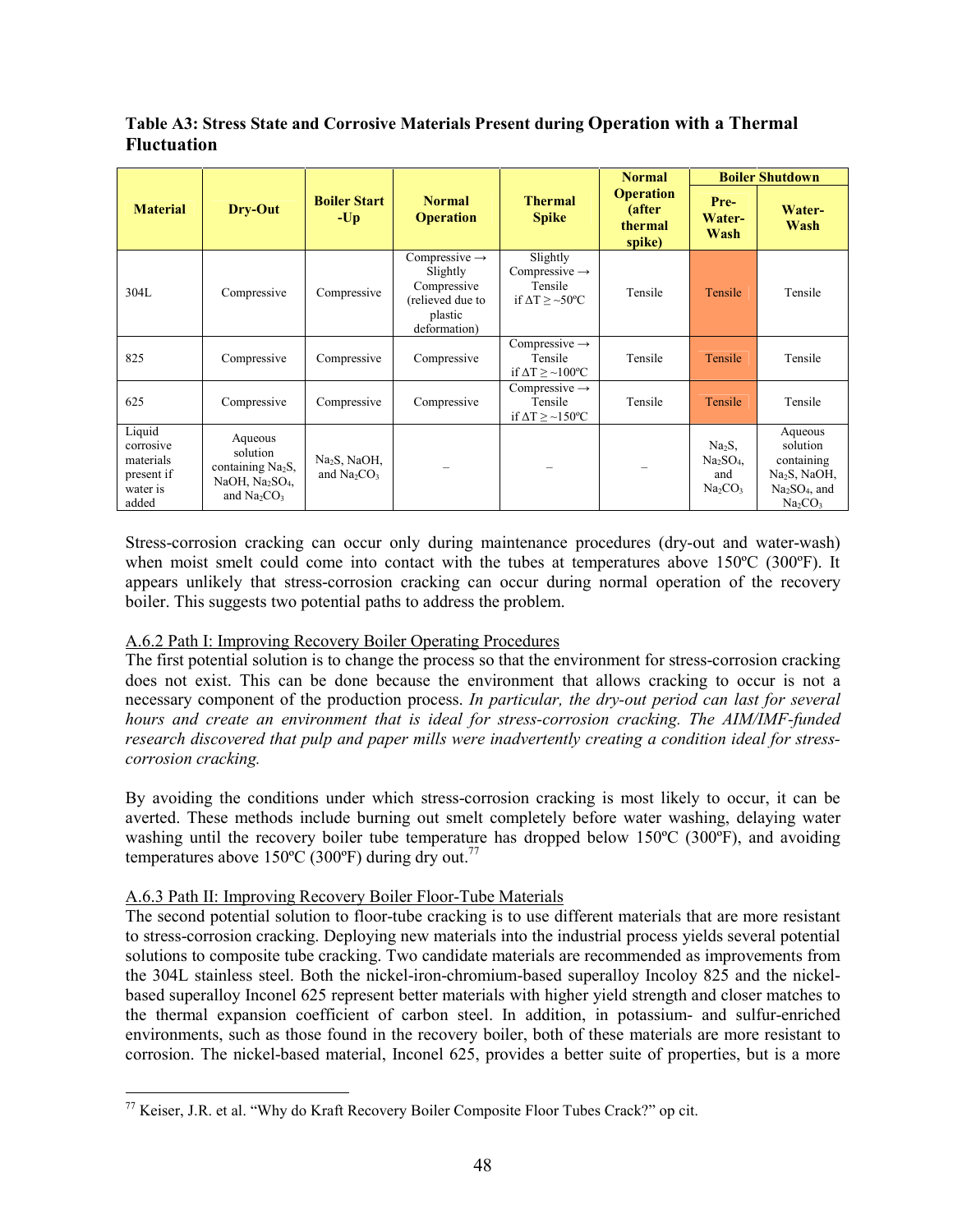expensive option. See Table A4 for a comparison of materials properties and Table A5 for a comparison of materials composition. Figure A5 shows the yield stress plotted versus the thermal-expansion coefficient for selected materials. Notice that the Inconel 625 and the Incoloy 825 fall in the preferred region, whereas the 304L stainless steel falls in the undesirable region.

An economical alternative to replacement with Inconel 625 composite tubing is applying an Inconel 625 weld overlay to carbon steel tubes. Some studies claim this method is just as effective as using Inconel 625 composite tubes and offers some additional benefits such as increased ductility.<sup>78</sup>

*The materials used in the kraft recovery boiler floor tubes did not have the ideal suite of materials properties given the service environment. The AIM/IMF-funded research defined new materials that could lead to improved energy performance, environmental impact, and production efficiency.* 

| Material        | Thermal-Expansion<br><b>Coefficient Mean to</b><br>$370^{\circ}$ C (700°F) x $10^{-5}$ °C <sup>-1</sup><br>$(x 10^{-6} \text{°P}^{-1})$ | <b>Ultimate</b><br>Tensile<br>Strength, Ksi<br>$\omega$ 540°C<br>$(1000\text{°F})$ | <b>Corrosion Rate in</b><br><b>Typical Smelt at</b><br>800°C (1500°F)<br>$mm/yr$ (in./yr) | <b>Corrosion Rate in Smelt</b><br><b>Enriched with Potassium</b><br>and Sulfur at 580°C<br>$(1100^{\circ}F)$<br>mm/yr (in./yr) |
|-----------------|-----------------------------------------------------------------------------------------------------------------------------------------|------------------------------------------------------------------------------------|-------------------------------------------------------------------------------------------|--------------------------------------------------------------------------------------------------------------------------------|
| Carbon<br>Steel | 1.37(7.59)                                                                                                                              |                                                                                    | 82.36 (3.243)                                                                             | 103.38 (40.70)                                                                                                                 |
| 304L            | 1.74(9.69)                                                                                                                              | 56                                                                                 | 17.37 (0.684)                                                                             | 77.04 (3.033)                                                                                                                  |
| Incoloy<br>825  | 1.5(8.3)                                                                                                                                | 86                                                                                 | 14.53 (0.572)                                                                             | 64.62 (2.544)                                                                                                                  |
| Inconel<br>625  | 1.4(7.5)                                                                                                                                | 132                                                                                | 54.79 (2.157)                                                                             | 59.99 (2.362)                                                                                                                  |

#### Table A4: Comparison of Materials Properties<sup>79,80</sup>

#### **Table A5: Material Composition Comparison Chart<sup>81</sup>**

| <b>Element</b> | Type 304L           | Incolog 825         | Inconel 625         | Inconel 625         |
|----------------|---------------------|---------------------|---------------------|---------------------|
|                | <b>UNS 30403</b>    | <b>UNS 08825</b>    | <b>UNS N06625</b>   | <b>Weld Overlay</b> |
| $\mathcal{C}$  | $0.030 \text{ max}$ | $0.050 \text{ max}$ | $0.100 \text{ max}$ | 0.1                 |
| <b>Cr</b>      | 18.00-20.00         | 19.50-23.50         | 20.00-23.00         | 20.9                |
| Mn             | $2.00 \text{ max}$  | $1.00 \text{ max}$  | $0.50 \text{ max}$  | 0.1                 |
| Ni             | 8.00-12.00          | 38.00-46.00         | Balance             | 61.1                |
| P              | $0.045$ max         | $0.030 \text{ max}$ | $0.015$ max         |                     |
| S              | $0.030$ max         | $0.030$ max         | $0.015$ max         |                     |
| Si             | $1.00 \text{ max}$  | $0.500 \text{ max}$ | $0.500 \text{ max}$ | 0.5                 |
| Al             |                     | $0.200 \text{ max}$ | $0.400 \text{ max}$ | 0.2                 |
| Cu             |                     | $1.50 - 3.00$       |                     |                     |
| Fe             | Balance             | Balance             | $5.00 \text{ max}$  | 5.2                 |
| Mo             |                     | 2.50-3.50           | 8.00-10.00          | 8.6                 |
| Ti             |                     | $0.600 - 1.200$     | $0.400$ max         | 0.3                 |
| Сb             |                     |                     | 3.15-4.15           | 3.5                 |

 $78$  Barna, J.L., op cit.

 $79$  Ibid.

<sup>80</sup> Keiser, J.R. et al. "Overview of the DOE Studies of Recovery Boiler Floor Tube Cracking," (1998), op cit.

 $81$  Barna, J.L., op. cit.